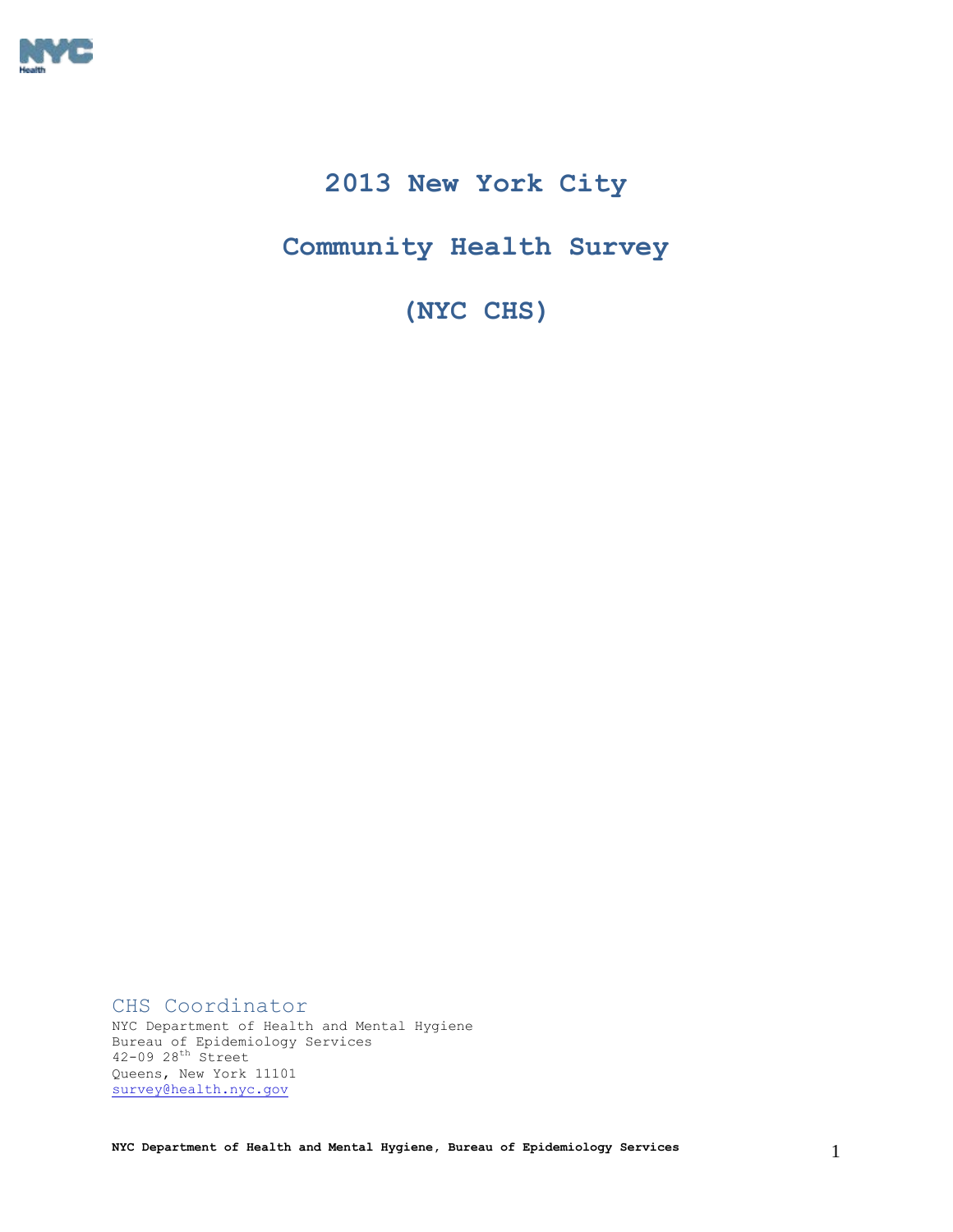# **Contents**

| ALCOHOL AND PRESCRIPTION DRUG ABUSE 50 |  |
|----------------------------------------|--|
|                                        |  |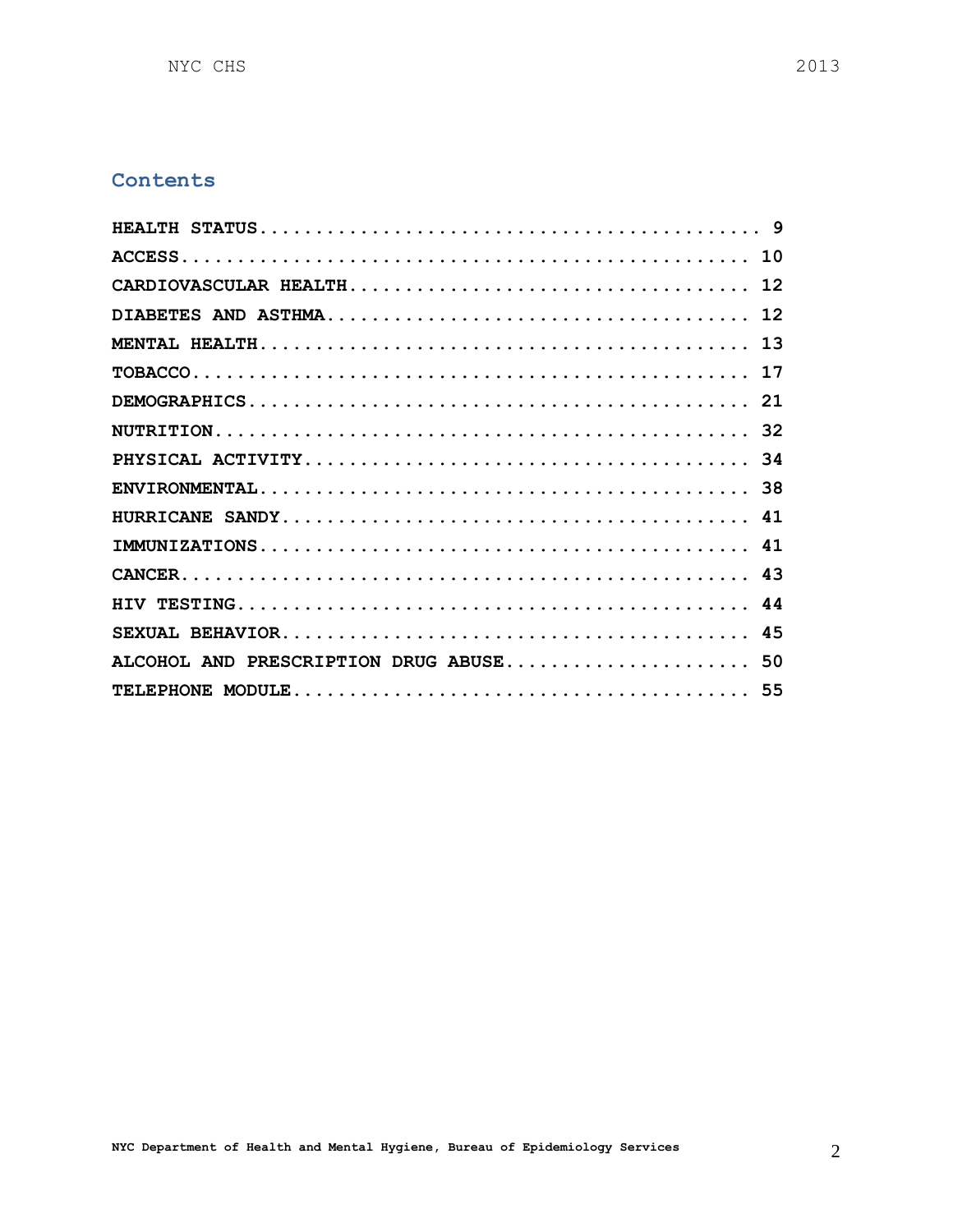#### **2013 Community Health Survey Questionnaire Last updated (9.9.13)**

#### **LANDLINE INTRODUCTION** –SKIP TO CELL INTRODUCTION IF CELL VERSION

Hello, My name is  $\qquad \qquad$ , and I am calling on behalf of the New York City Department of Health from Abt-SRBI. We're conducting an important study to improve the health of New Yorkers. Your household has been randomly chosen to represent your neighborhood. All answers you give will be confidential.

[IF NEEDED] You don't have to give me any personal identifying information such as your full name or address.

| REASONS TO CALL-BACK               | REASONS NOT TO CALL-BACK           |
|------------------------------------|------------------------------------|
| 01 No answer                       | 11 Refused                         |
| 02 Busy                            | 12 Non-working/disconnected number |
| 03 Call-back                       | 13 Non-residential number          |
| 04 Answering machine               | 14 Number-change                   |
| 05 Spanish interviewer needed      | 15 Fax machine                     |
| 06 Other language needed           | 16 Beeper/Cell phone               |
| 07 END OF SHIFT/NUMBER NEVER TRIED | 17 Other phone problem             |
|                                    | 18 Physically/mentally unable      |

Q ZIP To make sure that your neighborhood is correctly identified, could I please have your five-digit zip code?

RECORD 77777 FOR DK RECORD 99999 FOR Ref.

#### **IF Q ZIP DOES NOT FALL IN PREDEFINED CATI ZIP CODE LIST**

Q Confirm. Just to confirm, is your zipcode\_\_\_\_\_\_\_\_\_\_\_\_?

1 YES 2 NO 7 DON'T KNOW/NOT SURE 9 REFUSED

**IF RESPONDENT CONFIRMS ORIGINAL ZIPCODE, ASK Q BORO. IF RESPONDENT SAYS THE ZIP CODE FIRST GIVEN IS NOT CORRECT OBTAIN CORRECTED ZIP CODE. IF THIS ZIPCODE STILL DOES NOT FALL IN PREDEFINED CATI ZIP CODE LIST, OR IF Q ZIP = 77777 OR Q ZIP = 99999, ASK Q BORO**

Q BORO In which of the five New York City boroughs are you residing?

#### **READ IF NEEDED:**

1 The Bronx 2 Brooklyn 3 Manhattan 4 Queens, or 5 Staten Island ? 6 DO NOT LIVE IN NYC [TERMINATE] 7 DON'T KNOW/NOT SURE [TERMINATE] 9 REFUSED [TERMINATE]

**IF QUOTA OUT, WRITE DATA FOR QZIP (QZIP), QCONFIRM (QCONFIRM), AND QBORO (QBORO) FROM MAIN SUB\_SCRIPT. WRITE DATA FROM SAMPLE FOR UHF, REPLICATE, QKEY – THE ORIGINAL ONE, MAILED, RESMC, CSS.**

**LEVEL =1**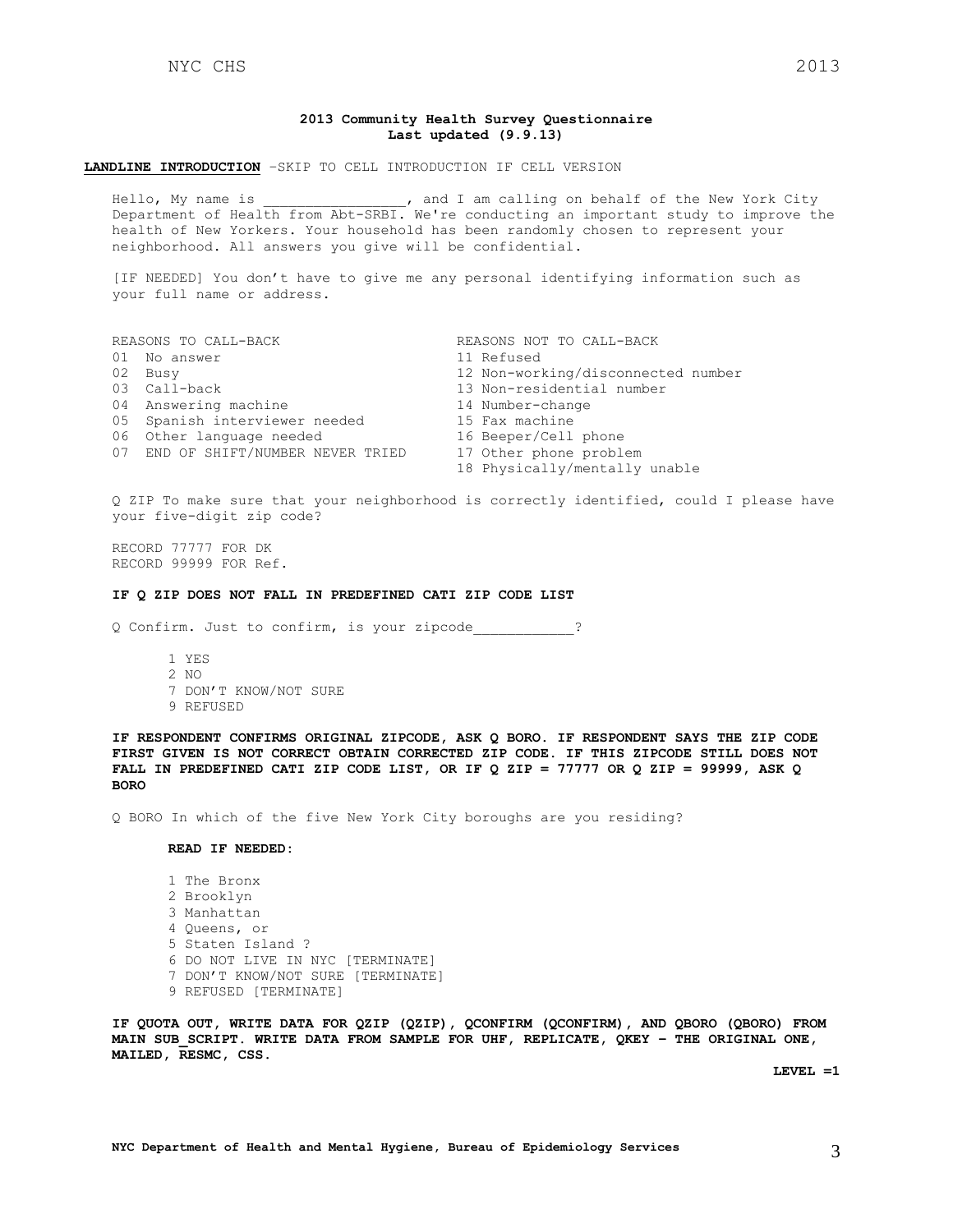Q HH Now I need to randomly select one adult who lives in your household to be interviewed. How many members of your household, INCLUDING YOURSELF, are 18 years of age or older?

READ IF NEEDED: Household members are those who spend a majority of their time living in the household.

RECORD 88 FOR NOT A PRIVATE RESIDENCE RECORD 99 FOR REFUSED/DK

\_\_\_\_\_\_\_\_\_ Number of adults [RANGE 1-20]

**IF NO ADULTS (HH=0) OR NOT A PRIVATE RESIDENCE (HH=88) OR REFUSED/DK (HH=99):** Those are all the questions I have for you. Thank you for your time. **TERMINATE INTERVIEW.**

**IF ONLY 1 ADULT (HH=1) ASK HHa, ELSE IF MORE THAN ONE ADULT (HH>1) ASK HHb.**

HHa Are you the adult?

1 Yes

2 No

9 Refused

#### **IF HHa=1, THEN READ S6A, ELSE SKIP TO S6B.**

s6a Then you are the person I need to speak with. Let me start by saying your contact information such as your phone number will not be shared with the Health Department or anyone else. Participation is voluntary: you can stop the interview at any time or decide not to answer any question. The interview takes about 25 minutes. If you have any questions I can't answer, I'll give you a telephone number for more information.

In appreciation for your participation, after you complete the interview you can choose to enter a drawing for \$100.

**IF INTERVIEW BEFORE AUGUST 31:** A total of five New Yorkers who complete the survey by August 31<sup>st</sup> will be randomly drawn.

**IF INTERVIEW BETWEEN SEPTEMBER 1 AND NOVEMBER 30:** A total of five New Yorkers who complete the survey after August  $31^{st}$  will be randomly drawn.

**[GO TO QWHICH]**

**IF HHa=2 (NOT THE ADULT)** s6b May I speak with the adult?

1 Yes - available (SKIP TO WHICH) 2 No - not available – [GO TO s6b1] 9 Refused

#### **IF MORE THAN ONE ADULT (HH>1) ASK HHb.**

HHb. NUMADULT How many of these adults are men and how many are women?

INTERVIEWER: RECORD 99 FOR REFUSED

 $MFM$ \_\_\_ WOMEN

[If either NUMMEN or NUMWOMEN = 99 then Thank and terminate]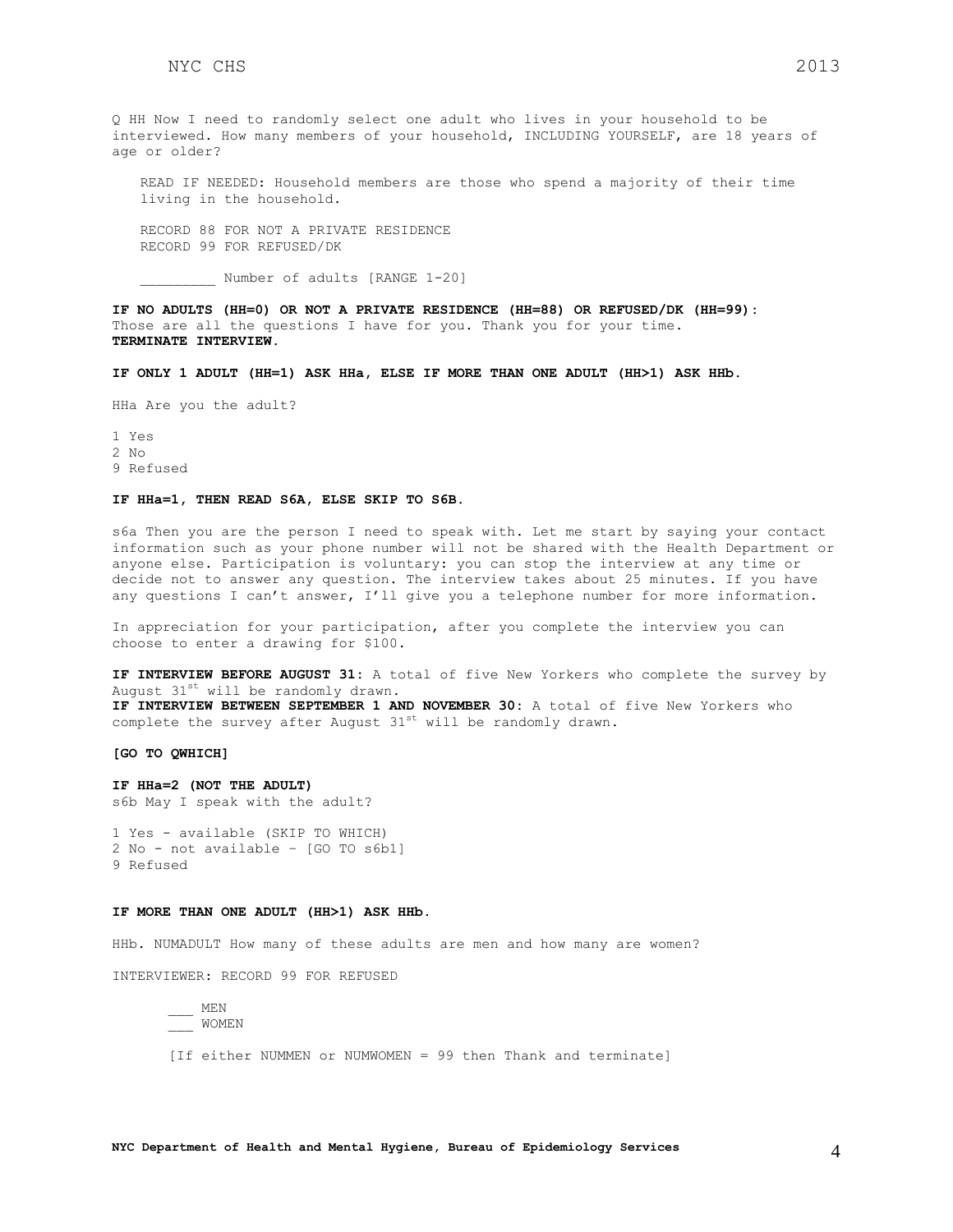Q PICK Could I please speak with \_\_\_\_\_\_\_\_\_\_\_? [RANDOMLY PICKED]

1 Yes - available (SKIP TO WHICH) 2 No - not available – [GO TO S6b1] 9 Refused

#### **IF PICKED PERSON IS NOT AVAILABLE:**

S6b1. (If s6b = 2) May I please have the adult's name so we can ask for them when we call back?/(If q pick = 2) May I please have the (PICKED PERSON'S) name so that we can speak with [them] when we call back?

1 Gave response – (ENTER RESPONSE) 7 (VOL) Don't know – (Thanks and terminate) 9 (VOL) Refused – (Thanks and terminate)

Q WHICH INTERVIEWER: SELECT LANGUAGE

1 English 2 Spanish

3 Russian Paper

4 Chinese Paper

### **IF HHa = 1 GO TO Q1.1, ELSE GO TO Q HELLO** Q HELLO

Hello, My name is \_\_\_\_\_\_\_\_\_\_\_\_\_\_, and I am calling on behalf of the New York City Department of Health from Abt-SRBI. We're conducting an important study to improve the health of New Yorkers. Your household has been randomly chosen to represent your neighborhood. All answers you give will be confidential.

Your contact information such as your phone number will not be shared with the Health Department or anyone else. Participation is voluntary: you can stop the interview at any time or decide not to answer any question. The interview takes about 25 minutes. If you have any questions I can't answer, I'll give you a telephone number for more information.

In appreciation for your participation, after you complete the interview you can choose to enter a drawing for \$100.

**IF INTERVIEW BEFORE AUGUST 31:** A total of five New Yorkers who complete the survey by August  $31^{st}$  will be randomly drawn. **IF INTERVIEW BETWEEN SEPTEMBER 1 AND NOVEMBER 30:** A total of five New Yorkers who complete the survey after August  $31^{st}$  will be randomly drawn.

**END LANDLINE INTRODUCTION**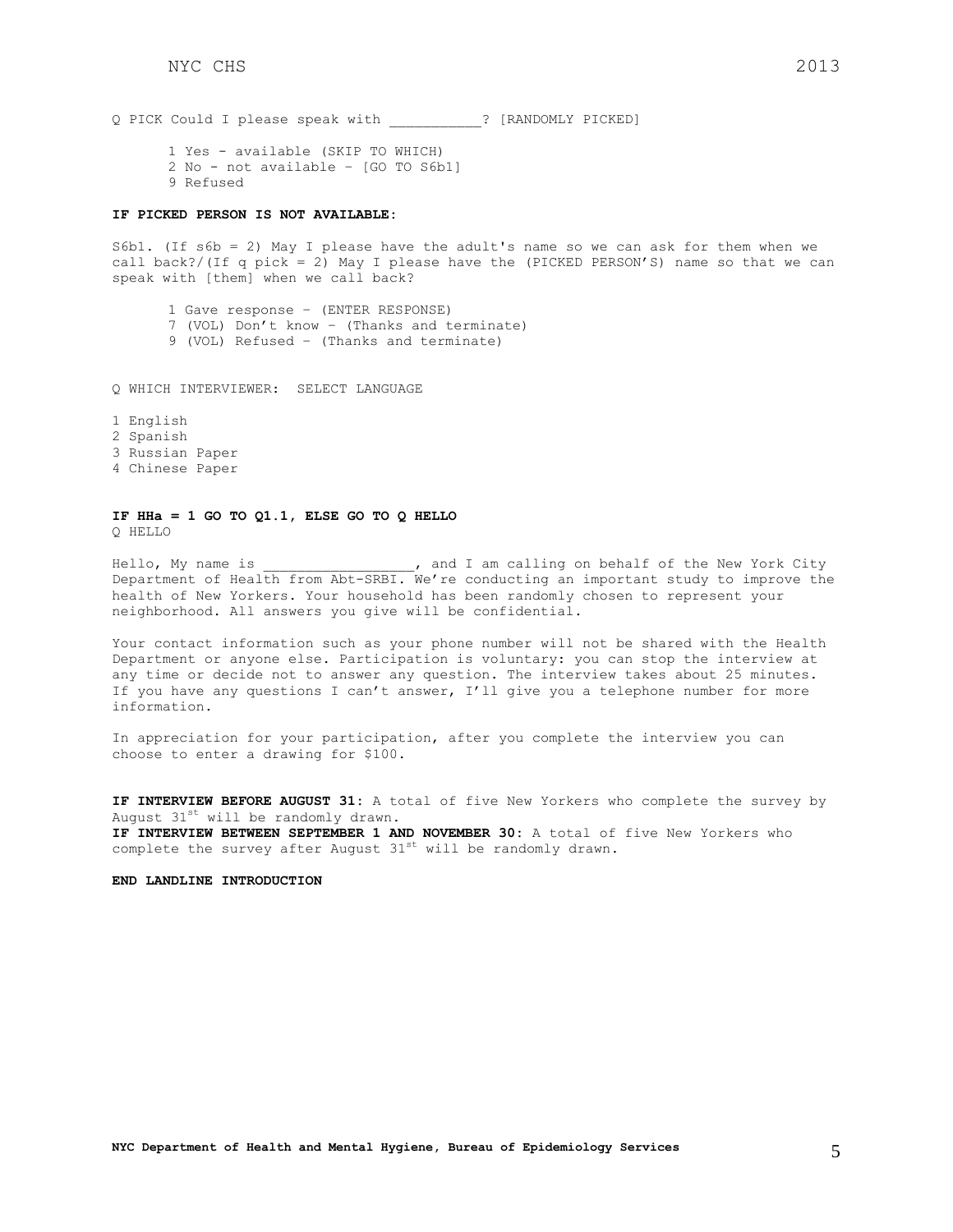#### **CELL PHONE INTRODUCTION**

Hello, My name is  $\qquad \qquad$ , and I am calling on behalf of the New York City Department of Health from Abt-SRBI. We're conducting an important telephone survey to learn more about the health of New Yorkers. Your cell phone number was randomly chosen to participate in our study. I just have a few questions to find out if you are eligible for the study.

**Programmer: For the voice mail messages, respondents to receive a voice mail message on the first, third and ninth unsuccessful attempts to make contact.** 

#### **ELIGIBILITY QUESTIONS**

**Q CONF\_ADULT** Are you 18 years of age or older?

INTERVIEWER: PLEASE CONFIRM NEGATIVE RESPONSES TO ENSURE THAT RESPONDENT HAS HEARD AND UNDERSTOOD CORRECTLY.

1 YES [GO TO DRIVING] 2 NO [GO TO CONF\_ADULT] 7 DON'T KNOW/NOT SURE 9 REFUSED IF DON'T KNOW OR REFUSED: Thank you very much for your time. **END SURVEY Q CONF\_ADULT2** Is this your own cell phone or does it belong to one of your parents or a guardian? 1 CELL PHONE BELONGS TO MINOR 2 CELL PHONE BELONGS TO PARENT OR GUARDIAN [CALLBACK1] 7 DON'T KNOW/NOT SURE 9 REFUSED IF CELL PHONE BELONGS TO MINOR [ANSWER = 1] READ: Thank you very much, but we are only interviewing persons aged 18 or older at this time. **END SURVEY**

IF DON'T KNOW OR REFUSED: Thank you very much for your time. **END SURVEY**

**Q CALLBACK1** When would be a better time to call back and speak to a parent or guardian?

\_\_\_\_\_\_\_\_\_\_\_Day \_\_\_\_\_\_\_\_ Time

**Q DRIVING** In order to ensure your safety I'd like to ask you, are you driving a car right now?

1 YES [GO TO CALLBACK2] 2 NO [GO TO Q CONF\_PHN] 7 DON'T KNOW/ NOT SURE 9 REFUSED

**Q CALLBACK2** When would be a better time to call you back?

\_\_\_\_\_\_\_\_\_\_\_Day \_\_\_\_\_\_\_\_\_\_\_\_Time

IF DON'T KNOW OR REFUSED: Thank you very much for your time. **END SURVEY**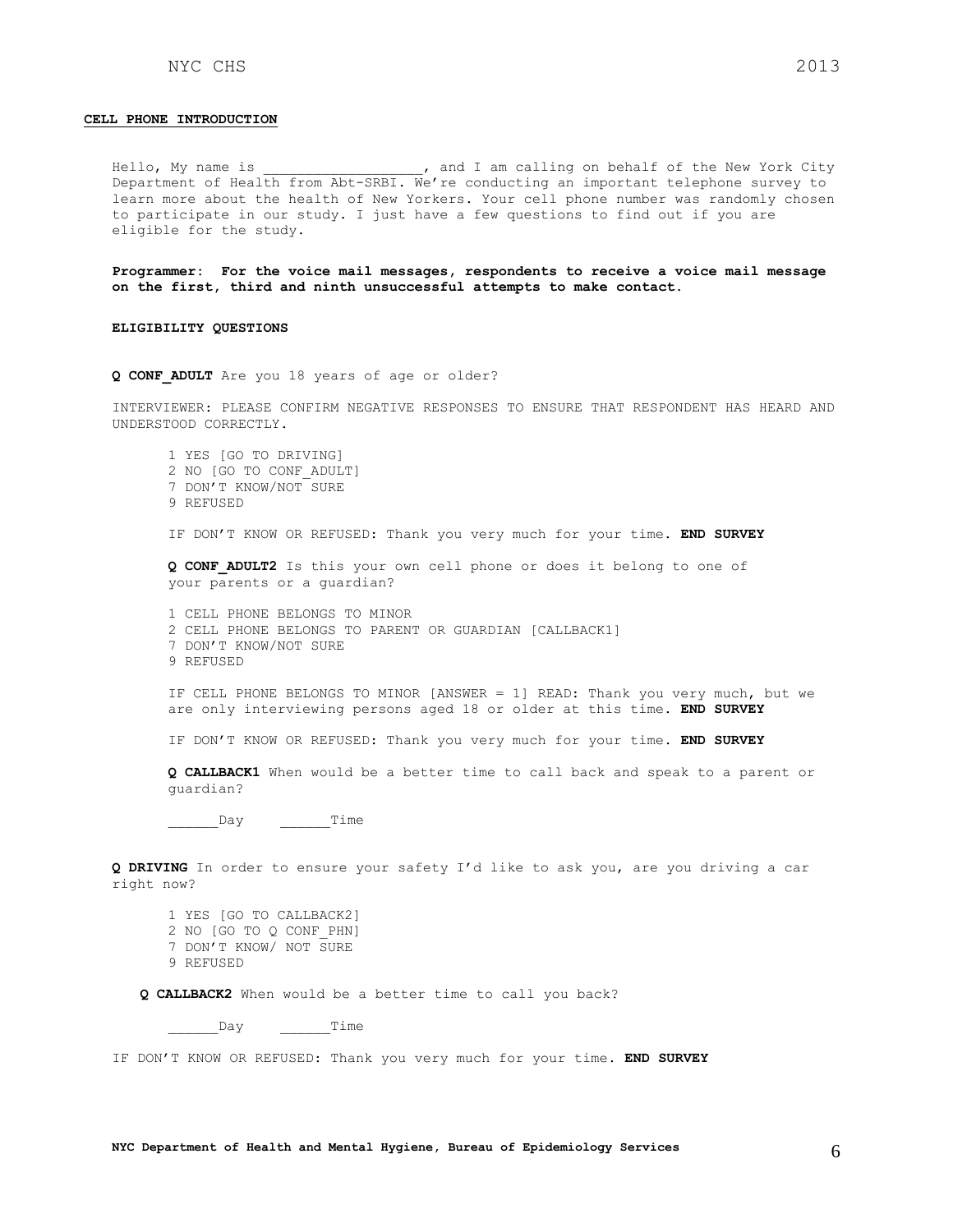Q CONF PHN Is this (PHONE NUMBER)?

1 YES [GO TO CONF\_CELL] 2 NO 7 DON'T KNOW/NOT SURE 9 REFUSED

IF NO: Thank you very much but I seem to have dialed the wrong number. It's possible that your number may be called at a later time. **END SURVEY**

IF DON'T KNOW OR REFUSED: Thank you for your time. **END SURVEY**

**Q CONF\_CELL** In order to make sure our information is correct, I would just like to double check with you. Is this a cellular telephone?

INTERVIEWER: PLEASE CONFIRM NEGATIVE RESPONSES TO ENSURE THAT RESPONDENT HAS HEARD AND UNDERSTOOD CORRECTLY.

1 YES [GO TO CONF\_PRVRES]  $2 N$ 7 DON'T KNOW/NOT SURE 9 REFUSED IF DON'T KNOW OR REFUSED: Thank you very much for your time. **END SURVEY**

**CATI**: CREATE 'PTYPE' VARIABLE. SET TO 1 IF QCONF\_CELL=1 (CELL); SET TO 2 (LANDLINE) IF QCONF CELL=2. TERMINATE IF SCREENING FOR CELL-ONLY HHS (SAMPLE ELEMENT GENDER=2) & PTYPE=2.

**CONF\_PRVRES** Do you live in a private residence, that is, not in a dormitory or other type of group living situation?

READ ONLY IF NECESSARY: "By private residence, we mean someplace like a house or apartment."

> 1 YES [Go to CONF\_NYC] 2 NO 7 DON'T KNOW / NOT SURE 9 REFUSED

IF NO: Thank you very much, but we are only interviewing people who live in private residences at this time. **END SURVEY**

IF DON'T KNOW OR REFUSED: Thank you very much for your time. **END SURVEY**

**Q CONF\_NYC** In which of the five New York City boroughs do you live?

READ IF NECESSARY: The five boroughs of New York City include The Bronx, Brooklyn, Manhattan, Queens and Staten Island.

1 The Bronx [GO TO LANDLINE] 2 Brooklyn [GO TO LANDLINE] 3 Manhattan [GO TO LANDLINE] 4 Queens [GO TO LANDLINE]<br>5 Staten Island [GO TO LANDLINE] [GO TO LANDLINE] 6 DO NOT LIVE IN NYC 7 DON'T KNOW/NOT SURE 9 REFUSED

IF RESPONDENT DOES NOT LIVE IN NYC [ANSWER = 6]: Thank you very much, but we are only interviewing people who currently live in New York City. **END SURVEY**

IF DON'T KNOW OR REFUSED: Thank you very much for your time. **END SURVEY**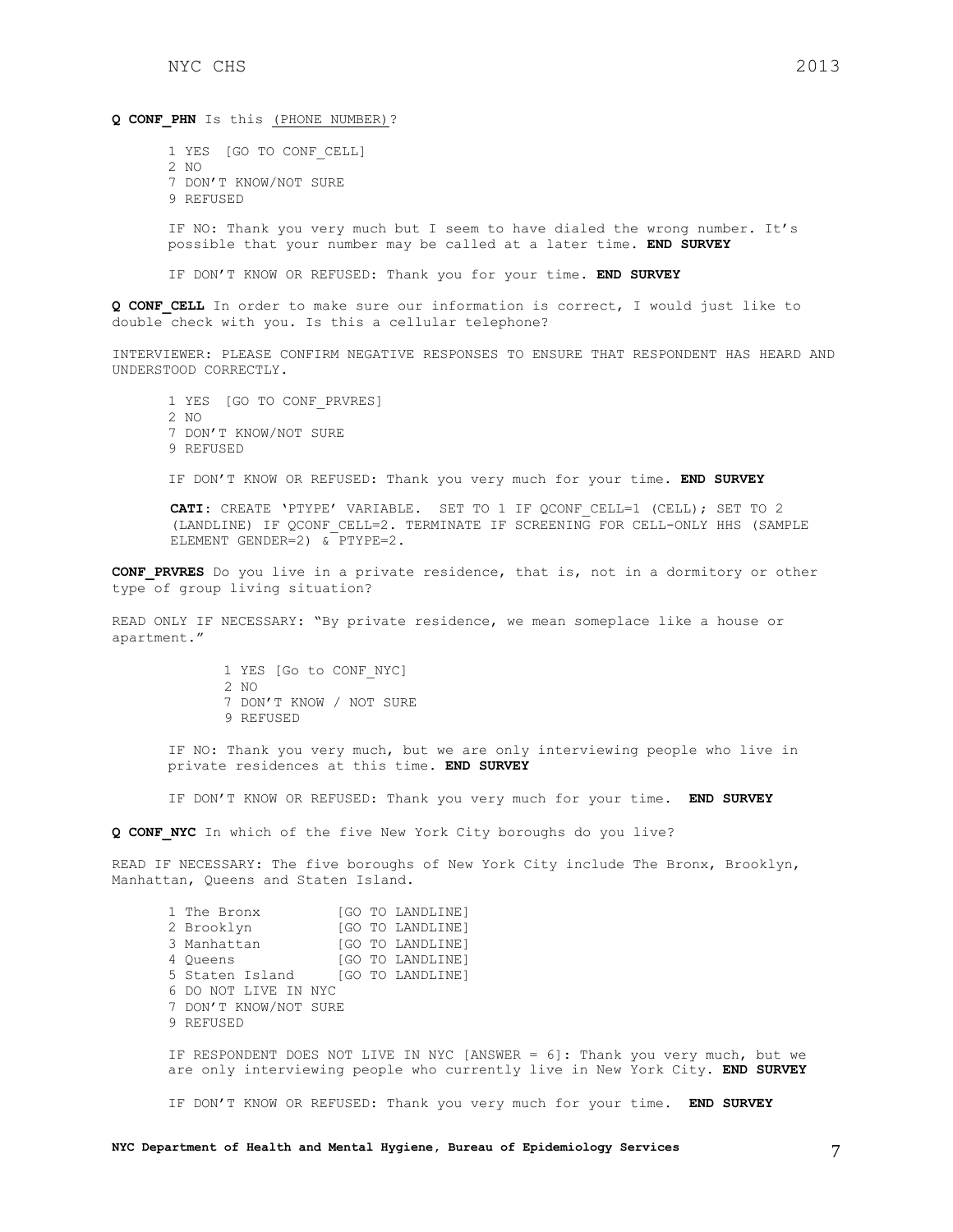### **IF PTYPE=2, SKIP TO QZIP**

**Q LANDLINE** Do you also have a landline telephone that is used to make and receive calls in your home?

READ ONLY IF NECESSARY: "By landline telephone, we mean a "regular" telephone in your home that is connected to outside telephone lines through a cable or cord and is used for making or receiving calls. This would also include a cordless phone that receives service by being connected to outside telephone lines through a jack in the wall."

INTERVIEWER: TELEPHONE SERVICE OVER THE INTERNET COUNTS AS LANDLINE SERVICE. PLEASE CONFIRM NEGATIVE RESPONSES TO ENSURE THAT RESPONDENT HAS HEARD AND UNDERSTOOD CORRECTLY.

1 YES 2 NO **[GOTO INTRO1]** 7 DON'T KNOW/NOT SURE 9 REFUSED

IF DON'T KNOW OR REFUSED: Thank you very much for your time. **END SURVEY** IF 'YES' & SCREENING FOR CELL-ONLY HHS (SAMPLE ELEMENT GENDER=2): Thank you very much for your time. **END SURVEY**.

#### **INTRO1 FOR PTYPE=1 (CELL PHONES) – SKIP TO QHELLO IF PTYPE=2**

**INTRO1** Thank you. Your cell phone number has been chosen randomly, and I would like to ask some further questions about your health and health practices.

Participation is voluntary: you can stop the interview at any time or decide not to answer any question. Any information you give me will be confidential. The interview takes about 25 minutes. If you have any questions I can't answer, I'll give you a telephone number for more information.

In appreciation for the time that you spend answering our questions on your cell phone, we will provide you with ten dollars in compensation for this interview.

In appreciation for your participation, if you choose, you will also be entered in a drawing for \$100. You will not receive the \$100 unless you are randomly selected.

**IF INTERVIEW BEFORE AUGUST 31:** A total of five New Yorkers who complete the survey by August 31st will be randomly drawn.

**IF INTERVIEW BETWEEN SEPTEMBER 1 AND NOVEMBER 30:** A total of five New Yorkers who complete the survey after August  $31^{st}$  will be randomly drawn.

**Q ZIP** Could I please have your five-digit zip code?

RECORD 99999 FOR DK/RF

### **IF Q ZIP DOES NOT FALL IN PREDEFINED CATI ZIP CODE LIST**

Q Confirm. Just to confirm, is your zipcode\_\_\_\_\_\_\_\_\_\_\_\_?

- 1 YES 2 NO 7 DON'T KNOW/NOT SURE
- 9 REFUSED

# **IF PTYPE=2, SKIP TO QHH (IN LANDLINE INTRO)**

Q WHICH INTERVIEWER: SELECT LANGUAGE

1 English

2 Spanish

3 Russian Paper

4 Chinese Paper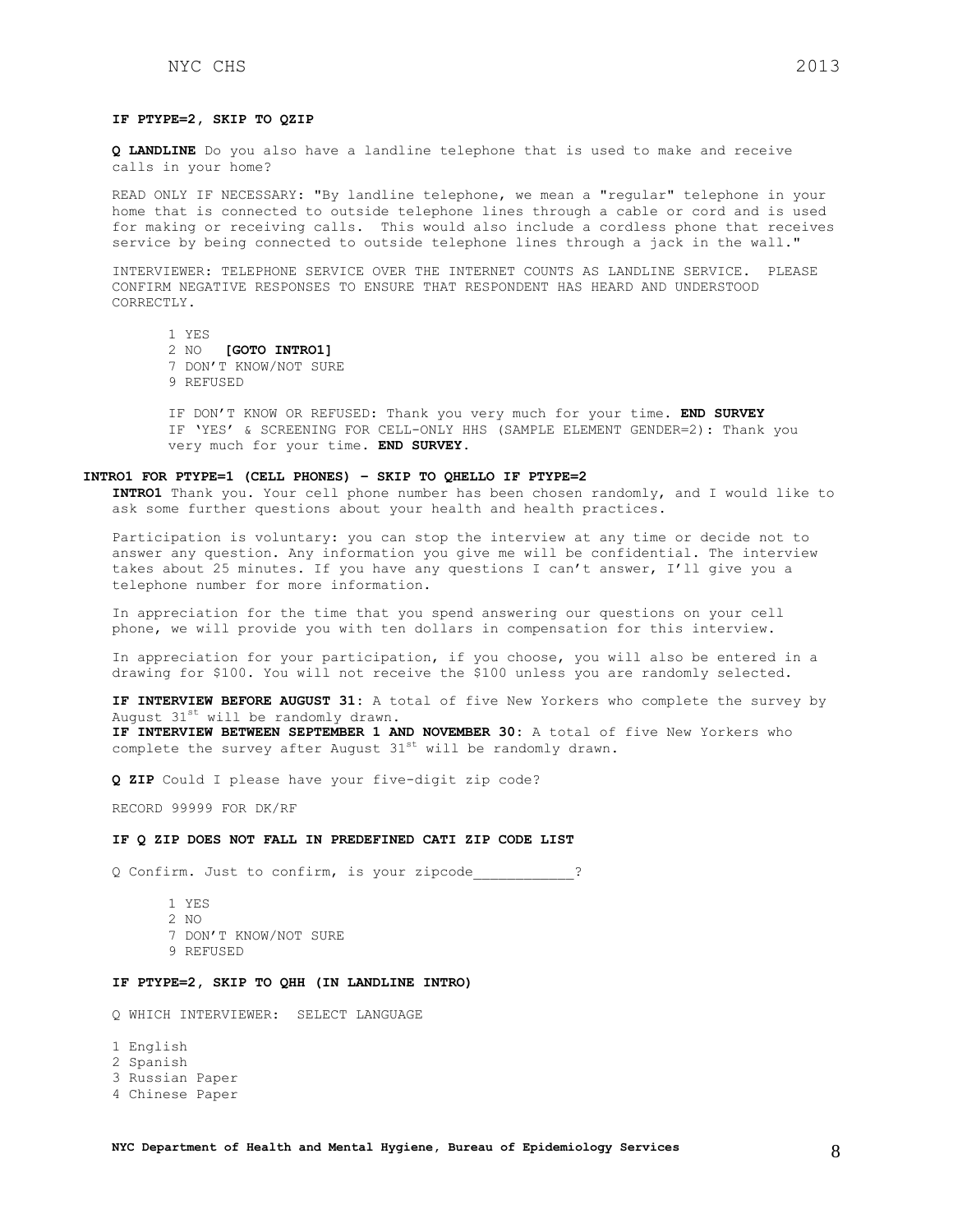# <span id="page-8-0"></span>**HEALTH STATUS**

#### **CORE ASK ALL**

**Q1.1 -** Would you say that in general your health is excellent, very good, good, fair or poor?

- 1 EXCELLENT
- 2 VERY GOOD
- 3 GOOD
- 4 FAIR
- 5 POOR
- 7 DON'T KNOW/NOT SURE
- <span id="page-8-1"></span>9 REFUSED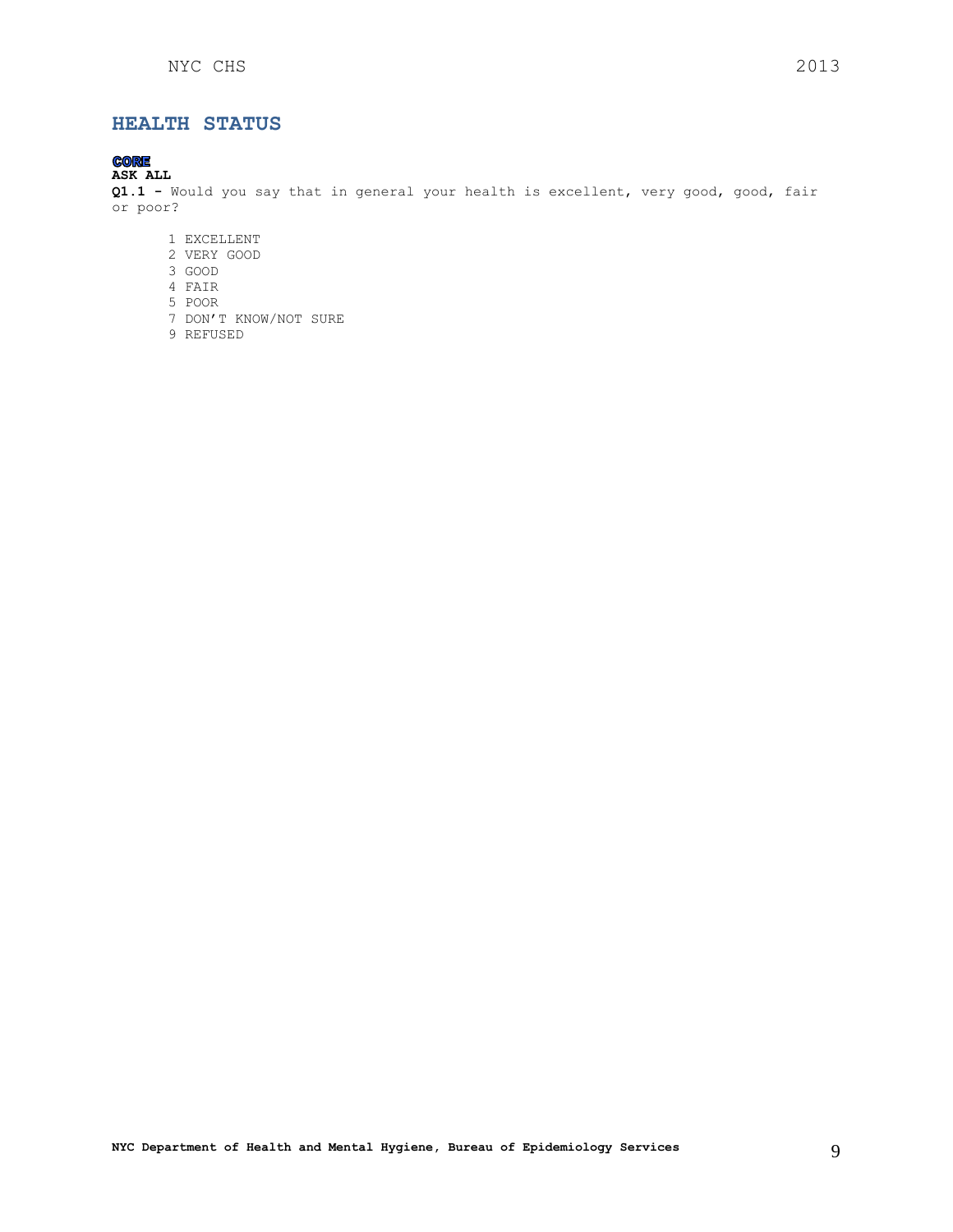# **ACCESS**

# **CORE**

# **ASK ALL**

**Q2.1 -** Do you have any kind of health insurance coverage, including private health insurance, prepaid plans such as H-M-Os, or government plans such as Medicare or Medicaid?

READ IF NEEDED: Medicare is a health insurance program for people 65 and older or persons with disabilities.

READ IF NEEDED: Medicaid is a health insurance program for persons whose income and resources cannot cover the costs of health care.

- 1 YES
- 2 NO
- 7 DON'T KNOW/NOT SURE
- 9 REFUSED

#### **CORE**

# **ASK IF Q2.1 = 1, ELSE SKIP TO Q2.3**

**Q2.2 -** What type of health insurance do you use to pay for your doctor or hospital bills? Is it insurance through:

BEGIN READING ANSWER CHOICES 01 Your employer

IF R CLEARLY PICKS 1, STOP READING ANSWER CHOICES AND ENTER 1. OTHERWISE, READ ENTIRE LIST.

02 Someone else's employer 03 A plan that you or someone else buys on your own 04 Medicare 05 Family Health Plus or Medicaid including Medicaid Managed Care 06 The military, CHAMPUS, TriCare, or the VA 07 COBRA, or 08 Some other source ? 88 NONE 77 DON'T KNOW/NOT SURE 99 REFUSED

# **ASK ALL**

**Q2.3 -** Do you have one person or more than one person you think of as your personal doctor or health care provider?

INTERVIEWER PROBE IF "YES": Do you have only one or more than one?

1 YES, ONLY ONE 2 YES, MORE THAN ONE 3 NO 7 DON'T KNOW/NOT SURE 9 REFUSED

**NYC Department of Health and Mental Hygiene, Bureau of Epidemiology Services** 10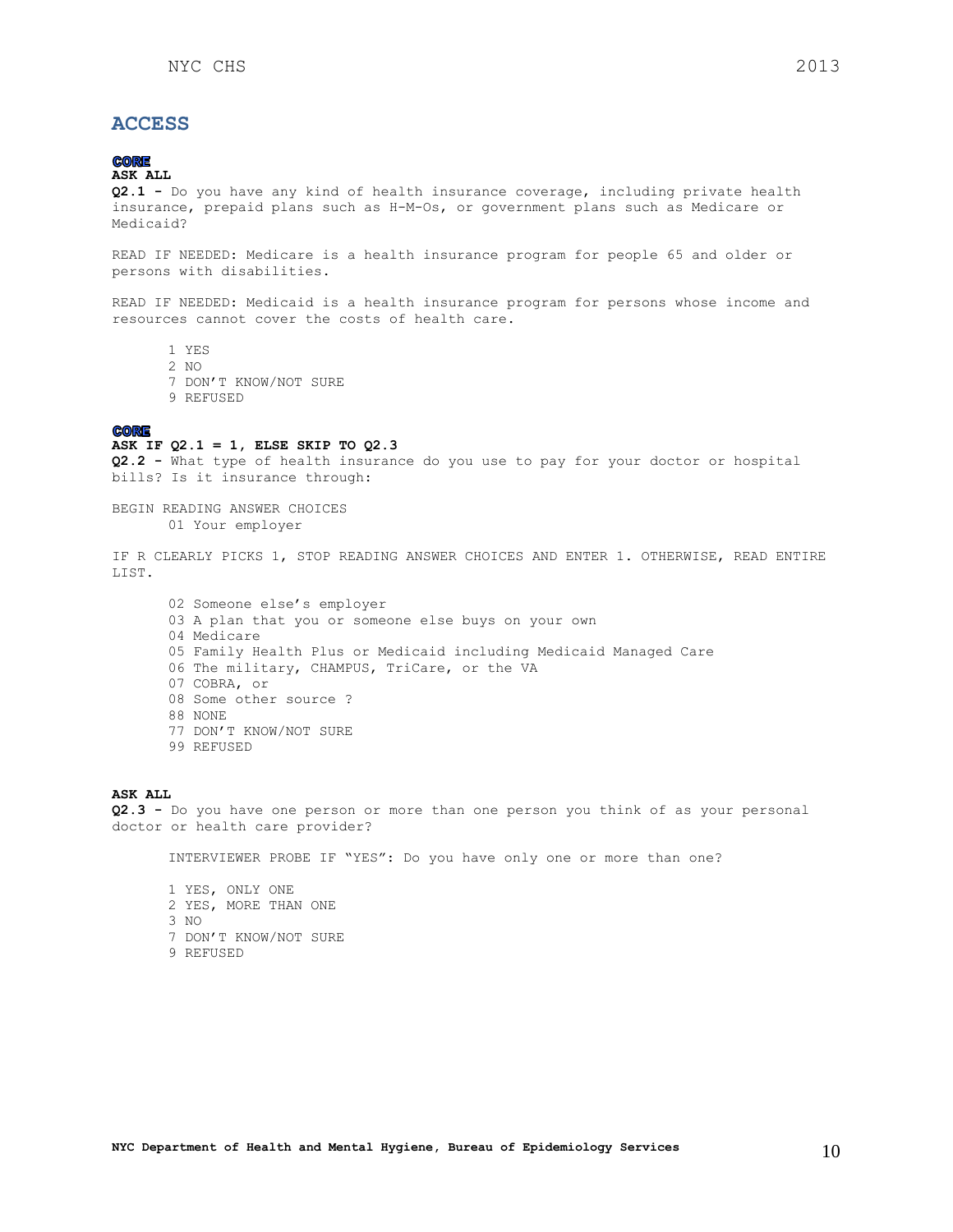#### **ASK IF Q2.3 = 1 OR 2, ELSE SKIP TO Q2.5**

**Q2.4 –** Have you seen your personal doctor or health care provider in the last 12 months?

READ IF NECESSARY: Seen for a checkup or medical treatment.

1 YES 2 NO 7 DON'T KNOW/NOT SURE 9 REFUSED

### **ASK ALL**

**Q2.5 -** Was there a time in the past 12 months when you needed medical care but did NOT get it? Medical care includes doctor's visits, tests, procedures, prescription medication and hospitalizations.

1 YES 2 NO 7 DON'T KNOW/NOT SURE 9 REFUSED

**ASK ALL**

**Q2.6** - How long has it been since you had your teeth cleaned by a dentist or dental hygienist?

INTERVIEWER: READ ONLY IF NECESSARY

- 1 Less than six months ago
- 2 6 months ago but less than 1 year ago
- 3 1 year ago but less than 2 years ago
- 4 2 years ago but less than 5 years ago
- 5 5 or more years ago
- 6 NEVER
- 7 Don't know/Not sure
- <span id="page-10-0"></span>9 Refused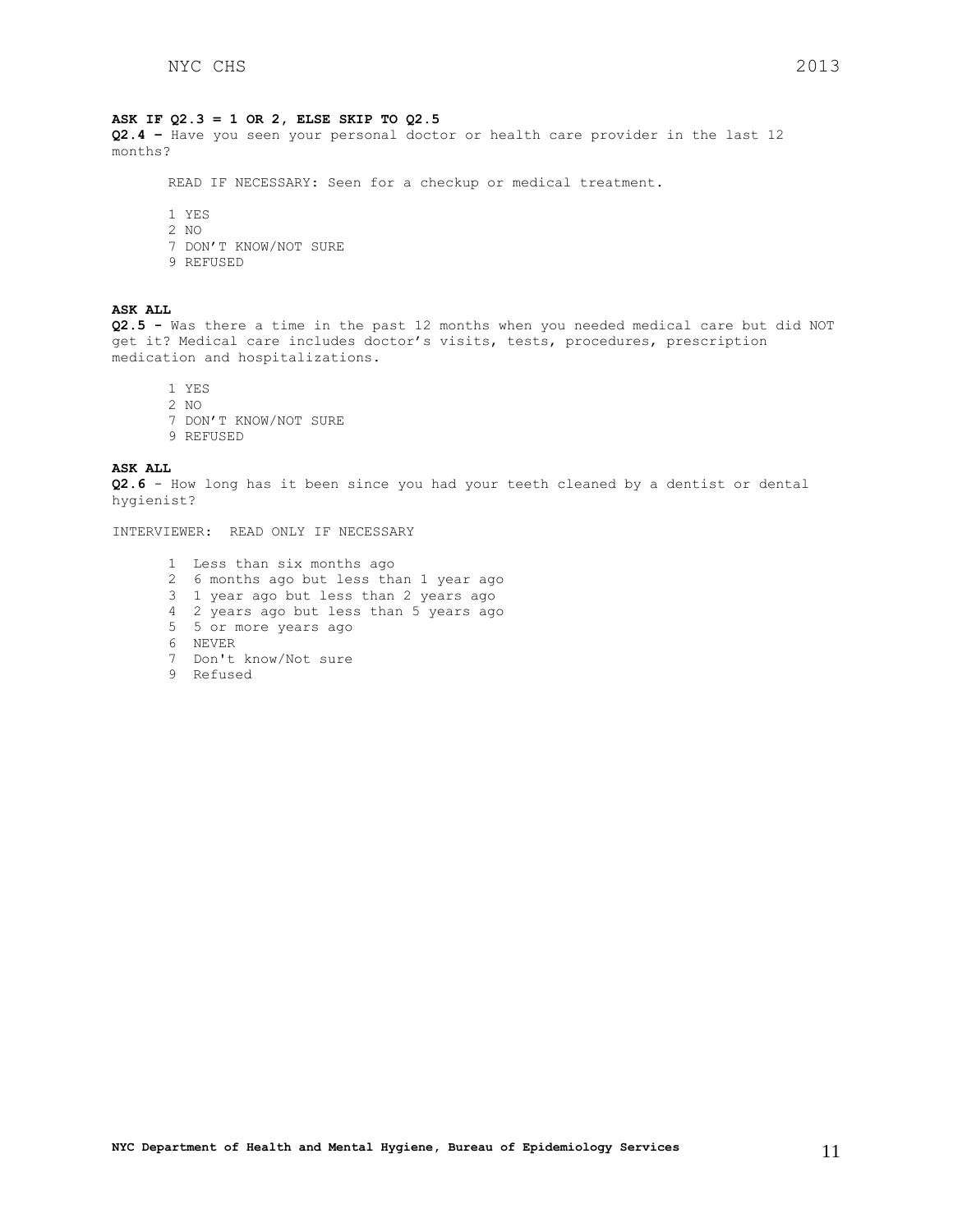#### **Next are some questions about issues related to your health.**

#### **ASK ALL**

**Q3.1 -** Have you ever been told by a doctor, nurse or other health professional that you have hypertension, also called high blood pressure?

- 1 YES
- 2 NO
- 7 DON'T KNOW/NOT SURE
- 9 REFUSED

# **ASK ALL**

**Q3.2 -** Have you ever been told by a doctor, nurse or other health professional that your blood cholesterol is high?

- 1 YES
- 2 NO
- 7 DON'T KNOW/NOT SURE
- 9 REFUSED

# <span id="page-11-0"></span>**DIABETES AND ASTHMA**

### **ASK ALL**

**Q4.1-** Have you ever been told by a doctor, nurse or other health professional that you have diabetes?

INTERVIEWER: IF "YES", AND FEMALE ASK: "Was this only when you were pregnant?"

- 1 YES
- 2 YES, FEMALE TOLD ONLY DURING PREGNANCY
- 3 NO
- 7 DON'T KNOW/NOT SURE
- 9 REFUSED

# **ASK ALL**

**Q4.2 -** Have you ever been told by a doctor, nurse or other health professional that you had asthma?

1 YES 2 NO 7 DON'T KNOW/NOT SURE 9 REFUSED

**ASK IF Q4.2 = 1 Q4.3 -** In the last 12 months, have you had an episode of asthma or an asthma attack?

- 1 YES
- 2 NO
- 7 DON'T KNOW/NOT SURE
- <span id="page-11-1"></span>9 REFUSED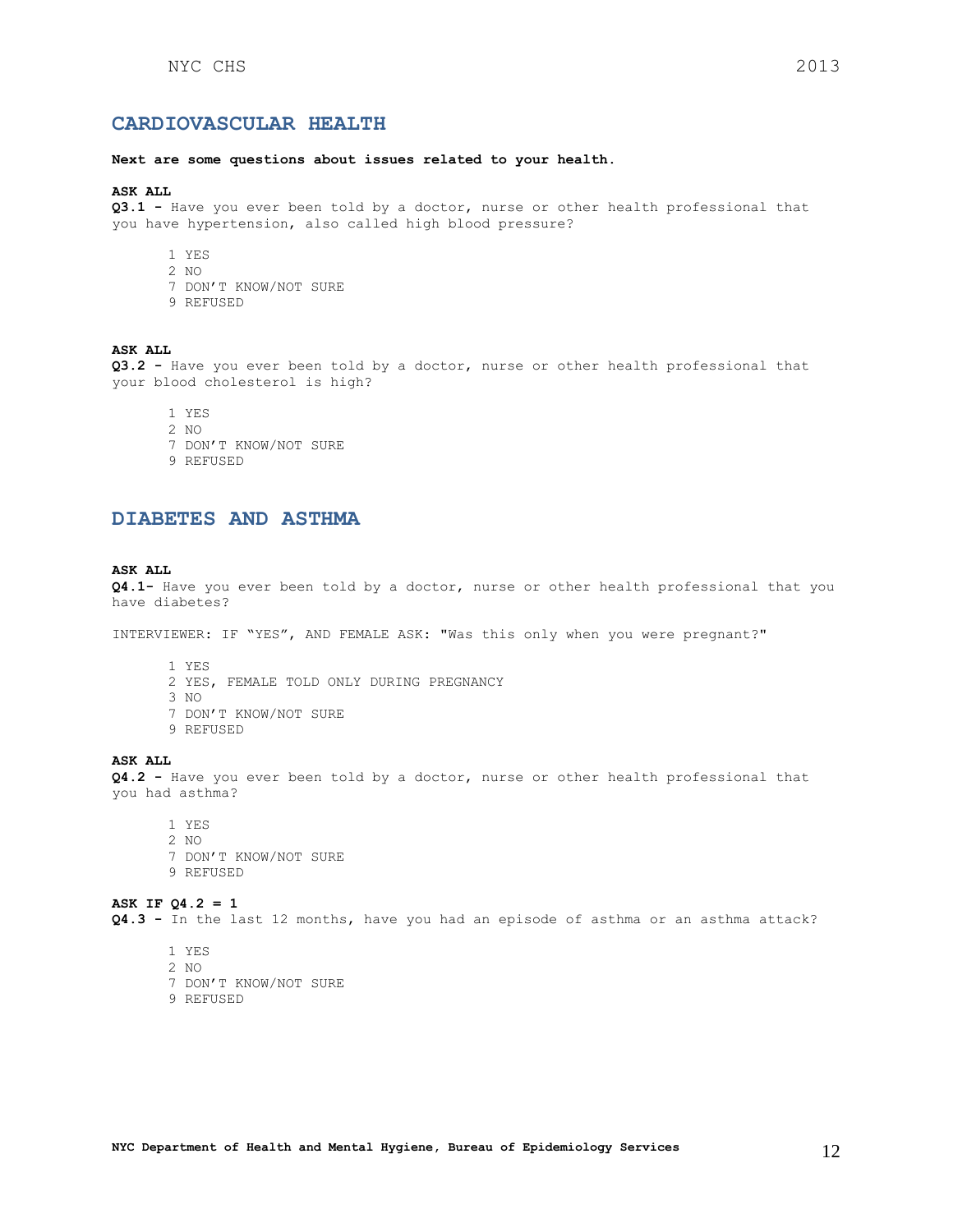# **MENTAL HEALTH**

READ: The next few questions are about your mental health

#### **ASK ALL**

**Q5.1 -** During the past 30 days, how often did you feel

So sad that nothing could cheer you up?

All of the time, most of the time, some of the time, a little of the time, OR none of the time?

IF ASKED FOR HELP WITH MENTAL HEALTH PROBLEM: THE NUMBER IS (800) LIFE NET OR **800-543- 3638**

1 ALL OF THE TIME 2 MOST OF THE TIME 3 SOME OF THE TIME 4 A LITTLE OF THE TIME 5 NONE OF THE TIME 7 DON'T KNOW/NOT SURE 9 REFUSED

**ASK ALL Q5.2 -** During the past 30 days, how often did you feel

#### Nervous?

All of the time, most of the time, some of the time, a little of the time, OR none of the time?

IF ASKED FOR HELP WITH MENTAL HEALTH PROBLEM: THE NUMBER IS (800) LIFE NET OR **800-543- 3638**

1 ALL OF THE TIME 2 MOST OF THE TIME 3 SOME OF THE TIME 4 A LITTLE OF THE TIME 5 NONE OF THE TIME 7 DON'T KNOW/NOT SURE 9 REFUSED

**ASK ALL Q5.3 –** (READ IF NEEDED: During the past 30 days), how often did you feel

Restless or fidgety?

(READ IF NEEDED: All of the time, most of the time, some of the time, a little of the time, OR none of the time?)

IF ASKED FOR HELP WITH MENTAL HEALTH PROBLEM: THE NUMBER IS (800) LIFE NET OR **800-543- 3638**

1 ALL OF THE TIME 2 MOST OF THE TIME 3 SOME OF THE TIME 4 A LITTLE OF THE TIME 5 NONE OF THE TIME 7 DON'T KNOW/NOT SURE 9 REFUSED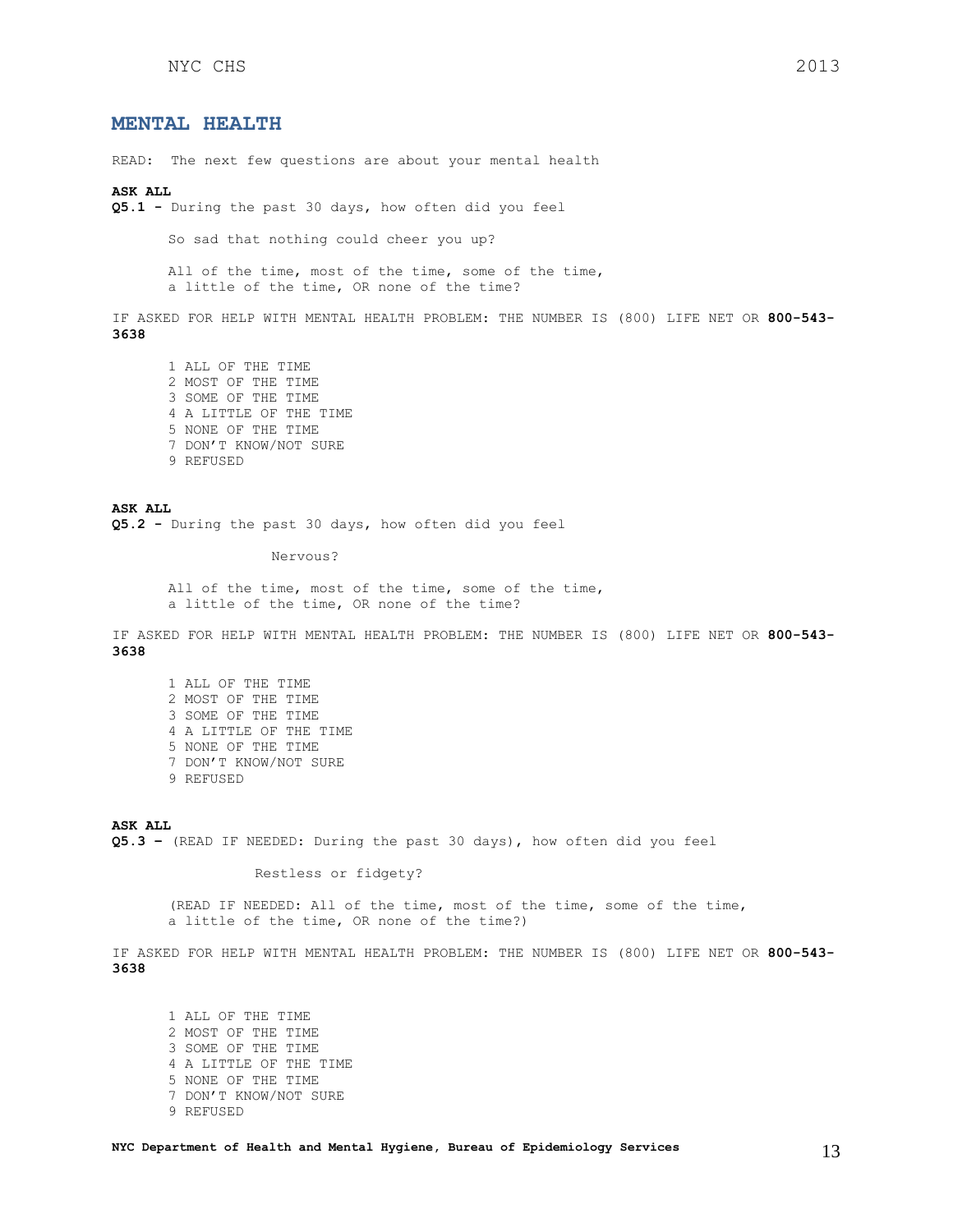#### **ASK ALL**

**Q5.4 -** (READ IF NEEDED: During the past 30 days), how often did you feel

Hopeless?

(READ IF NEEDED: All of the time, most of the time, some of the time, a little of the time, OR none of the time?)

IF ASKED FOR HELP WITH MENTAL HEALTH PROBLEM: THE NUMBER IS (800) LIFE NET OR **800-543- 3638**

1 ALL OF THE TIME 2 MOST OF THE TIME 3 SOME OF THE TIME 4 A LITTLE OF THE TIME 5 NONE OF THE TIME 7 DON'T KNOW/NOT SURE 9 REFUSED

**ASK ALL Q5.5 -** (READ IF NEEDED: During the past 30 days), how often did you feel

That everything was an effort?

(READ IF NEEDED: All of the time, most of the time, some of the time, a little of the time, OR none of the time?)

IF ASKED FOR HELP WITH MENTAL HEALTH PROBLEM: THE NUMBER IS (800) LIFE NET OR **800-543- 3638**

1 ALL OF THE TIME 2 MOST OF THE TIME 3 SOME OF THE TIME 4 A LITTLE OF THE TIME 5 NONE OF THE TIME 7 DON'T KNOW/NOT SURE 9 REFUSED

### **ASK ALL**

**Q5.6 -** (READ IF NEEDED: During the past 30 days), how often did you feel

Worthless?

(READ IF NEEDED: All of the time, most of the time, some of the time, a little of the time, OR none of the time?)

IF ASKED FOR HELP WITH MENTAL HEALTH PROBLEM: THE NUMBER IS (800) LIFE NET OR **800-543- 3638**

1 ALL OF THE TIME 2 MOST OF THE TIME 3 SOME OF THE TIME 4 A LITTLE OF THE TIME 5 NONE OF THE TIME 7 DON'T KNOW/NOT SURE 9 REFUSED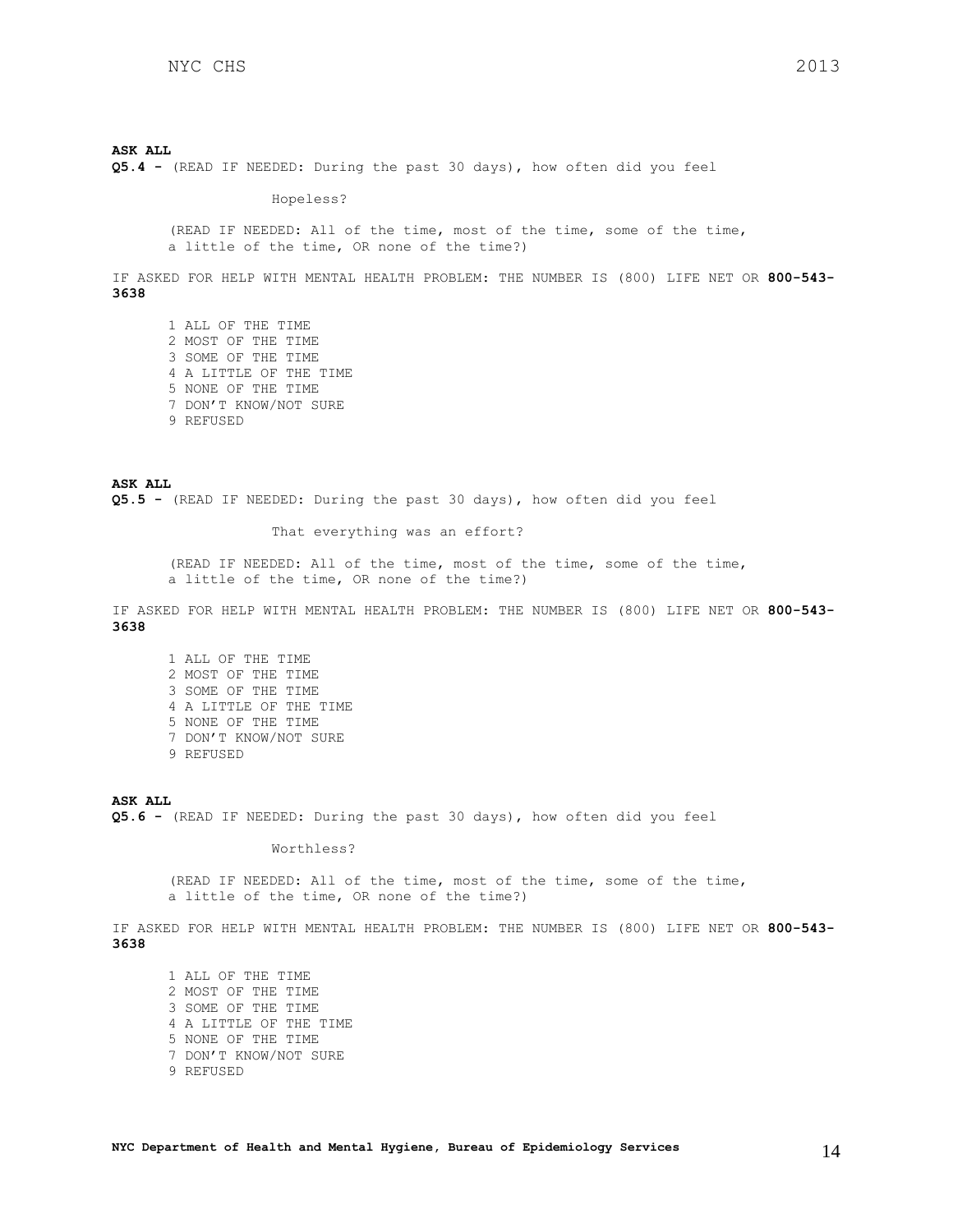\*\*\*GENERATE K6 score\*\*\*\*\* FOR **Q 5.1 – Q 5.6, RETAIN ORIGINAL VALUES FOR Q5.1-Q5.6 BUT RECODE NEW VALUES FOR: CODE 1 "All of the time" = 4 CODE 2 "Most of the time" = 3 CODE 3 "Some of the time" = 2 CODE 4 A little of the of time" = 1 CODE 5 "None of the time" = 0 CODE 7 "DON'T KNOW" = 0 CODE 9 "REFUSED" = 0**   $K6SCORE = 5.1 + 5.2 + 5.3 + 5.4 + 5.5 + 5.6$ IF K6SCORE>12 THEN **SPD\_PY**=1; ELSE IF  $K6SCORE < = 12$ , THEN SPD PY =2;

#### **ASK IF SPD\_PY=1**

**Q5.7** We just talked about a number of feelings you had during the PAST 30 DAYS. Altogether, how MUCH did these feelings interfere with your life or activities: a lot, some, a little, or not at all?

1 A LOT 2 SOME 3 A LITTLE 4 NOT AT ALL 7 DON'T KNOW/NOT SURE 9 REFUSED

#### **ASK ALL**

**Q5.8**- In the past 12 months, have you taken a prescription medication for a mental health problem?

- 1 YES
- 2 NO
- 7 DON'T KNOW/NOT SURE
- 9 REFUSED

# **ASK ALL**

**Q5.9**- In the past 12 months, have you received any counseling for a mental health problem?

- 1 YES
- 2 NO
- 7 DON'T KNOW/NOT SURE
- 9 REFUSED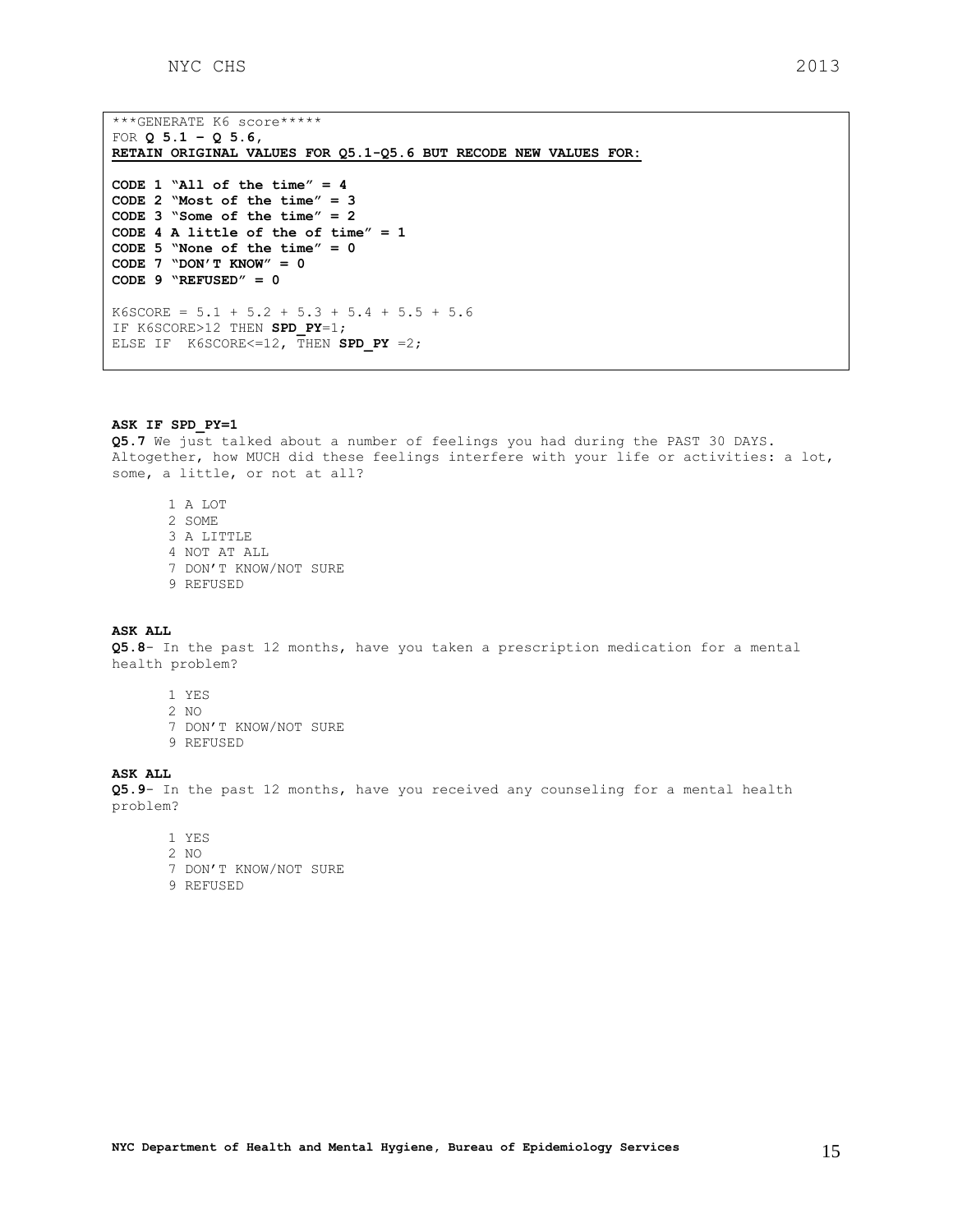# **ASK ALL**

**Q5.10 -** Was there a time in the past 12 months when you needed treatment for a mental health problem, but did not get it?

- 1 YES
- 2 NO
- 7 DON'T KNOW/NOT SURE
- 9 REFUSED

# **ASK ALL**

**Q5.11 -** Have you ever been told by a doctor, nurse, or other health professional that you have depression?

- 1 YES
- 2 NO
- 7 DON'T KNOW/NOT SURE
- 9 REFUSED

# **ASK IF Q5.11 = 1**

**Q5.12 -** Were you FIRST told by a doctor, nurse or other health professional that you have depression in the LAST 12 MONTHS?

<span id="page-15-0"></span>1 YES 2 NO 7 DON'T KNOW/NOT SURE 9 REFUSED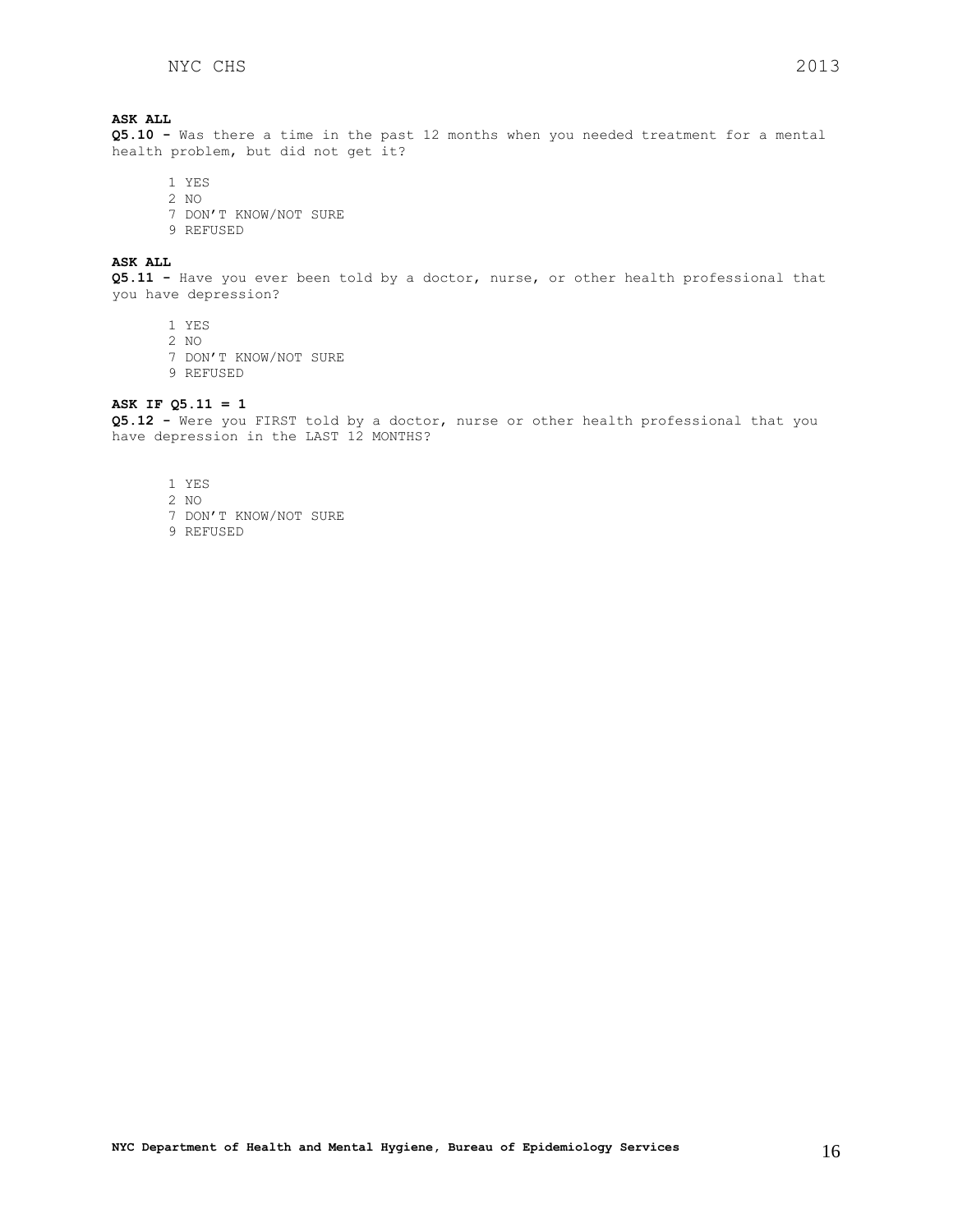# **TOBACCO**

**READ: The next few questions are about your use of tobacco.** 

#### **ASK ALL**

**Q6.1 -** Have you smoked at least 100 cigarettes in your entire life?

READ IF NEEDED: 100 cigarettes=5 packs.

- 1 YES
- 2 NO
- 7 DON'T KNOW/NOT SURE
- 9 REFUSED

#### **ASK IF Q6.1 = 1, ELSE SKIP TO Q6.12**

**Q6.2 -** Do you now smoke cigarettes every day, some days, or not at all?

1 EVERY DAY 2 SOME DAYS 3 NOT AT ALL 7 DON'T KNOW/NOT SURE 9 REFUSED

# **ASK IF Q6.2 = 1**

**Q6.3 -** How many cigarettes on average do you smoke per day?

PER DAY [RANGE 1-200] 777 DON'T KNOW/NOT SURE 999 REFUSED

# **ASK IF Q6.2 = 2**

**Q6.3a -** On the days that you smoke, how many cigarettes on average do you smoke per day?

PER DAY [RANGE 1-200] TEN DAI [NANGE 1 20 999 REFUSED

### **ASK IF Q6.2 = 2 AND Q6.3a ≠ 777 OR 999**

**Q6.3b** - On average, about how many days per month do you smoke?

1 DAYS PER MONTH [RANGE 0-30] 2\_ \_ DAYS PER WEEK [RANGE 0-7] 777 DON'T KNOW/NOT SURE 999 REFUSED

### **ASK IF Q6.2 = 1 OR 2**

**Q6.4 -** During the past 12 months, have you stopped smoking for 24 hours or longer because you were trying to quit smoking?

1 YES 2 NO 7 DON'T KNOW/NOT SURE 9 REFUSED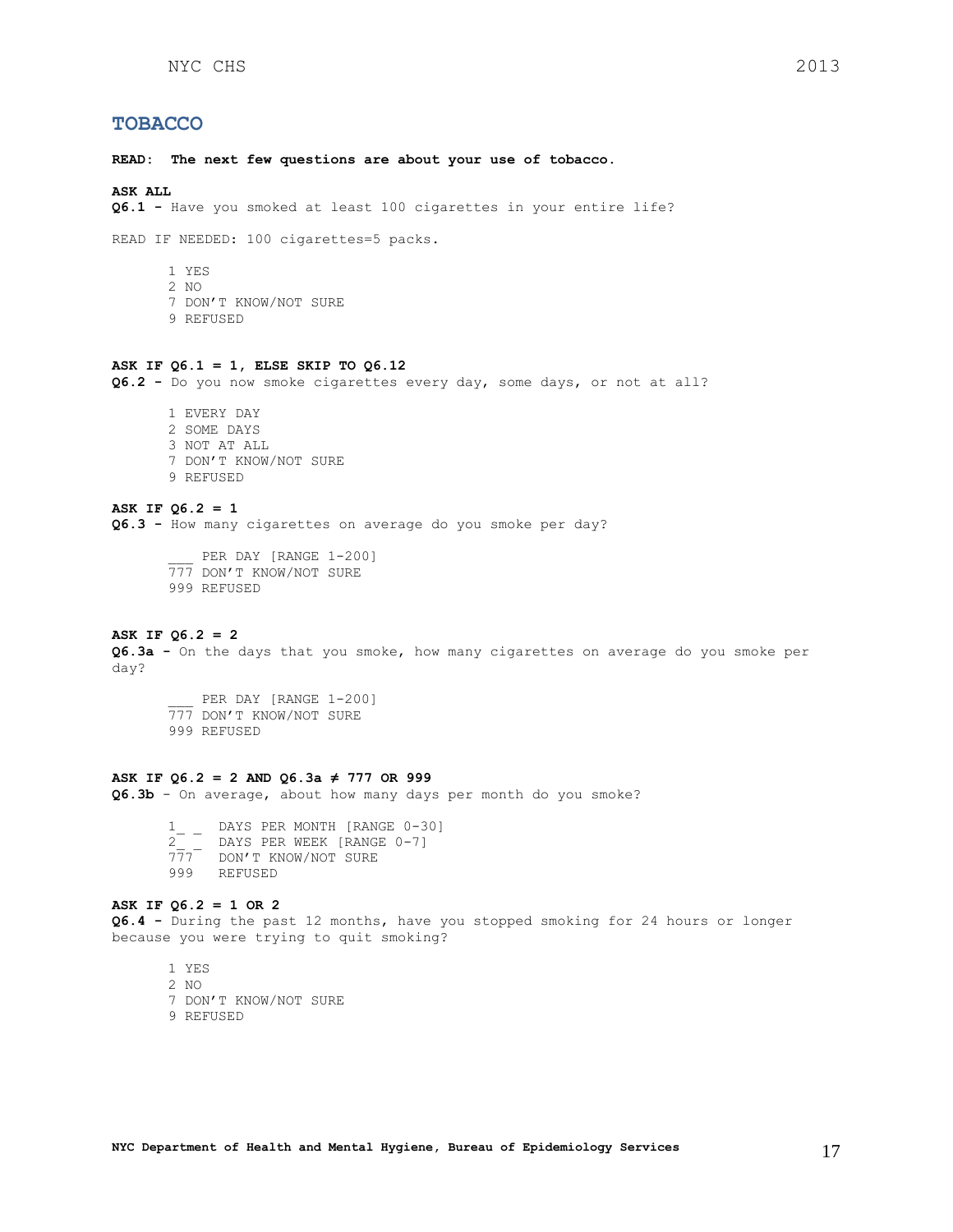## **ASK IF Q6.2 = 3**

**Q6.5** About how long has it been since you last smoked cigarettes regularly?

ENTER EITHER WEEKS, MONTHS OR YEARS – NOT MORE THAN ONE. ROUND TO CLOSEST WEEK, MONTH OR YEAR IF NECESSARY. [1 year = 12 months]

1\_\_\_ WEEKS (RANGE 0-52)  $2$  MONTHS (RANGE 0-12) 3\_\_\_ YEARS (RANGE 0-99) 888 NEVER SMOKED REGULARLY 777 DON'T KNOW/NOT SURE 999 REFUSED

#### **ASK IF Q6.2 = 1 OR 2 (CURRENT SMOKERS)**

**Q6.6** - Was the last cigarette you smoked from a carton, a pack, a single or loosie, bummed or did you roll your own?

1 CARTON 2 PACK 3 SINGLE/LOOSIE 4 BUMMED 5 ROLLED OWN 7 DON'T KNOW/NOT SURE 9 REFUSED

**ASK IF Q6.6 = 1, 2 OR 3 Q6.7** How much did you pay for that [ANSWER TO Q6.6]?

DO NOT ROUND – PUT IN EXACT DOLLARS/CENTS

**Q6.7A CARTON:** ENTER PRICE IN DOLLARS AND CENTS

\$\_ \_. \_ \_ [RANGE 1-120 DOLLARS] 8888 DID NOT PAY FOR CIGARETTES 7777 DON'T KNOW/NOT SURE 9999 REFUSED

**Q6.7B PACK:** ENTER PRICE IN DOLLARS AND CENTS

\$ . [RANGE 1-14 DOLLARS] 8888 DID NOT PAY FOR CIGARETTES 7777 DON'T KNOW/NOT SURE 9999 REFUSED

# **Q6.7C SINGLE/LOOSIE**: ENTER PRICE IN CENTS

\$ . [RANGE 1 CENT to 1 DOLLAR] 8888 DID NOT PAY FOR CIGARETTES 7777 DON'T KNOW/NOT SURE 9999 REFUSED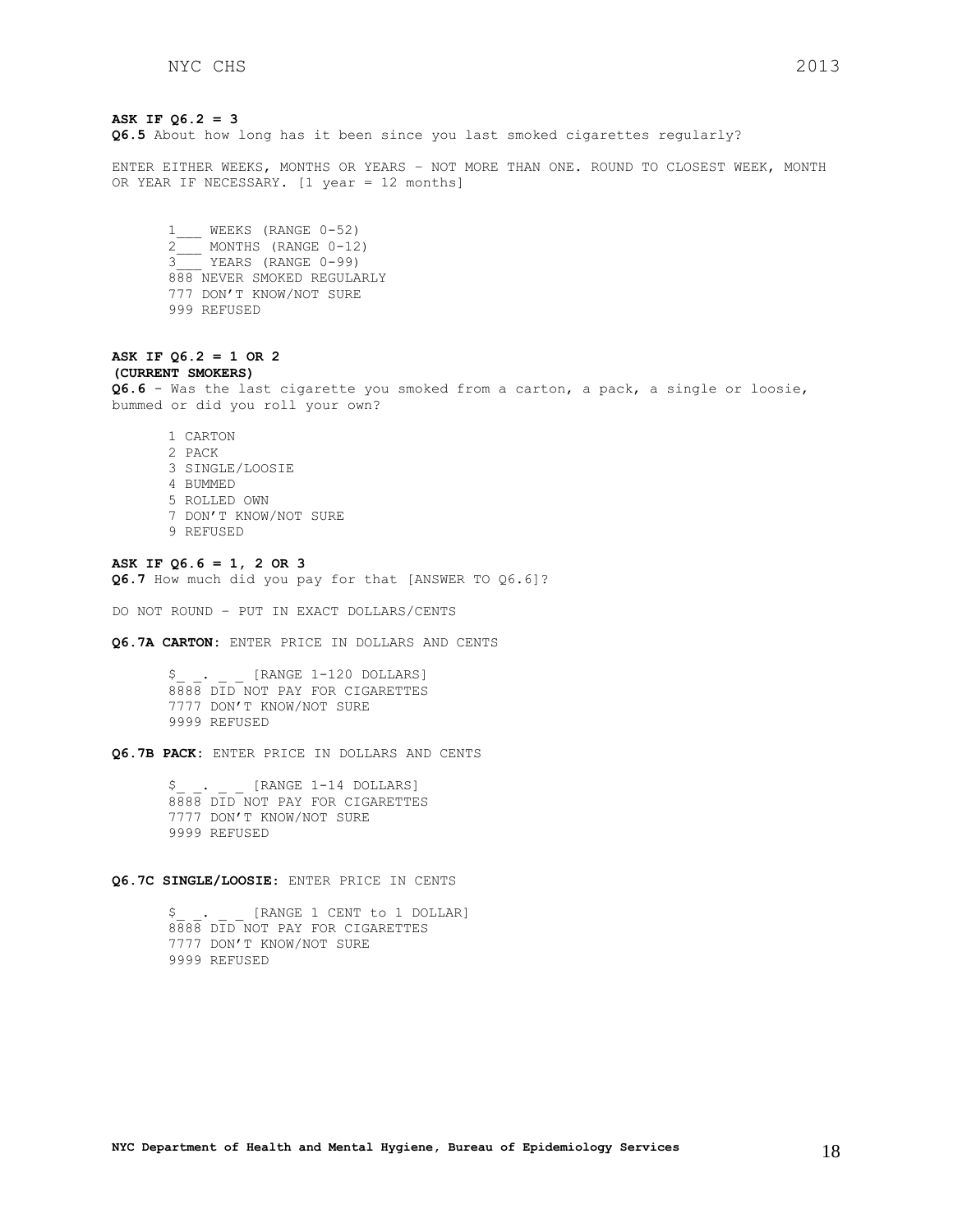### **ASK IF Q6.6 = 1, 2 OR 3**

**Q6.8** - **(CURRENT SMOKERS WHO LAST SMOKED A CIGARETTE FROM A CARTON, PACK OR LOOSIE) W**here did you get that [ANSWER FROM Q6.6]?

01 From a gas station, deli or other store in New York City IF R DOES NOT PICK #1, READ ALL OF THE REMAINING ANSWER CHOICES

02 From another person or on the street in New York City

03 Outside New York City but in New York State

04 In a different state

05 Through the internet or mail

06 Indian Reservation

- 07 Outside the US
- 88 Somewhere else (SPECIFY) \_
- 77 DON'T KNOW/NOT SURE
- 99 REFUSED

### **ASK IF Q6.2 = 1 OR 2**

**Q6.9 –** The last time you bought a SINGLE PACK OF CIGARETTES, did you receive any type of discount on the pack? This includes buying a pack advertised as 'on sale', getting a special offer such as buy-one-get-one-free or using an on-pack or manufacturer's coupon. Do not include the purchase of cartons or loosies.

1 YES 2 NO 3 [VOL] DO NOT BUY SINGLE PACKS 7 DON'T KNOW/NOT SURE 9 REFUSED

# **ASK IF Q6.9 = 1**

**Q6.10 –** The last time you used a discount or special offer to buy a single pack of cigarettes, about how much did you save?

PROBE IN NEEDED: Your best estimate is fine.

1 Less than \$0.50 2 \$0.50 to less than \$1.00 3 \$1.00 to less than \$1.50 4 \$1.50 to less than \$2.00 5 More than \$2.00 6 [VOL] USED A BUY-ONE-GET-ONE-FREE OFFER 7 DON'T KNOW/NOT SURE 9 REFUSED

#### **ASK IF Q6.2 = 1, 2 OR Q6.5 < 1 YEAR**

#### **(CURRENT SMOKERS AND FORMER SMOKERS WHO QUIT LESS THAN 1 YEAR AGO)**

**Q6.11 -** During the last 12 months, has a dentist or dental hygienist advised you to quit smoking?

1 YES  $2 NQ$ 7 DON'T KNOW/NOT SURE 9 REFUSED

# **ASK ALL**

**Q6.12 –** In the past 30 days, have you smoked a cigarillo or little cigar with a plastic or filter tip, such as Black & Mild, Swisher Sweet or Cheyenne?

1 YES 2 NO 7 DON'T KNOW/NOT SURE 9 REFUSED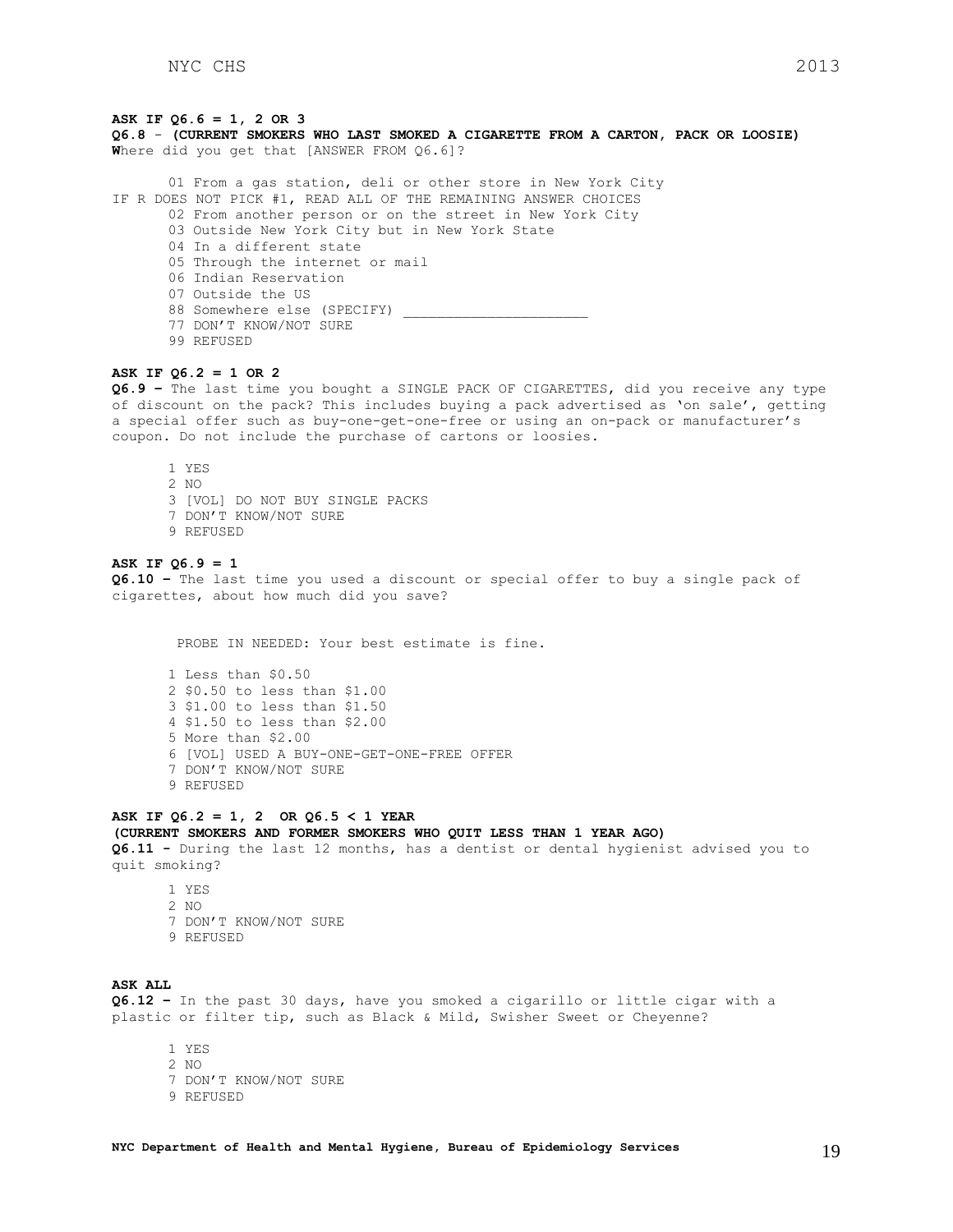#### **ASK IF Q6.12 = 1, ELSE SKIP TO Q6.15**

**Q6.13 -** On how many days during the past 30 days have you smoked cigarillos or little cigars?

READ IF NECESSARY: Include cigarillos or little cigars with a plastic or filter tip, such as Black & Mild, Swisher Sweet or Cheyenne?

NUMBER OF DAYS [RANGE 1-30] 77 DON'T KNOW/NOT SURE 99 REFUSED

# **ASK IF Q6.13 NE 00, 77 OR 99, ELSE SKIP TO Q6.15**

**Q6.14 –** During the past 30 days, on days that you smoked cigarillos or little cigars, how many on average did you smoke per day?

Interviewer: Round up if answer is given in fractions. I.e. "one and a half" little cigars should be recorded as 2.

PER DAY [RANGE 1-40] 77 DON'T KNOW/NOT SURE 99 REFUSED

# **ASK ALL**

**Q6.15 –** Which statement best describes the rules about smoking inside your home? READ IF NEEDED: Exclude smoking in outside areas such balconies and patios

READ ALL ANSWER CHOICES:

1 Smoking is not allowed anywhere inside your home 2 Smoking is allowed in some places or at some times 3 Smoking is allowed anywhere inside the home, OR 4 There are no rules about smoking inside the home. 7 DON'T KNOW/NOT SURE 9 REFUSED

### **ASK ALL**

**Q6.16 –** How often do you smell cigarette smoke in your home that comes from another home or apartment or from outside?

# READ:

<span id="page-19-0"></span>1 Every day 2 A few times per week 3 A few times per month 4 A few times per year 5 Never 7 DON'T KNOW/NOT SURE 9 REFUSED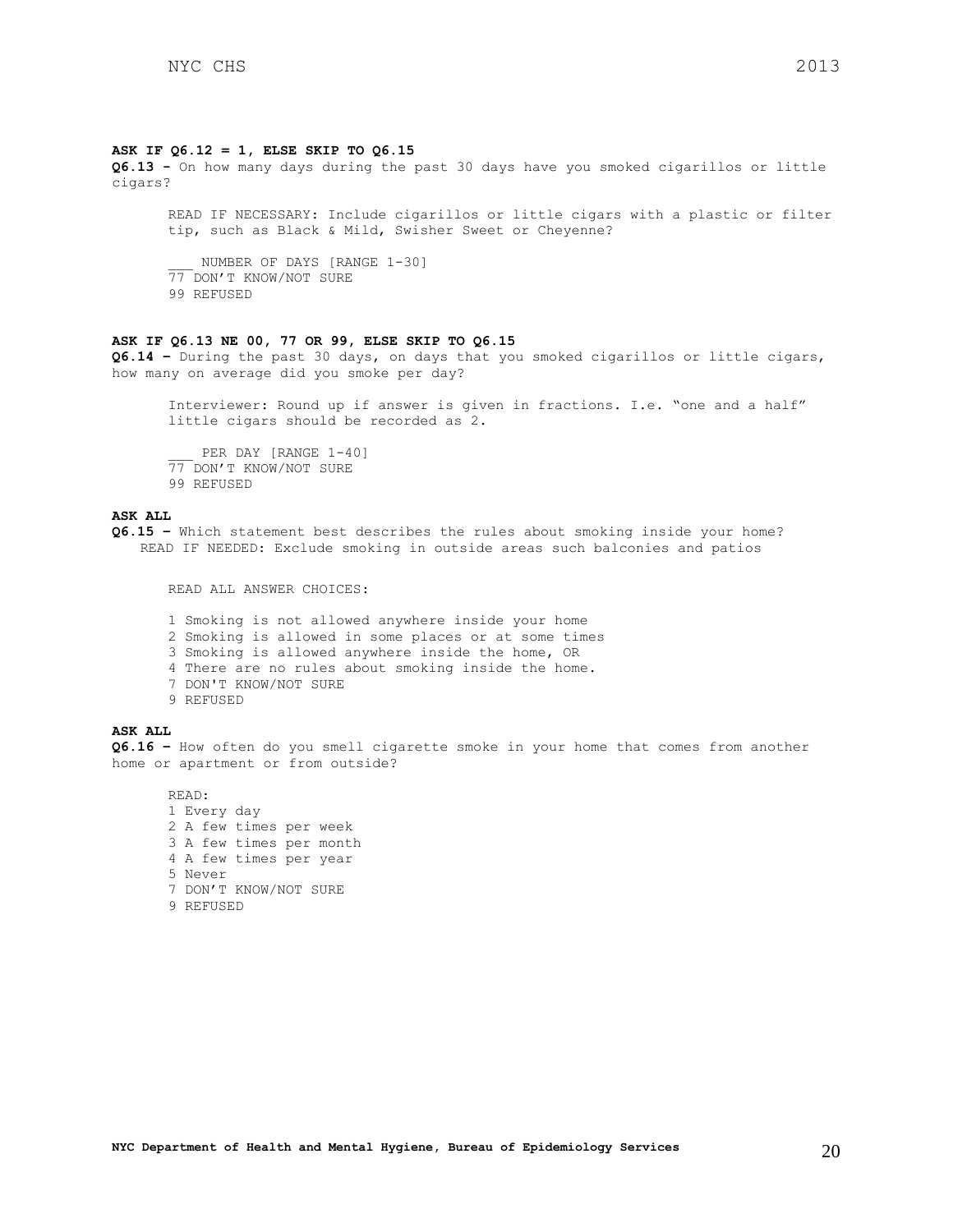# **DEMOGRAPHICS**

**SCREEN: Now I'd like to ask you some questions about yourself and your household. Your answers are only used for research purposes.**

#### **ASK ALL**

**Q7.1 -** What is your age?

AGE IN YEARS [RANGE 18-98]

- 07 DON'T KNOW/NOT SURE
- 09 REFUSED

# **ASK IF Q7.1 = 07 OR 09, ELSE SKIP TO Q7.2**

**Q7.1a -** We are only asking this information to make sure that we have talked to enough people in each age group. Can you just tell me if you are...?

READ:

1 65 or older 2 45-64 3 30-44 4 25-29, or 5 18-24 7 DON'T KNOW/NOT SURE 9 REFUSED

# **ASK ALL**

**Q7.2 -** Because it is sometimes difficult to determine over the phone, I am asked to confirm with everyone . . . Are you male or female?

- 1 MALE
- 2 FEMALE 7 DON'T KNOW/NOT SURE 9 REFUSED

# **ASK ALL**

**Q7.3 -** Are you Hispanic or Latino?

1 YES 2 NO 7 DON'T KNOW/NOT SURE 9 REFUSED

#### **ASK IF Q7.3 = 1, ELSE SKIP TO Q7.4**

**Q7.3a -** Please tell me which group best represents your Hispanic or Latino origin or ancestry:

READ ANSWER CHOICES, ACCEPT FIRST RESPONSE [CATI: RANDMONIZE: 01-04]

**01 Puerto Rican 02 Cuban/Cuban-American 03 Dominican/Dominican-American 04 Mexican/Mexican-American**  05 Central or South American 06 Other Latin American, or 07 Other Hispanic/Latino 09 [VOL] SPANISH 77 DON'T KNOW/NOT SURE 99 REFUSED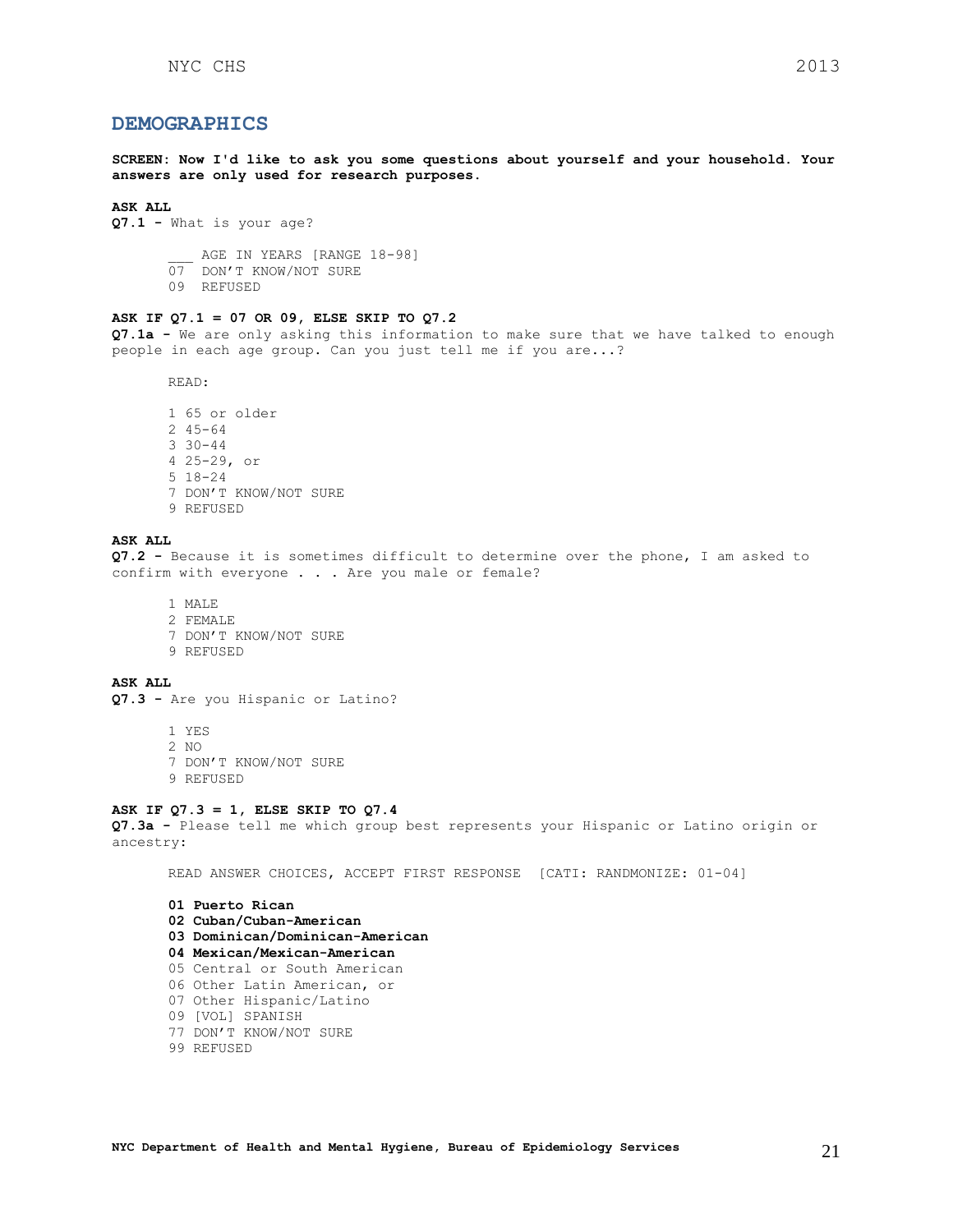**ASK ALL Q7.4 -** (**READ IF Q7.3=1:** Some people, aside from being Hispanic, also consider themselves to be a member of a racial group.) Which one or more of the following would you say is your race? READ ANSWER CHOICES, MULTIPLE RESPONSE: 01 White 02 Black or African American 03 Asian 04 Native Hawaiian or Other Pacific Islander 05 American Indian, Alaska Native, or 08 Something else (SPECIFY) 77 DON'T KNOW/NOT SURE 99 REFUSED **ASK IF MORE THAN ONE ANSWER TO Q7.4, ELSE SKIP TO Q7.5 Q7.4a -** Which one of these groups would you say best represents your race? READ MENTIONED RACES:

# **CATI Note: Fill selected races from Q7.4.**

1 White 2 Black or African American 3 Asian 4 Native Hawaiian or Other Pacific Islander 5 American Indian, Alaska Native 8 Other named in Q7.4 7 DON'T KNOW/NOT SURE 9 REFUSED

# **ASK IF Q7.4 = 3 [ASIAN]**

**Q7.5** – Please tell me which group best represents your Asian heritage or ancestry?

READ ANSWER CHOICES, ACCEPT FIRST RESPONSE [CATI: RANDMONIZE: 01-06]

- 01 Chinese 02 Asian Indian 03 Filipino 04 Korean 05 Japanese 06 Vietnamese 07 Something else 77 DON'T KNOW/NOT SURE
- 99 REFUSED

**QLEVEL = 4**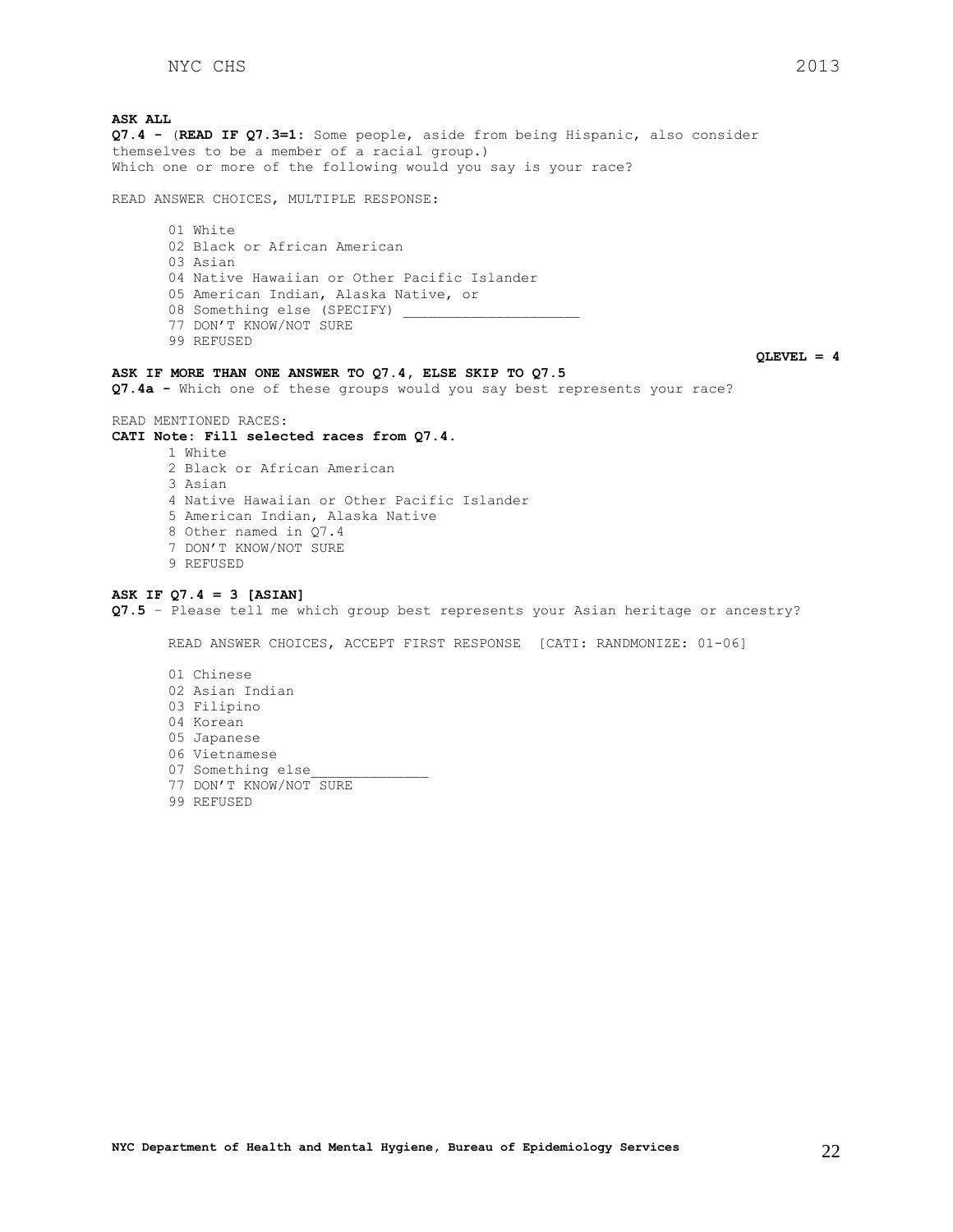# **ASK ALL Q7.6 –** Where were you born? Please tell me the country. 1 USA 2 Outside USA [List of countries, includes Puerto Rico and other US territories **(SKIP TO Q7.6a)** INTERVIEWER: PUERTO RICO AND OTHER US TERRITORIES ARE CONSIDERED OUTSIDE OF THE UNITED STATES **ASK IF Q7.6 = 2**

**Q7.6a**

60. AFRICA 61. ALBANIA 62. ANTIGUA 01. ARGENTINA 64. AUSTRIA 02. AUSTRALIA 03. BANGLADESH 04. BARBADOS 05. BELARUS 68. BELIZE 06. BOLIVIA 07. BRAZIL 08. CANADA 09. CARIBBEAN 10. CHILE 11. CHINA 12. COLOMBIA 13. COSTA RICA 14. CUBA 73. CZECHOSLOVAKIA 15. DOMINICAN REPUBLIC 16. ECUADOR 17. EGYPT 18. EL SALVADOR 74. ENGLAND 75. EUROPE 19. FRANCE 20. GERMANY 21. GHANA 22. GREECE 78. GRENADA 23. GUATEMALA 24. GUYANA 25. HAITI 26. HONDURAS 27. HONG KONG 28. HUNGARY 29. INDIA

81. IRAN 30. IRELAND 31. ISRAEL 32. ITALY 33. JAMAICA 34. JAPAN 35. KOREA 87. MALAYSIA 36. MEXICO 37. NICARAGUA 38. NIGERIA 39. PAKISTAN 40. PANAMA 41. PERU 42. PHILIPPINES 43. POLAND 44. PUERTO RICO 45. ROMANIA 46. RUSSIA 47. SIERRA LEONE 48. SOUTH AMERICAN 49. SPAIN 102. ST. LUCIA 103. ST. VINCENT 50. TAIWAN 51. TRINIDAD AND TOBAGO 52. TURKEY 53. UKRAINE 54. UNITED KINGDOM (INCLUDES ENGLAND, N. IRELAND, SCOTLAND, WALES) 109. UZBEKISTAN 55. VENEZUELA 56. VIETNAM 110. VIRGIN ISLANDS 57. WEST INDIAN 58. YUGOSLAVIA 66. OTHER (SPECIFY) 77. DON'T KNOW/NOT SURE

99. REFUSE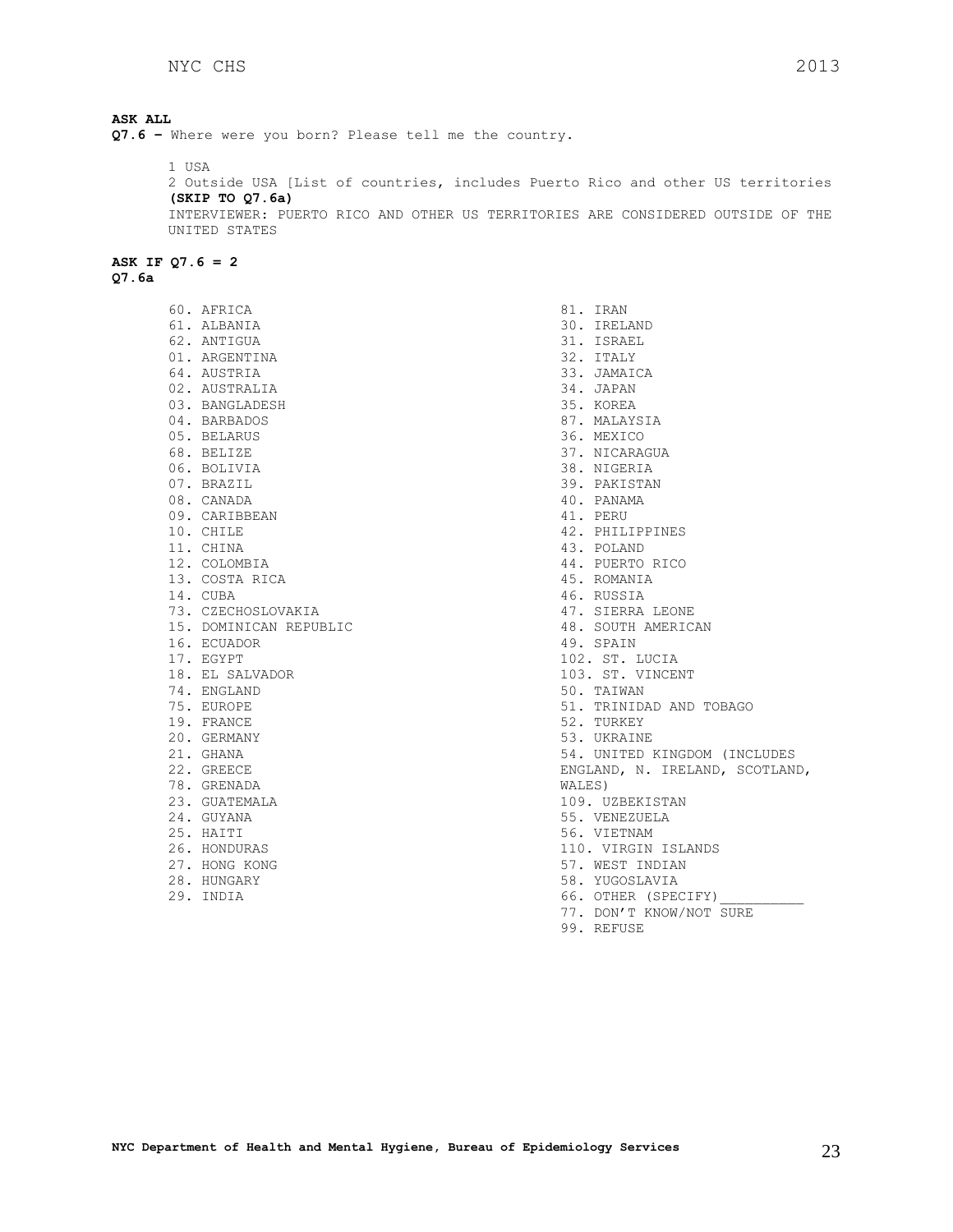# **ASK IF Q7.4 = 2 AND Q7.6 = 1 [BLACK/AFRICAN AMERICAN AND U.S. BORN]**

**Q7.6b –** Were either of your parents born in the West Indies?

READ IF NECESSARY: We are referring to your biological or birth parents

1 YES

2 NO 7 DON'T KNOW/NOT SURE 9 REFUSED

### **ASK IF Q7.6 = 2, ELSE SKIP TO Q7.8**

**Q7.7 -** How long have you lived in this country?

READ IF NEEDED:

1 Less than 5 years 2 5 to 9 years, or 3 10 or more years ? 7 DON'T KNOW/NOT SURE 9 REFUSED

# **ASK ALL**

**Q7.8 -** What language do you speak most often at home?

1 ENGLISH 2 SPANISH 3 RUSSIAN 4 CHINESE (INCLUDES MANDARIN & CANTONESE) 5 INDIAN (INCLUDES HINDI & TAMIL) 6 OTHER 7 DON'T KNOW/NOT SURE 9 REFUSED

# **ASK ALL**

**Q7.9 -** Are you. . .

READ ALL RESPONSES:

```
1 Married 
2 Divorced 
3 Widowed 
4 Separated 
5 Never married, or 
6 A member of an unmarried couple living together
7 DON'T KNOW/NOT SURE 
9 REFUSED
```
# **ASK ALL**

**Q7.10 -** Now I'll read a list of terms people sometimes use to describe themselves - heterosexual or straight; homosexual, gay or lesbian; and bisexual. As I read the list again, please stop me when I get to the term that best describes how you think of yourself.

READ RESPONSES UNTIL RESPONDENT MAKES A SELECTION:

1 Heterosexual or straight 2 Homosexual, gay or lesbian 3 Bisexual 7 DON'T KNOW/NOT SURE 9 REFUSED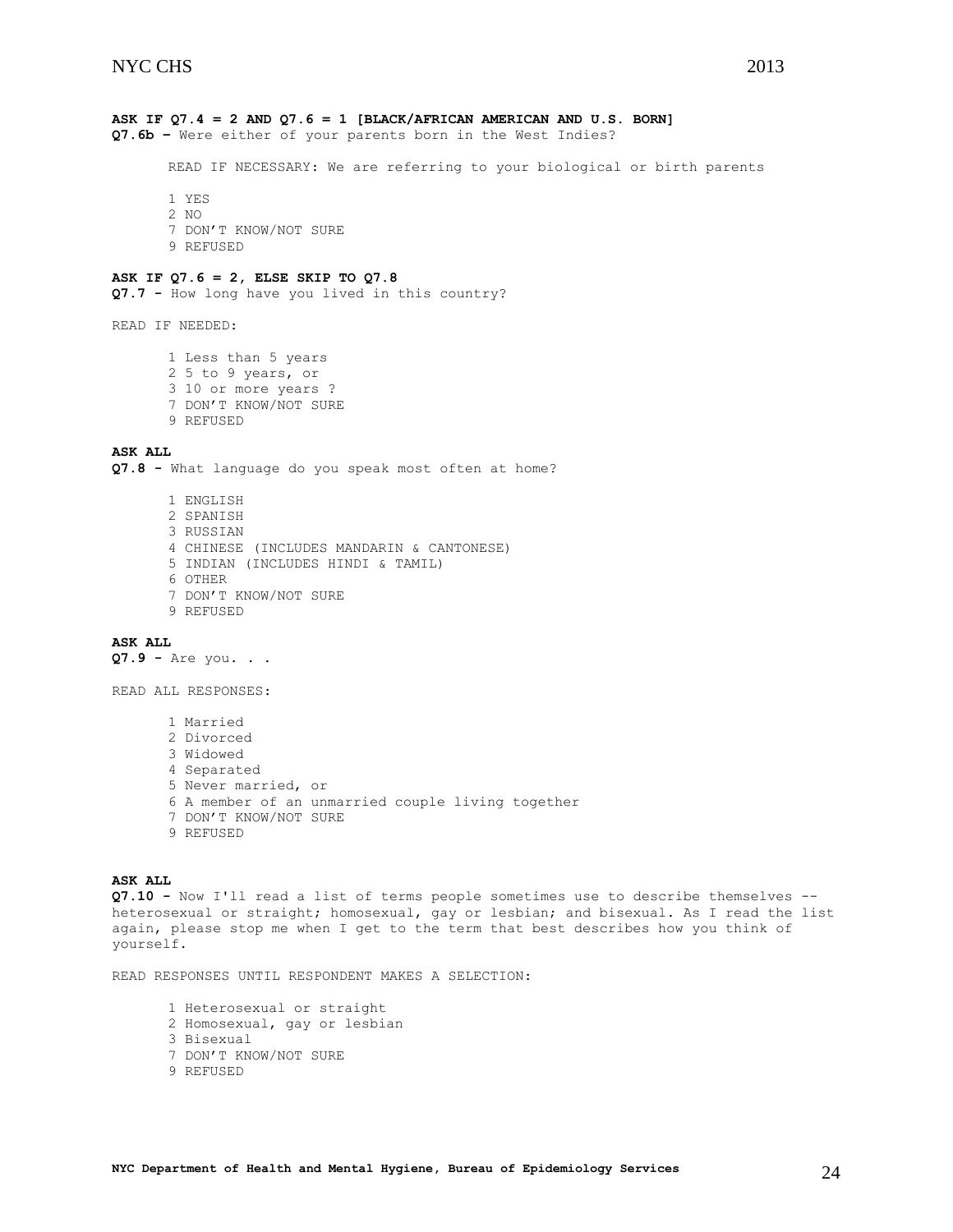IF RESPONDENT INDICATES HIS/HER ANSWER AFTER READING THE WHOLE LIST THE FIRST TIME, YOU DON'T HAVE TO READ THE LIST AGAIN.

#### **ASK ALL**

**Q7.11 -** What is the highest grade or year of school you completed?

READ IF NEEDED:

1 Never attended school or only attended kindergarten 2 Grades 1 through 8 (ELEMENTARY) 3 Grades 9 through 11 (SOME HIGH SCHOOL) 4 Grade 12 or GED (HIGH SCHOOL GRADUATE) 5 College 1 year to 3 years (SOME COLLEGE OR TECHNICAL SCHOOL), or 6 College 4 years or more (COLLEGE GRADUATE) ? 7 DON'T KNOW/NOT SURE 9 REFUSED

#### **ASK IF PTYPE=1**

**CQHH -** How many members of your household, INCLUDING YOURSELF, are 18 years of age or older?

READ IF NEEDED: Household members are those who spend a majority of their time living in the household.

RECORD 99 FOR REFUSED/DK

\_\_\_\_\_\_\_\_\_ Number of adults [RANGE 1-20]

# **ASK ALL**

**Q7.12 -** How many children younger than 18 live in the household?

READ IF NEEDED: Include all children who live in the household the majority of a typical week.

NUMBER OF CHILDREN [RANGE 0-25] 77 DON'T KNOW/NOT SURE

99 REFUSED

# **ASK ALL**

**Q7.13 -** Are you currently. . .

01 Employed for wages or salary

IF R DOES NOT PICK #1, READ ALL OF THE REMAINING ANSWER CHOICES

02 Self-employed 03 A Homemaker 04 A Student 05 Retired 06 Unable to work 07 Unemployed for 1 year or more, or 08 Unemployed for less than 1 year ? 77 DON'T KNOW/NOT SURE 99 REFUSED

**CATI Note: Only one choice can be entered. Entries must be zero filled.**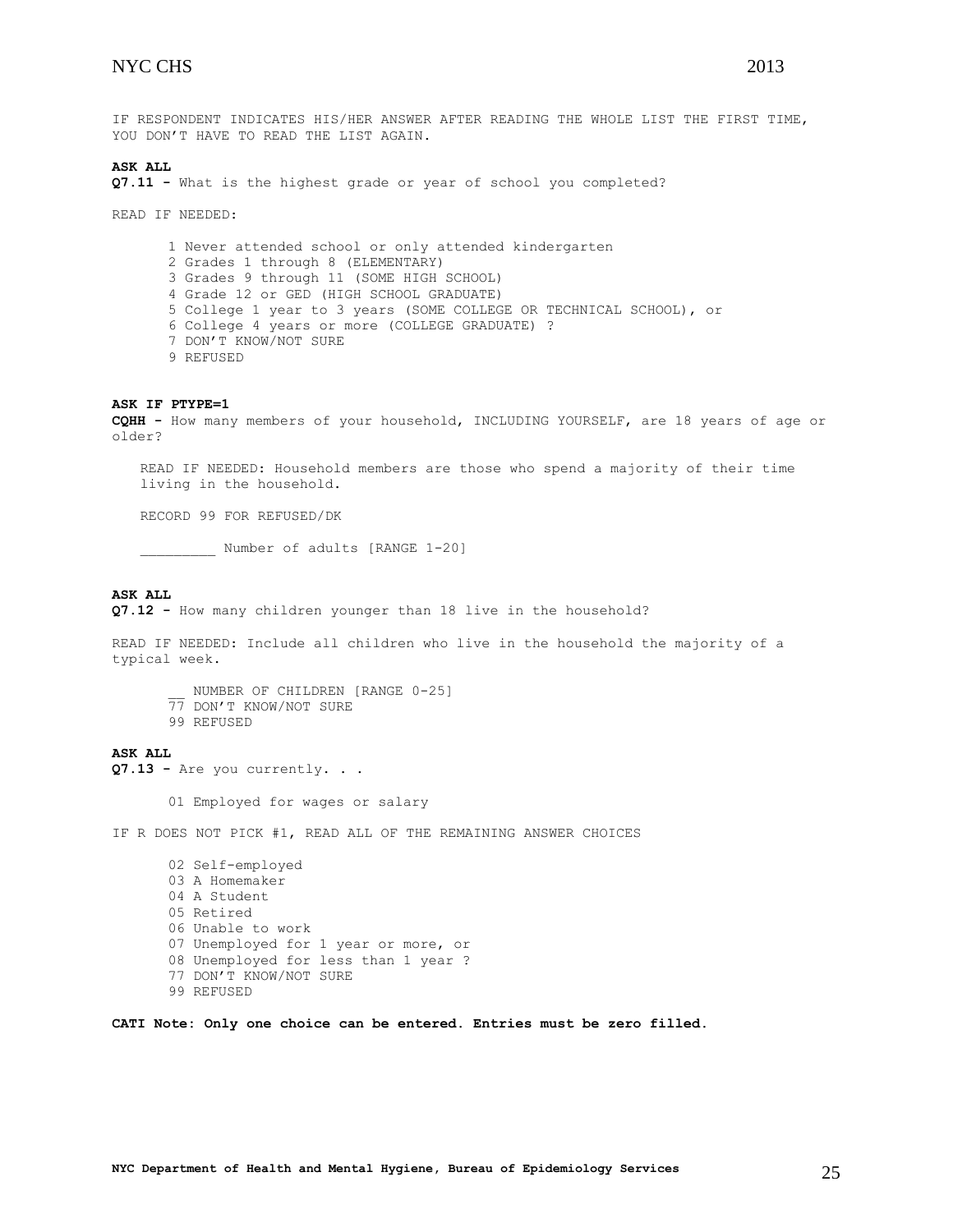**If Q7.12 or CQHH = 77 or 99, skip to Q7.15 Create new field NHOUSE = QHH/CQHH (Number of adults) + Q7.12 (Number of Children) We will use NHOUSE to create a field (PVTYLVL) to populate the fill for Q7.14 PVTYLVL = 7,470 + (NHOUSE \* 4,020)**

#### **TCNY**

**READ SCREEN:** The next question is about your combined household income. [READ IF NHOUSE>1: By household income we mean the combined income from everyone living in the household including even roommates or those on disability income.]

### **ASK ALL**

**Q7.14** - Is your household's annual income from all sources:

02 Less than \$ (**PVTYLVL**\*2) IF "NO," ASK 05; IF "YES," ASK 01 01 Less than (PVTYLVL) . IF "NO," CODE 02 (100-199%); IF "YES," CODE 01 (< 100%) 05 Less than \$ (**PVTYLVL**\*5) IF "NO," ASK 06 (500-599%); IF "YES," ASK 04 (300-399%) 06 Less than \$ (**PVTYLVL**\*6) IF "NO," CODE 07 (>600%); IF "YES," CODE 06 (500-599%) 04 Less than \$ (**PVTYLVL**\*4) IF "NO," CODE 05; IF "YES," ASK 03 (200-299%) 07 \$ (**PVTYLVL**\*6) 03 Less than \$ (**PVTYLVL**\*3) IF "NO," CODE 04; IF "YES," CODE 03 77 DON'T KNOW/NOT SURE 99 REFUSED

# **ASK IF Q7.14\_02 = 77 OR 99, ELSE SKIP TO Q7.15**

**Q7.14a** - Can you just tell me if your annual household income is less than \$ **PVTYLVL**?

1 YES 2  $N<sub>O</sub>$ 7 DON'T KNOW/NOT SURE 9 REFUSED

#### **ASK IF Q7.14 IS 100%-199% FPL [q7.14=2 OR q7.14A=2]**

**Q7.14b –** Is your combined household's annual income from all sources less than [PVTYLVL\*1.38]?

1 YES 2 NO 7 DON'T KNOW/NOT SURE 9 REFUSED

### **IF Q2.1 = 2 AND Q7.14 = 01 OR Q7.14a = 1 THEN READ:**

You indicated earlier that you do not currently have any health coverage. I just want to let you know that you may be eligible for free health insurance. You can call 311 for more information.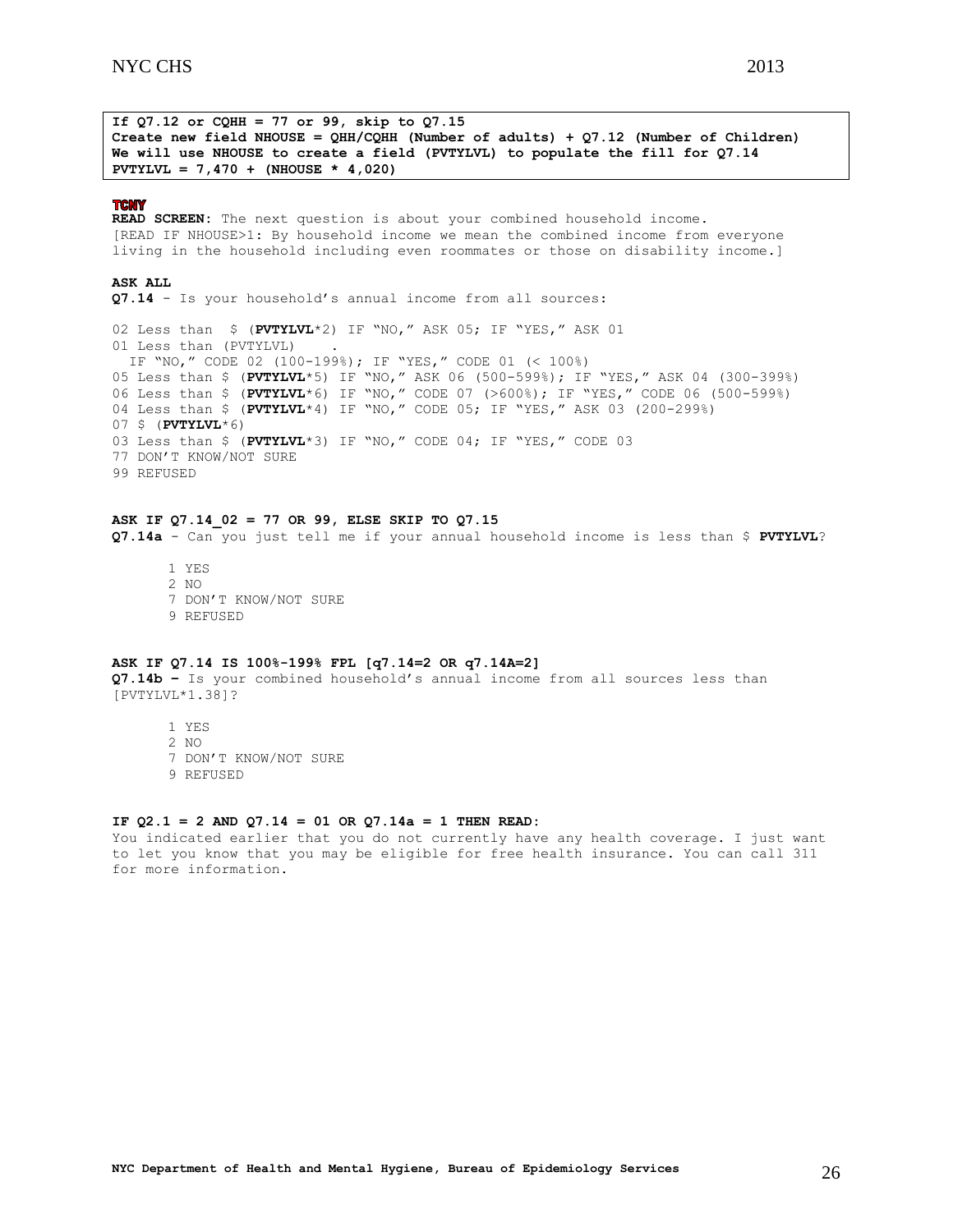**ASK ALL Q7.15** - About how tall are you without shoes?

READ IF NEEDED: You can answer in either feet and inches OR in centimeters.

**NOTE: If respondent answers in metrics put "9" in first column ROUND FRACTIONS DOWN**

> / Height (feet/inches or meters/centimeters) [RANGES FEET=3-9/INCHES= 0-11 || METERS=0-3/CENTIMETERS=0-275] 7777 Don't Know 9999 Refused

YOU MUST ENTER EITHER BOTH FEET AND INCHES OR CENTIMETERS – NOT BOTH. IF 0 (ZERO) INCHES, PLEASE ENTER ZERO. DO NOT LEAVE BLANK.

**CATI note: Require both feet and inches or centimeters. Do not allow entry of both. If 0 (zero) inches, must enter zero. Cannot have missing inches and not missing feet, or missing feet and not missing inches.** 

**IF RESPONDENT ANSWERS IN CENTIMETERS AND HEIGHT IS LESS THAN 92 CM OR GREATER THAN 274 CM THEN ASK Q7.15a –** Just to confirm, your height is [CATI FILL] centimeters?

1 YES 2 NO 7 DON'T KNOW/NOT SURE 9 REFUSED

**IF RESPONDENTS CONFIRMS ORIGINAL CENTIMETERS, MARK 'YES'. IF RESPONDENT ANSWERS 'NO', OBTAIN CORRECT HEIGHT IN CENTIMETERS.**

**ASK ALL Q7.16** - About how much do you weigh without shoes?

READ IF NEEDED: You can answer in either pounds OR kilograms.

**NOTE: If respondent answers in metrics put "9" in first column ROUND FRACTIONS UP**

> \_ \_ \_ \_ Weight (pounds or kilograms) [RANGES POUNDS=50-600 || KILOGRAMS= 20-275] 7777 Don't Know 9999 Refused

YOU MUST ENTER EITHER POUNDS OR KILOGRAMS – NOT BOTH.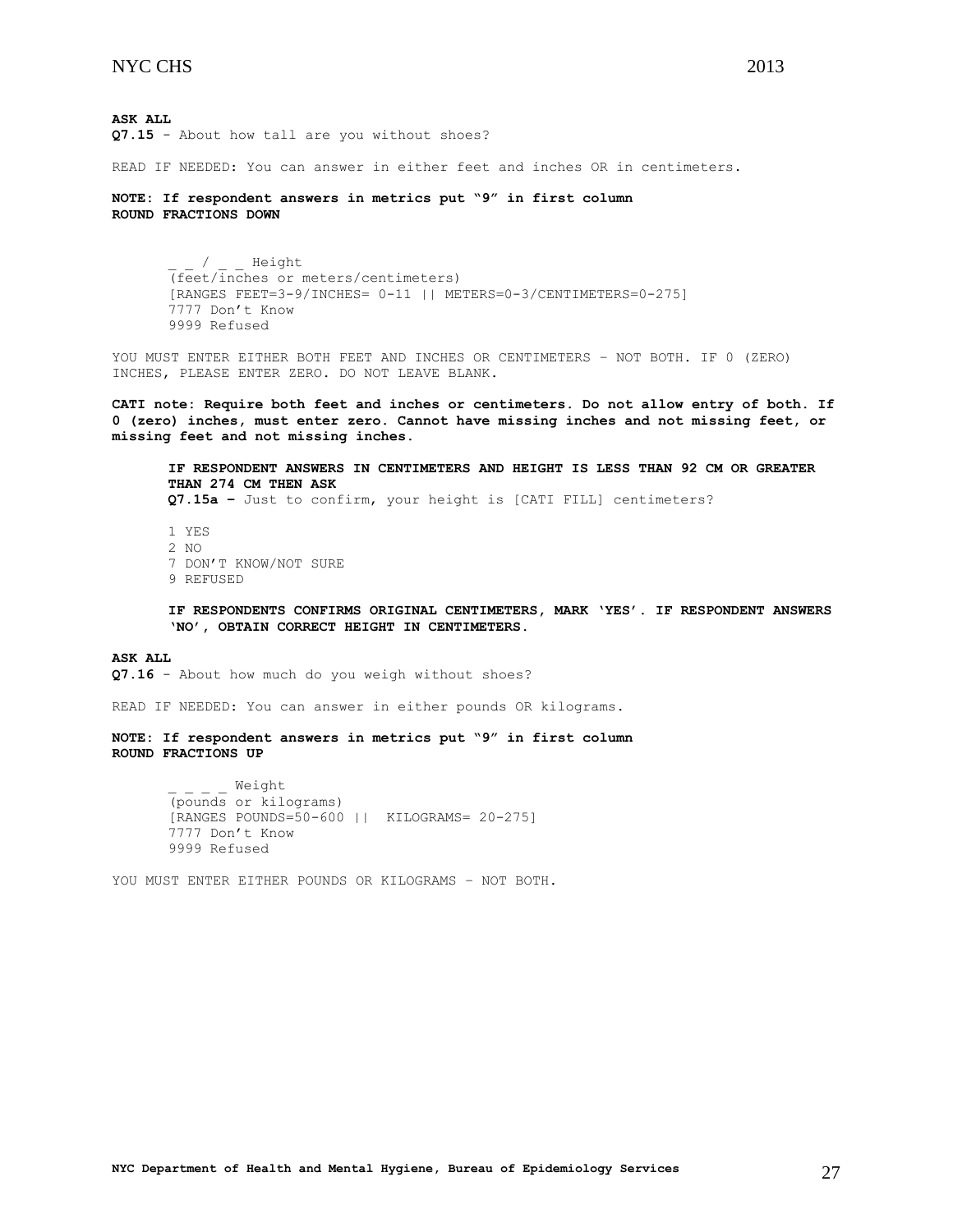**BMI FOLLOW-UPS**

**IF Q7.16 (WEIGHT) = 9999 OR 7777 AND Q7.15 (HEIGHT) ≠ 9999 OR 7777 (IS NOT MISSING), THEN PUT HEIGHT INTO BMI CALCULATOR AND ASK Q7.17a, Q7.17b, Q7.17c, Q7.17d (OR ASK Q7.17e, Q7.17f, Q7.17g, Q7.17h FOR METRIC).**

**IF Q7.15 (HEIGHT) = 9999 OR 7777 AND Q7.16 (WEIGHT) ≠ 9999 OR 7777 (IS NOT MISSING), THEN PUT WEIGHT INTO BMI CALCULATOR AND ASK Q7.18a, Q7.18b, Q7.18c, Q7.18d (OR ASK Q7.18e, Q7.18f, Q7.18g, Q7.18h FOR METRIC).**

BMI =  $703 * LBS / inches SQ$ 

CRITICAL WEIGHT FOR ENGLISH VERY OBESE: = .049 \* (Q7.15 height IN) \* (Q7.15 height IN)

CRITICAL WEIGHT FOR ENGLISH OBESE: =  $.0427 * (Q7.15 height IN) * (Q7.15 height IN)$ 

CRITICAL WEIGHT FOR ENGLISH OVERWEIGHT: = .0356\*(Q7.15 height IN)\*(Q7.15 height IN)

CRITICAL WEIGHT FOR ENGLISH UNDERWEIGHT: =  $.0263*(Q7.15 \text{ height} \text{IN})*(Q7.15 \text{ height} \text{IN})$ 

**ASK IF Q7.16 = 9999 OR 7777 AND Q7.15 ≠ 9999 OR 7777, ELSE SKIP TO Q8.1 Q7.17a** - Do you weigh less than [critical weight for **OBESE**]?

 1 YES, WEIGH LESS**[SKIP TO Q7.17c]** 2 NO, DON'T WEIGH LESS**[SKIP TO Q7.17b]** 7 DON'T KNOW/NOT SURE 9 REFUSED

# **ASK IF Q7.17a = 2, ELSE SKIP TO Q7.17c**

**Q7.17b** – Do you weigh less than [critical weight for **VERY OBESE**]?

 1 YES, WEIGH LESS 2 NO, DON'T WEIGHT LESS 7 DON'T KNOW/NOT SURE

9 REFUSED

# **ASK IF Q7.17a = 1,** *ELSE SKIP TO Q8.1*

**Q7.17C** – Do you weigh less than [critical weight for **OVERWEIGHT**]?

 1 YES, WEIGH LESS**[SKIP TO Q7.17d]** 2 NO, DON'T WEIGHT LESS 7 DON'T KNOW/NOT SURE 9 REFUSED

**ASK IF Q7.17c = 1,** *ELSE SKIP TO Q8.1* **Q7.17d** – Do you weigh less than [critical weight for **UNDERWEIGHT**]

 1 YES, WEIGH LESS 2 NO, DON'T WEIGHT LESS 7 DON'T KNOW/NOT SURE

9 REFUSED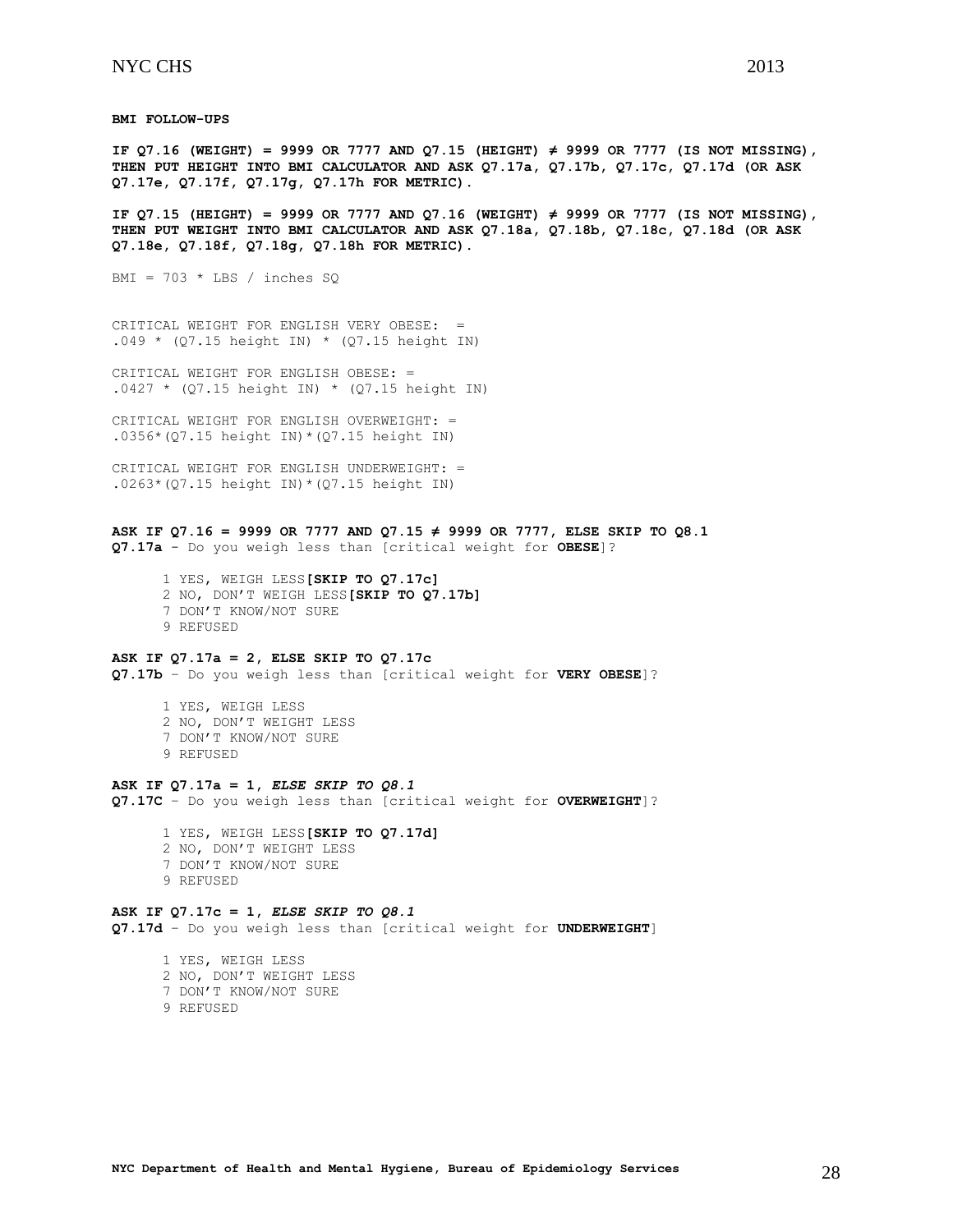CRITICAL WEIGHT FOR METRIC VERY OBESE = .0035 \*  $(Q7.15 \text{ height CM}) * (Q7.15 \text{ height CM})$ 

CRITICAL WEIGHT FOR METRIC OBESE = .003 \* (Q7.15 height CM)\*(Q7.15 height CM)

CRITICAL WEIGHT FOR METRIC OVERWEIGHT  $= .0025*$  (Q7.15 height CM) \* (Q7.15 height CM)

CRITICAL WEIGHT FOR METRIC UNDERWEIGHT = .00185\* (Q7.15 height CM)\*(Q7.15 height CM)

**ASK IF Q7.16 = 9999 OR 7777 AND Q7.15 ≠ 9999 OR 7777, ELSE SKIP TO Q8.1 Q7.17e** - Do you weigh less than [critical weight for **METRIC OBESE**]?

 1 YES, WEIGH LESS**[SKIP TO Q7.17g]** 2 NO, DON'T WEIGH LESS**[SKIP TO Q7.17f]** 7 DON'T KNOW/NOT SURE 9 REFUSED

# **ASK IF Q7.17e = 2, ELSE SKIP TO Q7.17g**

**Q7.17f** – Do you weigh less than [critical weight for **METRIC VERY OBESE**]?

- 1 YES, WEIGH LESS 2 NO, DON'T WEIGHT LESS
- 7 DON'T KNOW/NOT SURE
- 9 REFUSED

### **ASK IF Q7.17e = 1,** *ELSE SKIP TO Q8.1*

**Q7.17g** – Do you weigh less than [critical weight for **METRIC OVERWEIGHT**]?

 1 YES, WEIGH LESS**[SKIP TO Q7.17h]** 2 NO, DON'T WEIGHT LESS 7 DON'T KNOW/NOT SURE 9 REFUSED

#### **ASK IF Q7.17g = 1,** *ELSE SKIP TO Q8.1*

**Q7.17h** – Do you weigh less than [critical weight for **METRIC UNDERWEIGHT**]

 1 YES, WEIGH LESS 2 NO, DON'T WEIGHT LESS 7 DON'T KNOW/NOT SURE 9 REFUSED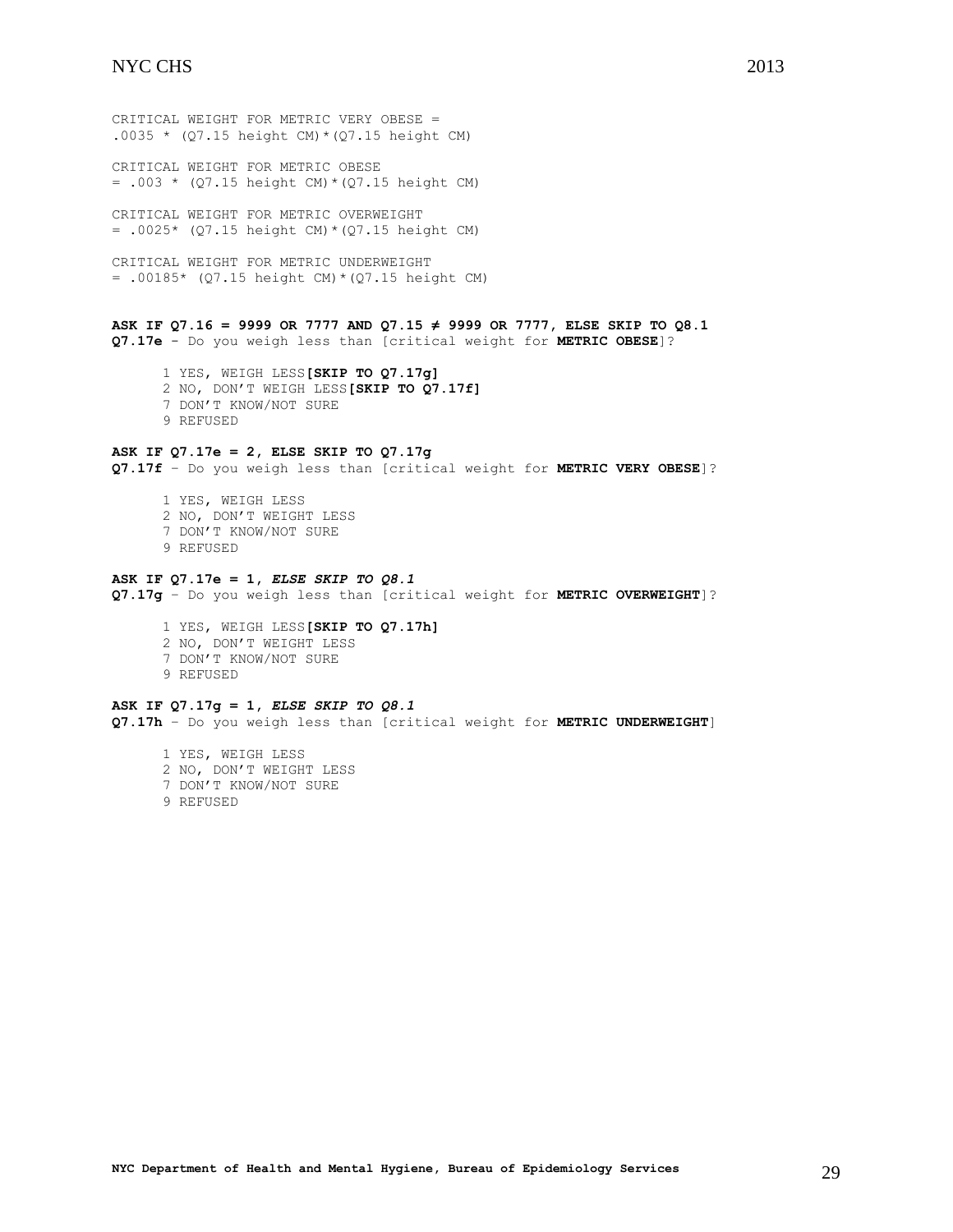CRITICAL HEIGHT IN INCHES FOR VERY OBESE = SQUARE ROOT OF (20.09 \* Q7.16 weight LB) CRITICAL HEIGHT IN INCHES FOR OBESE:  $=$  SQUARE ROOT OF (23.43  $*$  Q7.16 weight LB) CRITICAL HEIGHT IN INCHES FOR OVERWEIGHT:  $=$  SQUARE ROOT OF (28.12  $*$  Q7.16 weight LB) CRITICAL HEIGHT IN INCHES FOR UNDERWEIGHT:  $=$  SQUARE ROOT OF (38  $*$  Q7.16 weight LB) THEN CONVERT TO FEET, INCHES **ASK IF Q7.16 = 9999 OR 7777 AND Q7.15 ≠ 9999 OR 7777, ELSE SKIP TO Q8.1 Q7.18a-** Is your height less than [critical height for **OBESE**]? 1 YES, LESS **[SKIP TO Q7.18b]** 2 NO, NOT LESS **[SKIP TO Q7.18c]** 7 DON'T KNOW/NOT SURE 9 REFUSED **ASK IF Q7.18a = 1,** *ELSE SKIP TO Q7.18c* **Q7.18b-** Is your height less than [critical height for **VERY OBESE**]? 1 YES, LESS 2 NO, NOT LESS 7 DON'T KNOW/NOT SURE 9 REFUSED **ASK IF Q7.18a = 2,** *ELSE SKIP TO Q8.1* **Q7.18c -** Is your height less than [critical height for **OVERWEIGHT**]? 1 YES, LESS 2 NO, NOT LESS **[SKIP TO Q7.18d]** 7 DON'T KNOW/NOT SURE 9 REFUSED

# **ASK IF Q7.18c = 2,** *ELSE SKIP TO Q8.1*

**Q7.18d -** Is your height less than [critical height for **UNDERWEIGHT**]?

1 YES, LESS 2 NO, NOT LESS 7 DON'T KNOW/NOT SURE 9 REFUSED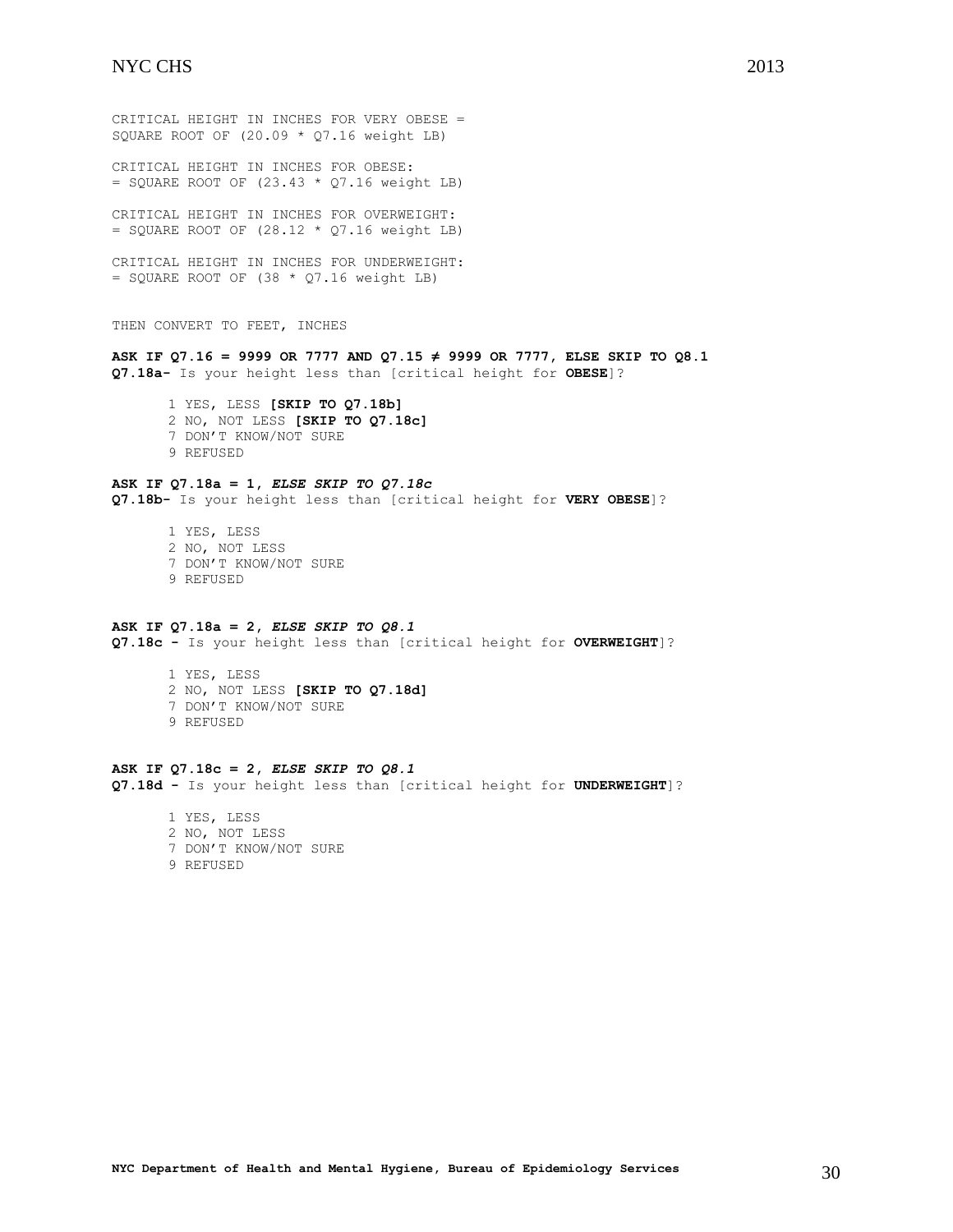CALCULATE CRITICAL HEIGHT FOR METRIC VERY OBESE = SQUARE ROOT OF (286 \* Q7.16 weight KILOS)

CALCULATE CRITICAL HEIGHT FOR METRIC OBESE  $=$  SQUARE ROOT OF (333  $*$  Q7.16 weight KILOS)

CALCULATE CRITICAL HEIGHT FOR METRIC OVERWEIGHT  $=$  SQUARE ROOT OF (400  $*$  Q7.16 weight KILOS)

CALCULATE CRITICAL HEIGHT FOR METRIC UNDERWEIGHT  $=$  SQUARE ROOT OF (540.5  $*$  Q7.16 weight KILOS)

**ASK IF Q7.16 = 9999 OR 7777 AND Q7.15 ≠ 9999 OR 7777, ELSE SKIP TO Q8.1 Q7.18e -** Is your height less than [critical height for **METRICOBESE**]?

1 YES, LESS **[SKIP TO Q7.18f]** 2 NO, NOT LESS **[SKIP TO Q7.18g]** 7 DON'T KNOW/NOT SURE 9 REFUSED

# **ASK IF Q7.18e = 1,** *ELSE SKIP TO Q7.18g*

**Q7.18f -** Is your height less than [critical height for **METRIC VERYOBESE**]?

1 YES, LESS 2 NO, NOT LESS 7 DON'T KNOW/NOT SURE 9 REFUSED

#### **ASK IF Q7.18e = 2,** *ELSE SKIP TO Q8.1*

**Q7.18g -** Is your height less than [critical height for **METRICOVERWEIGHT**]?

1 YES, LESS 2 NO, NOT LESS **[SKIP TO Q7.18h]** 7 DON'T KNOW/NOT SURE 9 REFUSED

**ASK IF Q7.18g = 2,** *ELSE SKIP TO Q8.1* **Q7.18h -** Is your height less than [critical height for **METRICUNDERWEIGHT**]?

<span id="page-30-0"></span>1 YES, LESS 2 NO, NOT LESS 7 DON'T KNOW/NOT SURE 9 REFUSED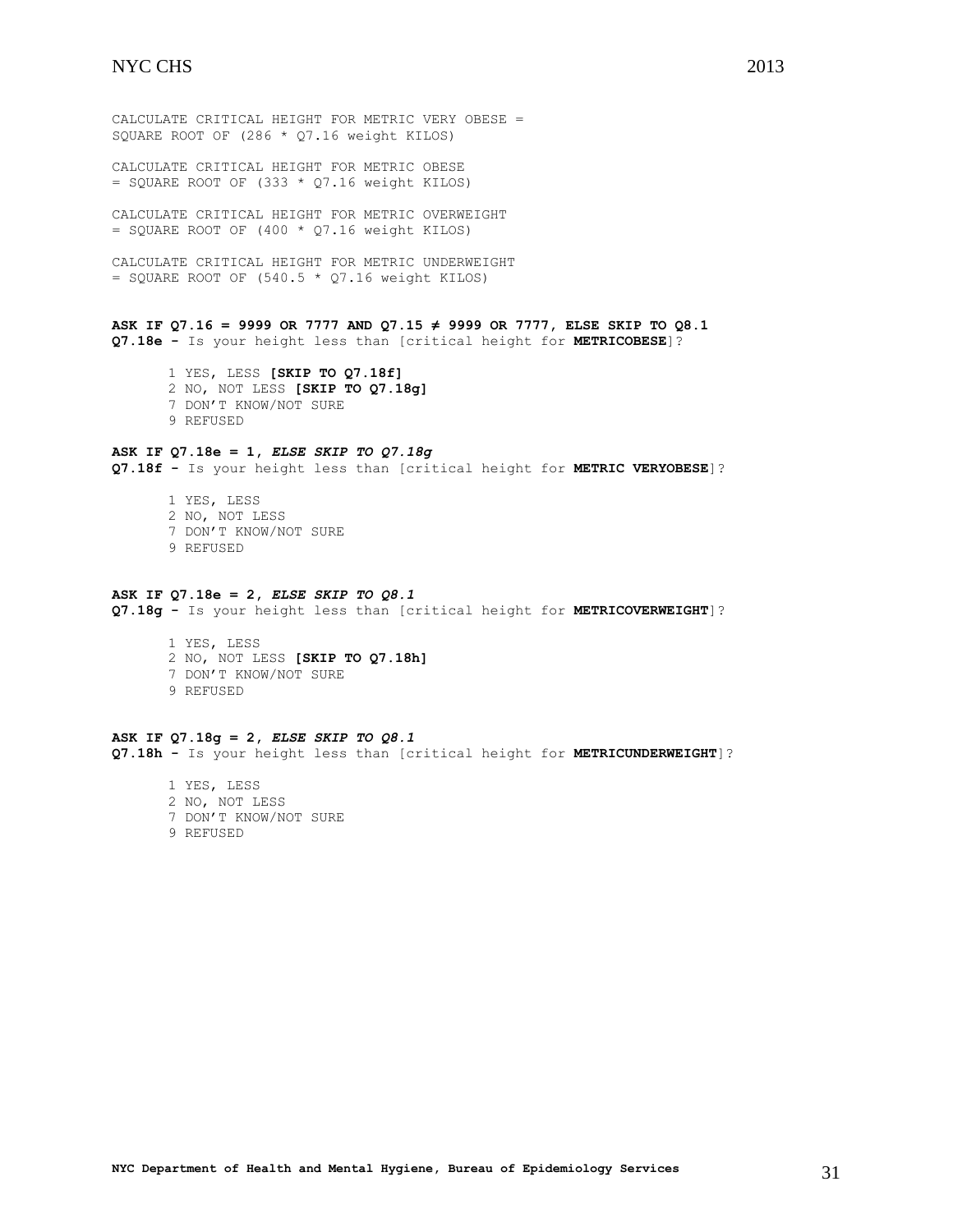# **NUTRITION**

**READ SCREEN:** And now some questions about food and drinks.

# **ASK ALL**

**Q8.1 -** Thinking about nutrition...how many total servings of fruit and/or vegetables did you eat yesterday? A serving would equal one medium apple, a handful of broccoli, or a cup of carrots.

INTERVIEWER: IF RESPONDENT TELLS YOU WHAT FRUITS/VEGETABLES HE/SHE ATE, ADD UP THE SERVINGS AFTER REPEATING THE QUESTION ONCE.

PROBE: You ate (REPEAT ALL THE FRUITS AND VEGETABLES RESPONDENT SAID). That adds up to X servings. Would you say you ate X servings of fruits and vegetables yesterday?

NUMBER OF SERVINGS [CATI RANGE 0 - 50]

77 DON'T KNOW/NOT SURE

99 REFUSED

#### **ASK ALL**

**Q8.2** – In the last 30 days, was there a time when you changed your mind about buying a food product because of the sodium or salt content listed on the nutrition facts panel?

1 YES 2 NO 7 DON'T KNOW/NOT SURE 9 REFUSED

#### **ASK ALL**

**Q8.3 -** How often do you drink sugar sweetened soda? Do NOT include diet soda or seltzer.

READ IF NEEDED: How many sodas do you drink per day, per week or per month?

INTERVIEWER: IF RESPONDENT IS UNSURE ABOUT THE SIZE OF A SERVING, INSTRUCT THEM TO THINK OF THE SIZE THEY USUALLY DRINK

1\_\_ PER DAY (RANGE 1-99) 2\_\_ PER WEEK (RANGE 1-99) 3\_\_ PER MONTH (RANGE 1-99) 888 NONE / NEVER / RARELY 777 DON'T KNOW/NOT SURE 999 REFUSED

#### **ASK IF Q8.3 NE 888,777,999**

**Q8.3a –** When you drink sugar sweetened soda, what size do you usually drink?

READ: 1 Less than 12 ounces 2 12 ounces 3 16 ounces 4 20 ounces 5 32 ounces 6 More than 32 ounces 7 DON'T KNOW/NOT SURE 9 REFUSED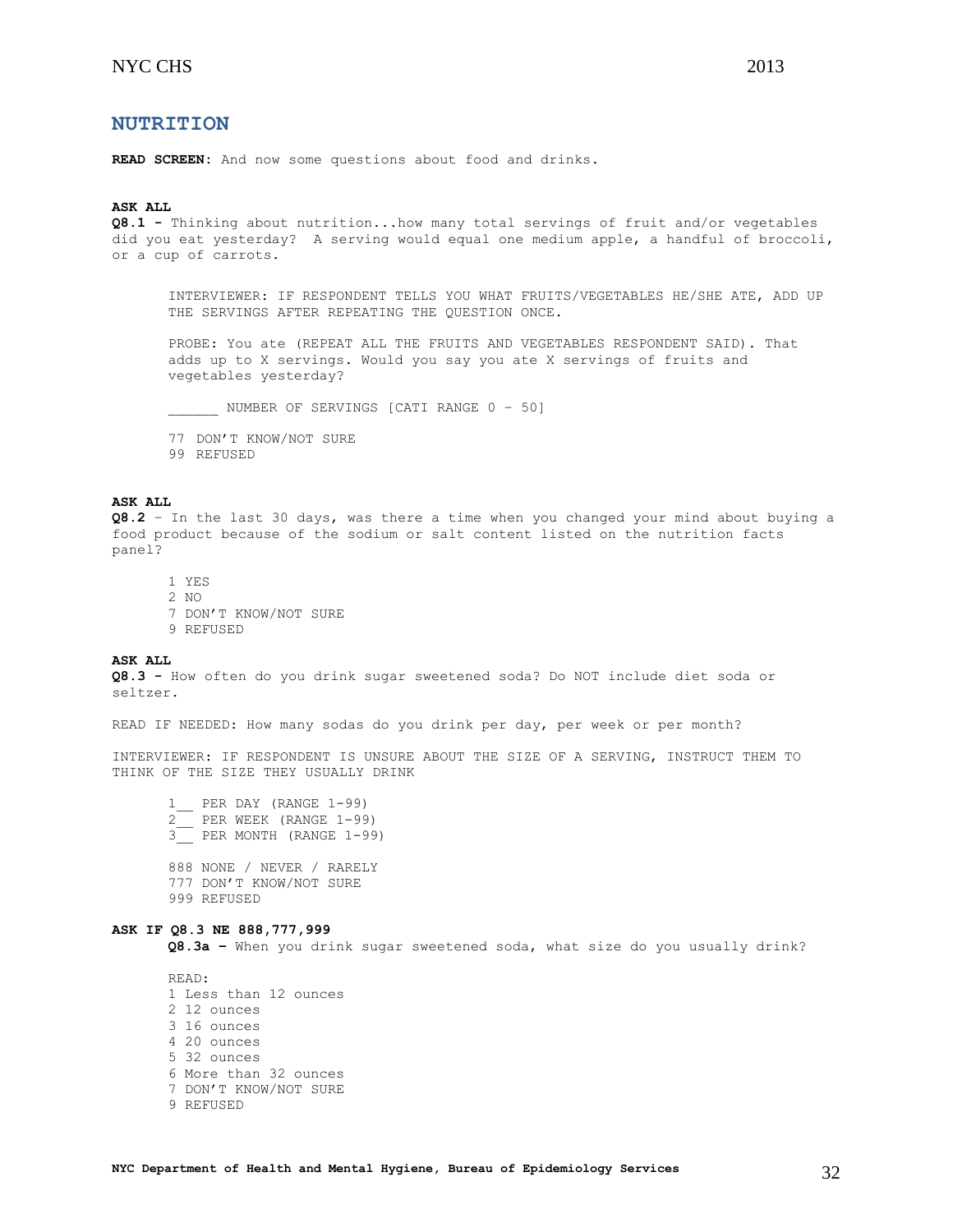#### **TCNY ASK ALL**

**Q8.4 -** How often do you drink other sweetened drinks like sweetened iced tea, sports drinks, fruit punch or other fruit-flavored drinks? Do NOT include diet soda, sugar free drinks, or 100% juice.

READ IF NEEDED: How many sweetened drinks do you drink per day, per week or per month?

 $\frac{1}{2}$  PER DAY (RANGE 1-99) 2\_\_ PER WEEK (RANGE 1-99) 3\_\_ PER MONTH (RANGE 1-99) 888 NONE / NEVER / RARELY 777 DON'T KNOW/NOT SURE

999 REFUSED

**CATI NOTE: ONLY ALLOW ONE FIELD TO BE ENTERED.**

### **ASK IF Q8.4 NE 888,777,999**

**Q8.4a –** When you drink other sweetened drinks, what size do you usually drink?

**READ IF NEEDED:** Other sweetened drinks include drinks like sweetened iced tea, sports drinks, fruit punch or other fruit-flavored drinks. DO NOT include diet soda, sugar free drinks or 100% juice.

<span id="page-32-0"></span>READ: 1 Less than 12 ounces 2 12 ounces (a regular can of soda) 3 16 ounces 4 20 ounces (a regular or typical bottle of soda) 5 32 ounces 6 More than 32 ounces 7 DON'T KNOW/NOT SURE 9 REFUSED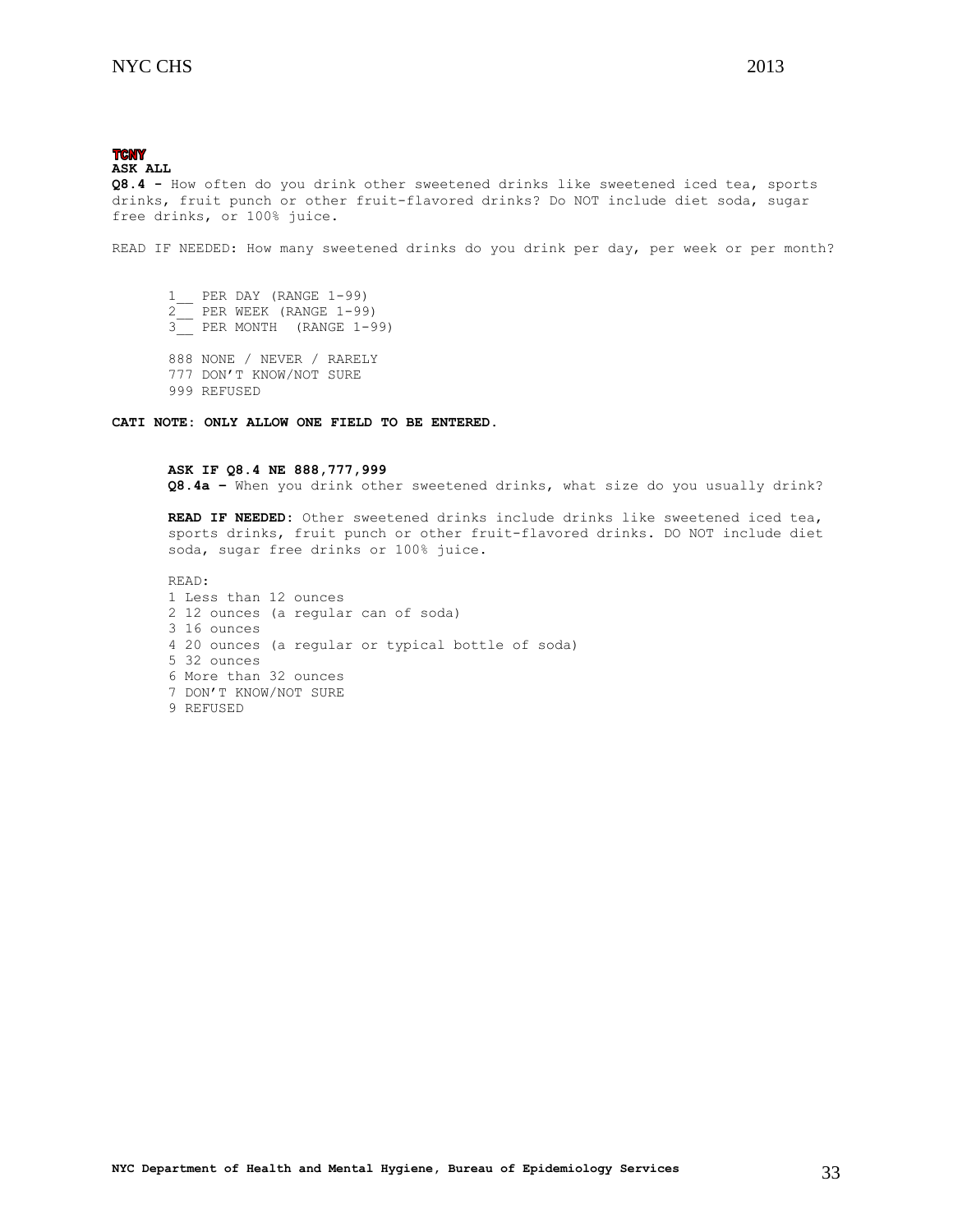**READ**: Now I will ask you some questions about physical activity.

#### **ASK ALL**

**Q9.1 -** During the past 30 days, other than your regular job, did you participate in any physical activities or exercises such as running, calisthenics, golf, gardening, or walking for exercise?

- 1 YES
- 2 NO
- 7 DON'T KNOW/NOT SURE
- 9 REFUSED

# **ASK ALL**

**Q9.1a -** In the past 12 months, how often have you ridden a bicycle in one of the five boroughs of New York City? Would you say once a week or more, several times a month, at least once a month, a few times a year, or never?

IF ASKED: This does not include a stationary bike.

1 ONCE A WEEK OR MORE 2 SEVERAL TIMES A MONTH 3 AT LEAST ONCE A MONTH 4 A FEW TIMES A YEAR 5 NEVER 6 [VOL] PHYSICALLY UNABLE TO RIDE A BIKE 7 DON'T KNOW/NOT SURE 9 REFUSED

**READ:** The next few questions are about the usual way you travel to and from places such as work, shopping or school.

### **ASK ALL**

**Q9.2 –** During the last 7 days, did you walk for at least 10 minutes at a time to get to and from places such as work, shopping, or other activities?

**READ IF NECESSARY:** This refers to walking outside of your home.

1 YES 2 NO 7 DON'T KNOW/NOTE SURE 9 REFUSED

### **ASK IF Q9.2 = 1, ELSE SKIP TO Q9.5**

**Q9.3 –** During the last 7 days, on how many days did you walk to get to and from places?

CATI: HARD EDIT 1-7

|\_\_\_|\_\_\_| ENTER NUMBER OF DAYS [RANGE: 1-7] 77 DON'T KNOW 99 REFUSED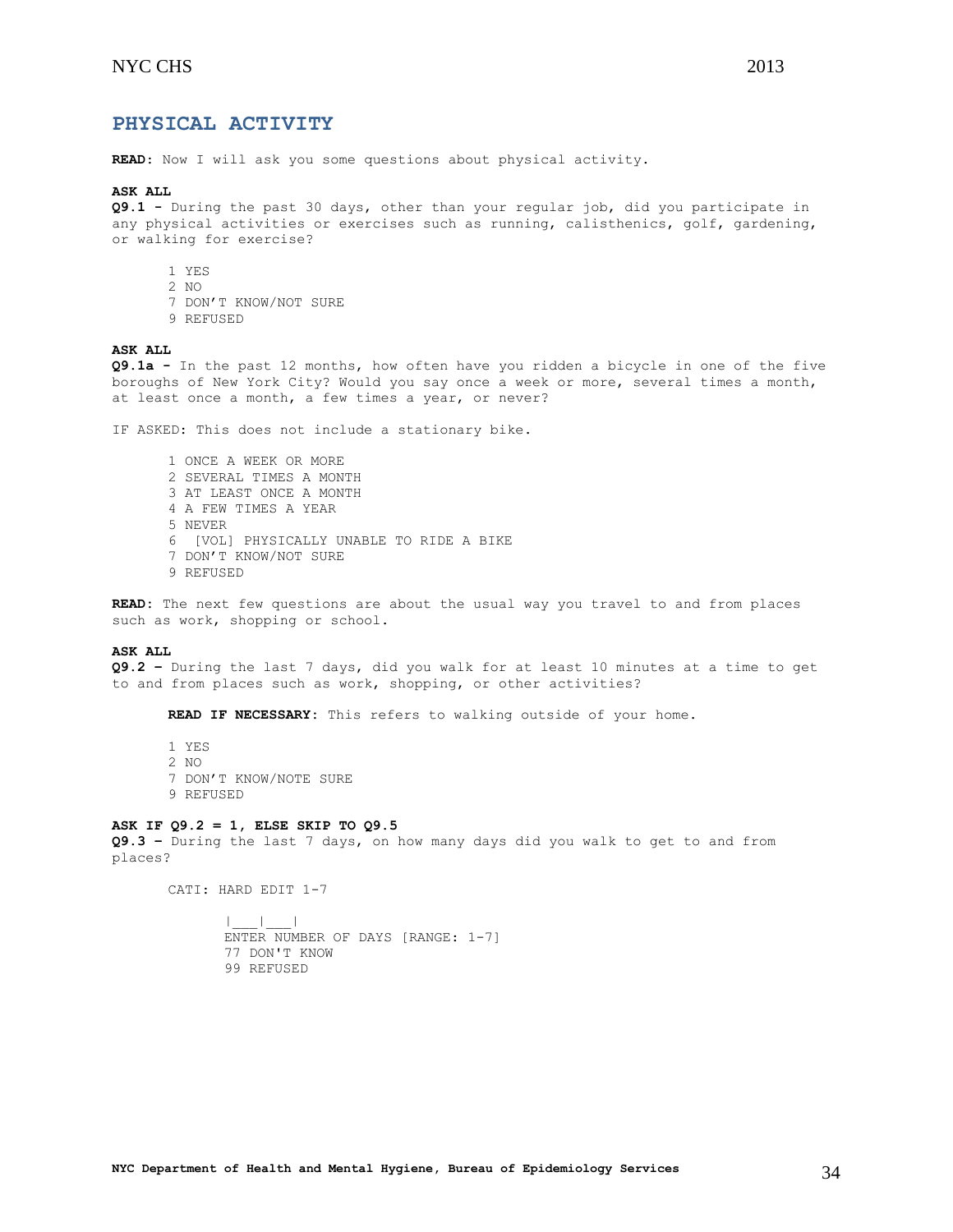### **ASK IF Q9.3 NE 77 OR 99 ELSE SKIP TO Q9.5**

**Q9.4 -** How many hours or minutes did you spend walking to get from place to place on an average day during the last 7 days?

READ IF NEEDED: Think about yesterday if an average day is too difficult to determine.

SOFT EDIT: >4 HOURS. SOFT EDIT WORDING: INTERVIEWER, YOU HAVE RECORDED THAT THE RESPONDENT SPENDS MORE THAN 4 HOURS WALKING TO GET TO AND FROM PLACES ON A TYPICAL DAY. PLEASE CONFIRM WITH RESPONDENT THAT OVER 4 HOURS IS CORRECT.

SOFT EDIT: >4 HOURS. HARD EDIT: >24 HOURS. HARD EDIT: <10 MINUTES.

\_\_ MINUTES [RANGE 00-59] \_\_ HOURS [RANGE 0-24 77 DON'T KNOW/NOT SURE 99 REFUSED

# **ASK ALL**

**Q9.5 –** During the last 7 days did you use a bicycle to get to and from places?

1 YES  $2 NQ$ 7 DON'T KNOW/NOTE SURE 9 REFUSED

### **ASK IF Q9.5 = 1, ELSE SKIP TO Q9.8**

**Q9.6 –** During the last 7 days, on how many days did you bicycle to get to and from places?

PROBE: This question asks about travel to and from places such as work, shopping, or other activities.

CATI: HARD EDIT 1-7

 $|\cdot|_-=|\cdot|_-=|$ ENTER NUMBER OF DAYS [RANGE: 1-7] 77 DON'T KNOW 99 REFUSED

### **ASK IF Q9.6 NE 77 OR 99, ELSE SKIP TO Q9.8**

**Q9.7 -** How many hours or minutes did you spend bicycling to get from place to place on an average day during the last 7 days?

PROBE IF DIFFICULTY: Think about the last day when you used your bicycle to go from one place to another.

SOFT EDIT: >4 HOURS. SOFT EDIT WORDING: INTERVIEWER, YOU HAVE RECORDED THAT THE RESPONDENT SPENDS MORE THAN 4 HOURS BICYCLING TO GET TO AND FROM PLACES ON A TYPICAL DAY. PLEASE CONFIRM WITH RESPONDENT THAT OVER 4 HOURS IS CORRECT.

SOFT EDIT: >4 HOURS. HARD EDIT: >24 HOURS.

MINUTES [RANGE 00-59] \_\_ HOURS [RANGE 0-24 77 DON'T KNOW/NOT SURE 99 REFUSED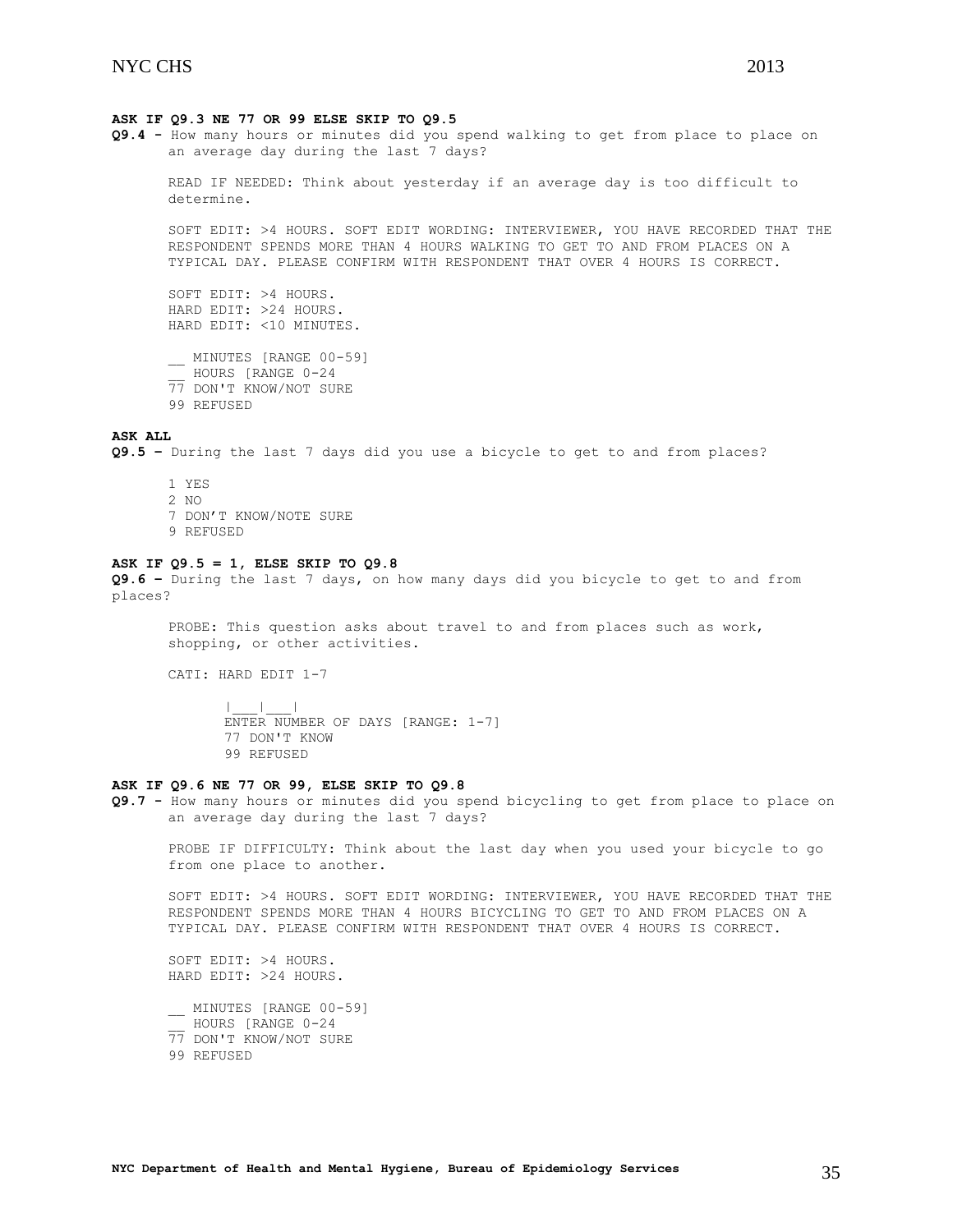# **ASK ALL**

**Q9.8 –** The next questions are about sports, fitness and recreational activities. Exclude the activities you have told me about for getting around and focus on sports, fitness and recreation.

During the last 7 days, did you do any sports, fitness or recreational activities that caused an increase in your breathing or heart rate? Examples would be swimming, working out or jogging.

READ IF NEEDED: This includes brisk walking or fast biking that are for exercise (and not for getting place to place).

1 YES 2 NO 7 DON'T KNOW/NOTE SURE 9 REFUSED

#### **ASK IF Q9.8 = 1, ELSE SKIP TO Q3.18**

**Q9.9 –** During the last 7 days, on how many days, if any, did you do sports, fitness or recreational activities that increased your breathing or heart rate?

CATI: HARD EDIT 1-7

|\_\_\_|\_\_\_| ENTER NUMBER OF DAYS [RANGE: 1-7] 77 DON'T KNOW 99 REFUSED

# **ASK IF Q9.9 NE 77 OR 99, ELSE SKIP TO Q3.18**

**Q9.10 –** On an average day during the last 7 days, how many hour or minutes did you spend doing these sports, fitness or recreational activities?

SOFT EDIT: >4 HOURS. SOFT EDIT WORDING: INTERVIEWER, YOU HAVE RECORDED THAT THE RESPONDENT SPENDS MORE THAN 4 HOURS DOING RECREATIONAL ACTIVITIES ON A TYPICAL DAY. PLEASE CONFIRM WITH RESPONDENT THAT OVER 4 HOURS IS CORRECT. SOFT EDIT: >4 HOURS. HARD EDIT: >24 HOURS.

\_\_ MINUTES [RANGE 00-59] \_\_ HOURS [RANGE 0-24 77 DON'T KNOW/NOT SURE 99 REFUSED

#### **ASK IF Q9.10 NE 77 OR 99**

**Q9.11 –** How many, if any, of those (FILL HOURS OR MINUTES FROM ABOVE) doing sports, fitness or recreational activities were vigorous activity that caused a **large** increase in your breathing or heart rate?

CATI: RESTRICT ANSWER TO LESS THAN OR EQUAL TO TOTAL MINUTES

|     | HOURS               |  |
|-----|---------------------|--|
|     | MINUTES             |  |
| 888 | NONE.               |  |
| 777 | DON'T KNOW/NOT SURE |  |
| 999 | REFUSED             |  |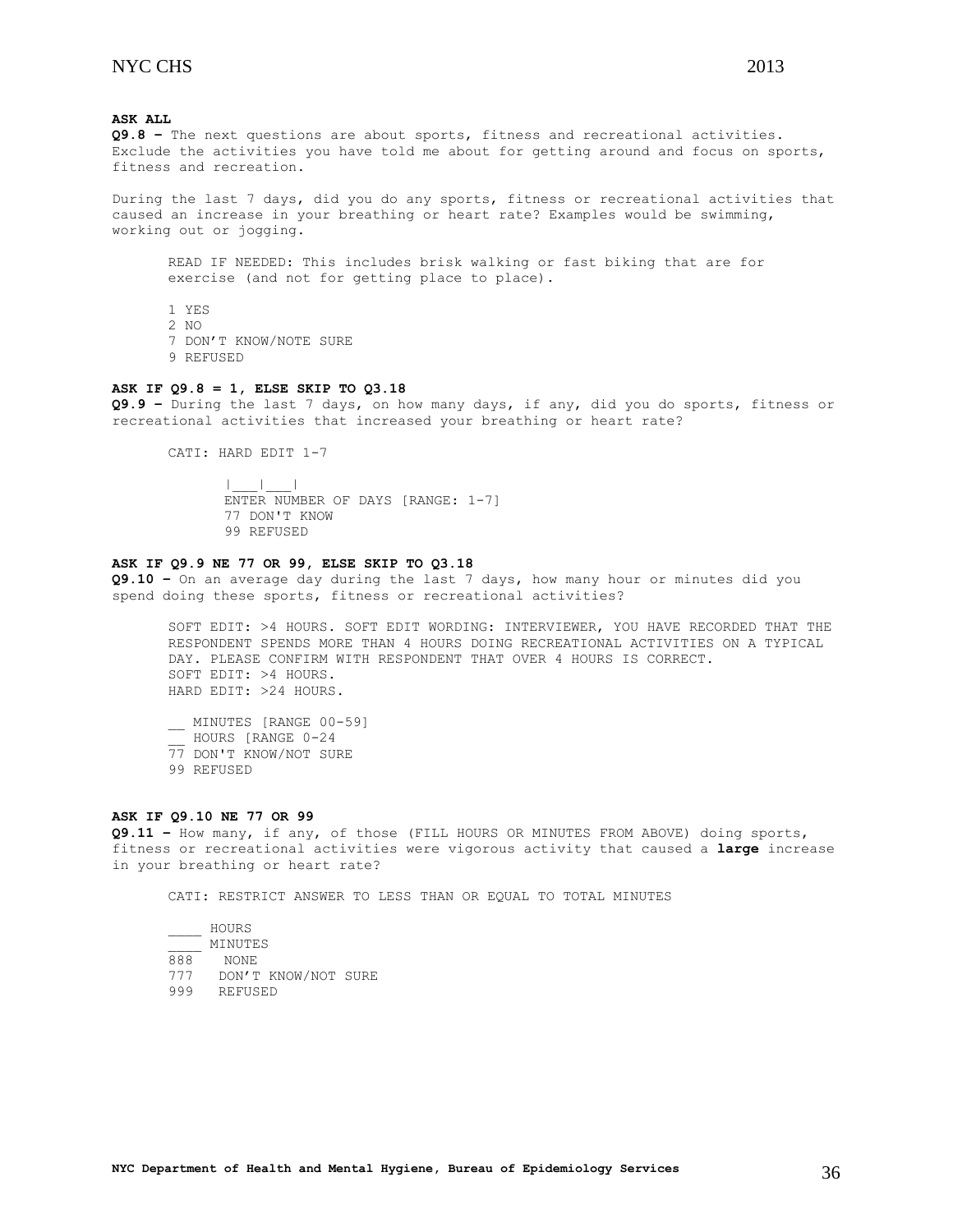# **Q3.18-3.19 TO BE ASKED IN WAVE 2 ONLY**

Now I am going to ask you about how much time you spent in the last 7 days sitting at work, at home, in a car, or on the subway.

**3.18** On an average day during the last 7 days, from the time you woke up to around 5 o'clock in the evening, how many hours or minutes did you spend sitting?

READ IF DIFFICULTY: Think about yesterday if needed.

HARD EDIT: >12 HOURS.

|\_\_\_|\_\_\_|\_\_\_| ENTER NUMBER IN MINUTES [RANGE 0-59] AND HOURS [RANGE 0-12] DON'T KNOW ............. 777 REFUSED ................ 999

**3.19** And from 5 o'clock in the evening to the time you went to bed on an average day during the last 7 days, how many hours or minutes did you spend sitting?

READ IF DIFFICULTY: Think about yesterday if needed.

HARD EDIT: >12 HOURS.

|\_\_\_|\_\_\_|\_\_\_| ENTER NUMBER IN MINUTES [RANGE 0-59] AND HOURS [RANGE 0-12]

DON'T KNOW .............. 777 REFUSED ................ 999

### **ASK ALL**

**Q9.12 -** How many total floors of stairs do you walk DOWN on an average weekday at home, work and school combined? Do not count stairs in the subway or other public transportation.

READ ANSWER CHOICES:

1 0 floors per weekday 2 1-2 floors per weekday 3 3-5 floors per weekday 4 6 floors or more per weekday 5 [VOL] PHYSICALLY UNABLE TO WALK DOWN STAIRS 7 DON'T KNOW/NOT SURE 9 REFUSED

#### **ASK ALL**

**Q9.13 -** How many total floors of stairs do you walk UP on an average weekday at home, work and school combined? Do not count stairs in the subway or other public transportation.

READ ANSWER CHOICES:

1 0 floors per weekday 2 1-2 floors per weekday 3 3-5 floors per weekday 4 6 floors or more per weekday 5 [VOL] PHYSICALLY UNABLE TO WALK UP STAIRS 7 DON'T KNOW/NOT SURE 9 REFUSED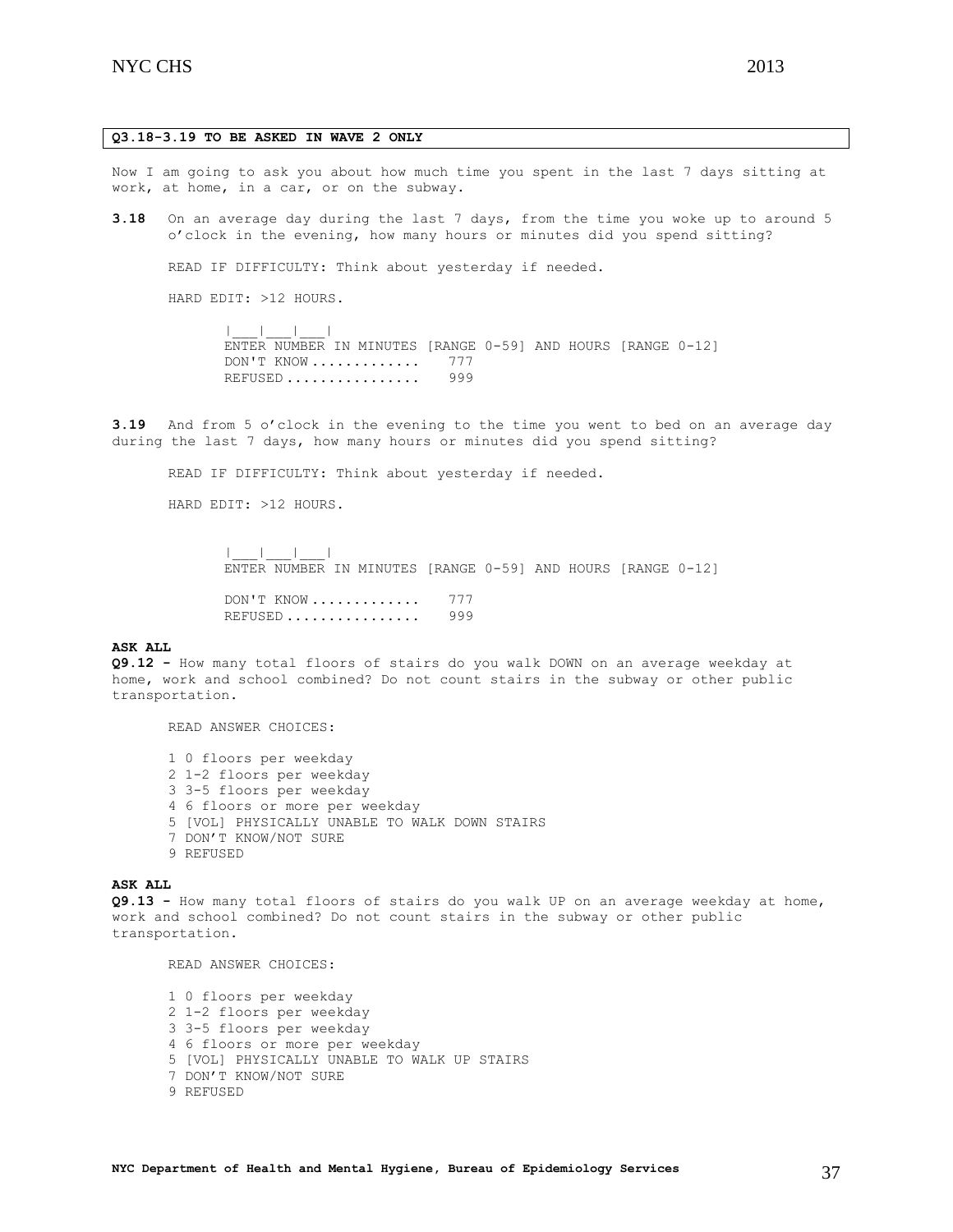# <span id="page-37-0"></span>**ENVIRONMENTAL**

READ: And now a few questions about your home.

#### **ASK ALL**

**Q10.1 –** Is this home or apartment owned or rented?

1 OWNED BY YOU OR SOMEONE IN YOUR FAMILY

2 RENTED

3 (VOL.) OCCUPIED WITHOUT PAYMENT OF RENT

- 7 DON'T KNOW/NOT SURE
- 9 REFUSED

**ASK ALL**

**Q10.2 –** How many living units or apartments are in your building?

INTERVIEWER NOTE: A SINGLE FAMILY HOME SHOULD BE CODED AS '1'

1 1 to 2 2 3 to 9 3 10 to 49 4 50 or more 7 DON'T KNOW/NOT SURE 9 REFUSED

### **ASK IF Q7.1 ≥ 65 OR Q7.1a = 1**

**Q10.3 –** Do you have a functioning air conditioner in any room of your home?

IF YES PROBE: Do you have one or more window unit air conditioners or do you have central air conditioning?

INTERVIEWER: DO NOT INCLUDE FANS. DO INCLUDE OTHER TYPES OF NON-CENTRAL AC SUCH AS WALL UNITS AND DUCTLESS UNITS.

1 YES – RESPONDENT HAS ONE OR MORE WINDOW AIR CONDITIONERS 2 YES – RESPONDENT HAS CENTRAL AIR CONDITIONING 3 NO – RESPONDENT DOES NOT HAVE ANY KIND OF AIR CONDITIONERS 7 DON'T KNOW/NOT SURE

9 REFUSED

# **ASK ALL**

**Q10.4 –** Does your household have at least one computer or other device with access to the internet? Include tablets but NOT smartphones or TVs.

1 YES 2 NO 7 DON'T KNOW/NOT SURE 9 REFUSED

# **ASK IF Q10.4 = 1**

**Q10.5 –** Does your household have a working printer for any device with access to the internet?

- 1 YES
- 2 NO
- 7 DON'T KNOW/NOT SURE
- 9 REFUSED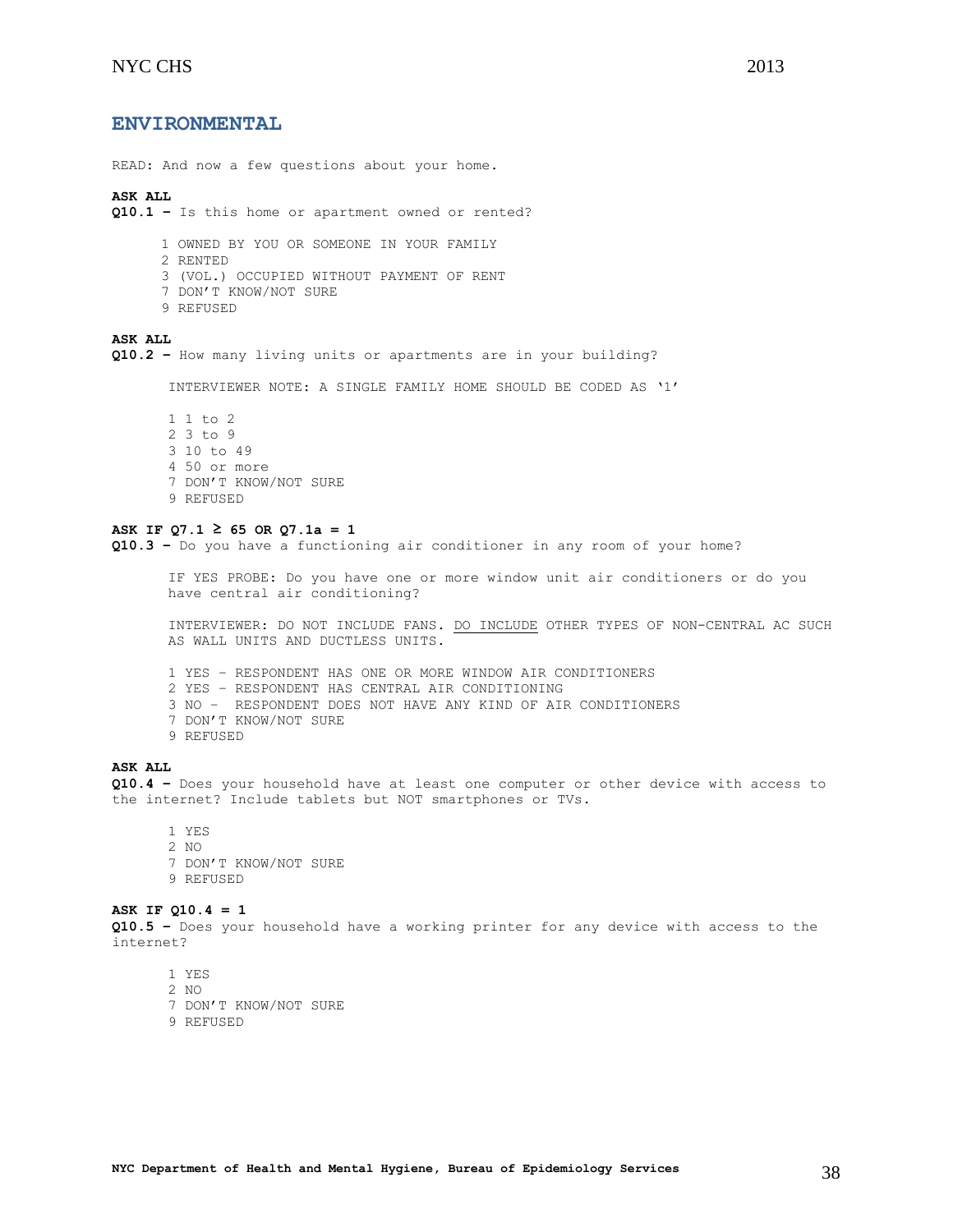READ: And now, some questions about pets in your home.

**ASK ALL**

**Q10.6** – How many cats, if any, does your household have?

INTERVIEWER READ IF NEEDED: Do not include stray cats that you may feed from time to time.

 $_{-}$  (RANGE: 00 - 25)

- 00 NONE
- 77 DON'T KNOW/NOT SURE
- 99 REFUSED

### **ASK IF Q10.6 NE 00, 77 OR 99, ELSE SKIP TO Q11.1.**

**Q10.7** – Spaying and neutering is a surgery that prevents an animal from being able to reproduce. Some people also call it "fixing" or "altering" an animal.

[IF Q10.6 GT 1 READ] How many of these cats are spayed or neutered?

[IF Q10.6 = 1 READ] Is this cat spayed or neutered?

INTERVIEWER: IF ONLY ONE CAT IN HH AND IT IS FIXED ENTER '1' FOR YES, IF NOT FIXED ENTER '0' FOR NO

\_\_\_\_\_\_ (RANGE: 00 - 25) CATI CHECK NEEDED – RANGE SHOULD BE NO HIGHER THAN ANSWER FROM Q10.6

- 00 NONE
- 77 DON'T KNOW/NOT SURE
- 99 REFUSED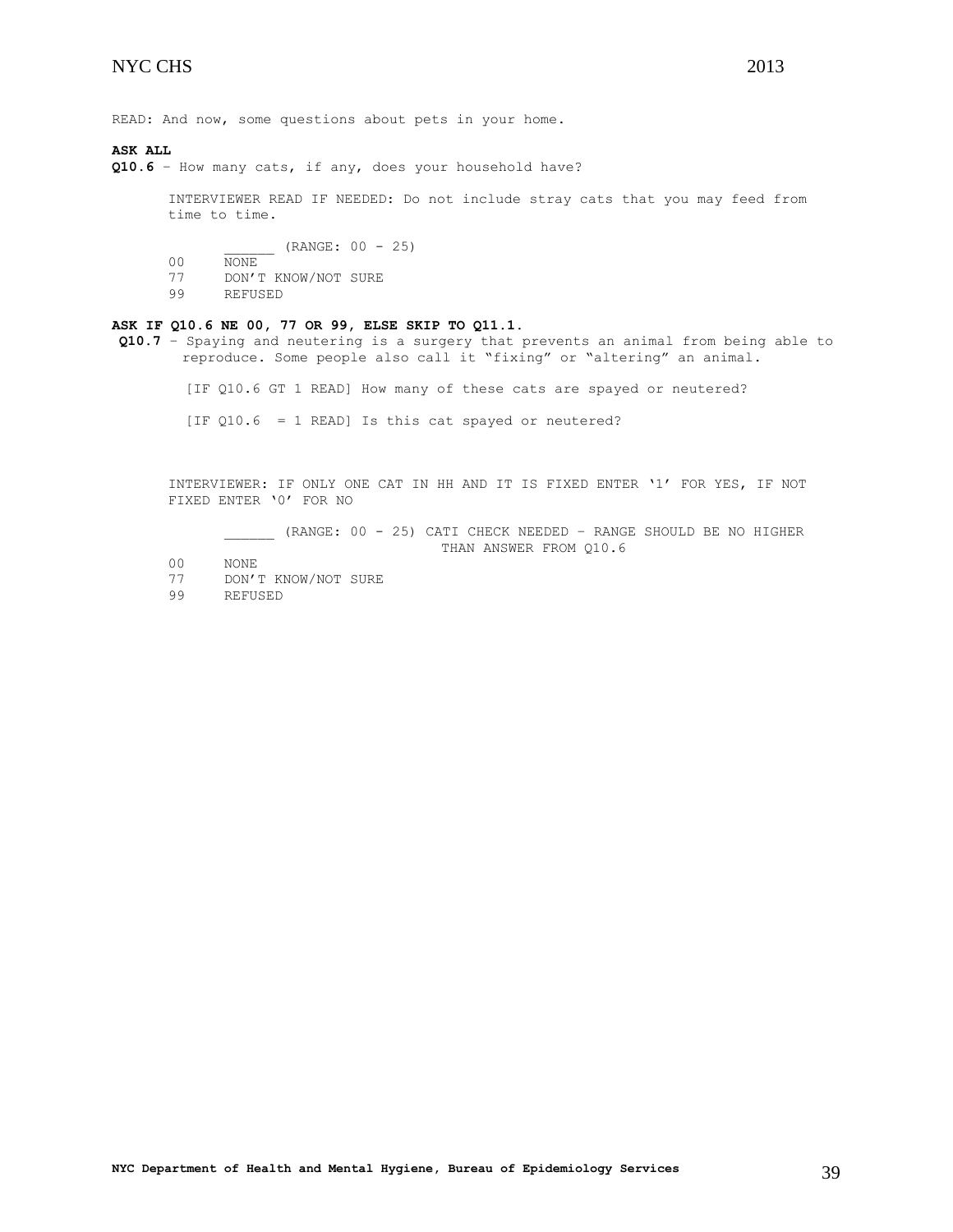**CATI: SKIP TO Q11.1 IF Q10.7=77 OR 99 V\_UNALTERED = Q10.6 – Q10.7** IF  $Q10.6 = 1$  AND V UNALTERED NE 0 [ONLY ONE CAT THAT IS NOT FIXED] ASK  $Q10.8$ **IF Q10.6 GT 1 AND V\_UNALTERED NE 0 [MORE THAN ONE CAT AND NOT ALL CATS ARE FIXED], ASK Q10.8** IF  $Q10.6 = 1$  AND V UNALTERED = 0 [ONLY ONE CAT AND CAT IS FIXED], SKIP TO  $Q11.1$ IF Q10.6 GT 1 AND  $\overline{V}$  UNALTERED = 0 [MORE THAN ONE CAT AND ALL CATS ARE FIXED], SKIP TO **Q11.1**

**Q10.8** –

[IF Q10.6 = 1 AND V UNALTERED NE 0 READ:]Does the unaltered cat go outdoors?

Don't include taking the cat out to go to a vet, boarding location or pet sitter, or allowing the cat onto a balcony without access to the ground.

[IF Q10.6 GT 1 AND V UNALTERED NE 0 READ] : How many of the [V UNALTERED] unaltered cats go outdoors?

Don't include taking the cat out to go to a vet, boarding location or pet sitter, or allowing the cat onto a without access to the ground.

INTERVIEWER: IF ONLY ONE CAT IN HH AND IT GOES OUTDOORS ENTER '1' FOR YES, IF IT DOES NOT GO OUTDOORS ENTER '0' FOR NO

<span id="page-39-0"></span>(RANGE: 00 - 25) CATI CHECK NEEDED - RANGE SHOULD BE NO HIGHER THAN V\_UNALTERED

00 NONE

77 DON'T KNOW/NOT SURE

99 REFUSED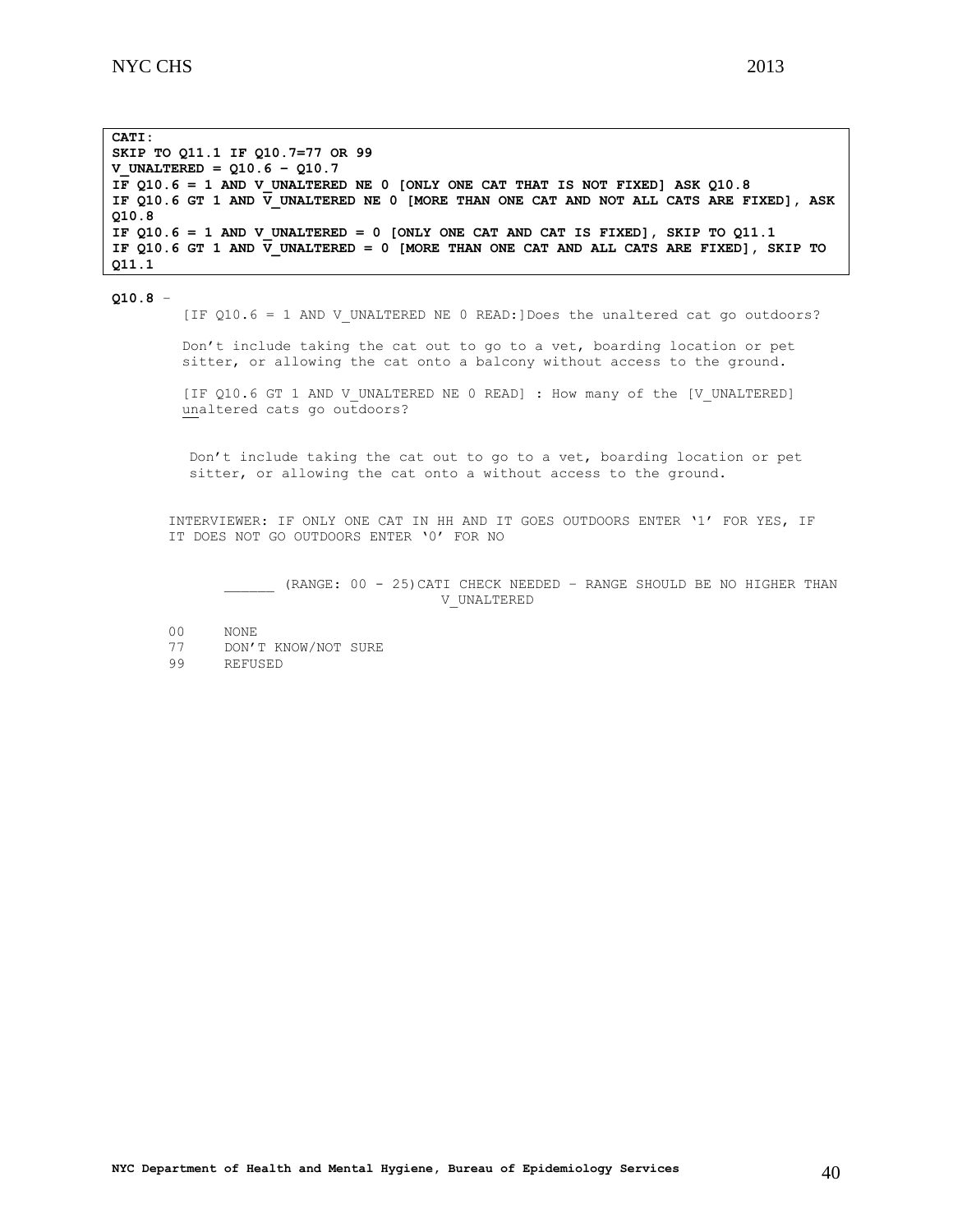# **HURRICANE SANDY**

**READ:** The next few questions are about Hurricane Sandy.

#### **ASK ALL**

**Q11.1 –** What is the zip code of the place where you were living right before Hurricane Sandy hit on October 29, 2012?

RECORD ZIP 66666 SAME ZIP CODE NOW AS DURING HURRICANE SANDY 77777 DON'T KNOW/NOT SURE 99999 REFUSED

**CATI: CREATE SANDYZIP. IF Q11.1 = 66666 THEN SANDYZIP=FIXZIP IF Q11.1 = FIXZIP THEN SANDYZIP=FIXZIP IF Q11.1 NE FIXZIP THEN SANDYZIP = Q11.1 IF Q11.1 = 77777 OR 99999 THEN SKIP TO Q12.1**

<span id="page-40-0"></span>**FOR Q11.2 AND Q11.3- ASK IF SANDYZIP INCLUDES [10004, 10005, 10006, 10009,10038, 10280, 10282, 10303, 10305, 10306, 10307, 10309, 10314,11096, 11109, 11224, 11231, 11235, 11691, 11692, 11693, 11694, 11695, 11697]**

**Q11.2 –** Based on your zip code, you lived in or near an area that was prone to flooding from Hurricane Sandy. Did you evacuate from your home, at any time, because of Hurricane Sandy?

1 YES 2 NO 7 DON'T KNOW/NOT SURE 9 REFUSED

### **ASK IF Q11.2 = 1, ELSE SKIP TO Q12.1**

**Q11.3 –** Did you first evacuate from your home before, during or after Hurricane Sandy?

1 BEFORE HURRICANE SANDY 2 DURING HURRICANE SANDY 3 AFTER HURRICANE SANDY 7 DON'T KNOW/NOT SURE 9 REFUSED

#### **ASK IF Q11.2 = 1**

**Q11.4 –** How many days were you not able to stay in your home because of the need to evacuate because of Hurricane Sandy?

READ IF NEEDED: Or are you still unable to go home?

DAYS (RANGE: 1 TO 400 DAYS) \_\_\_\_\_\_MONTHS (RANGE: 1 TO 16 MONTHS) 555 EVACUATED FOR FEWER THAN 24 HOURS 666 STILL UNABLE TO GO HOME OR HOME WAS DESTROYED 777 DON'T KNOW/NOT SURE 999 REFUSED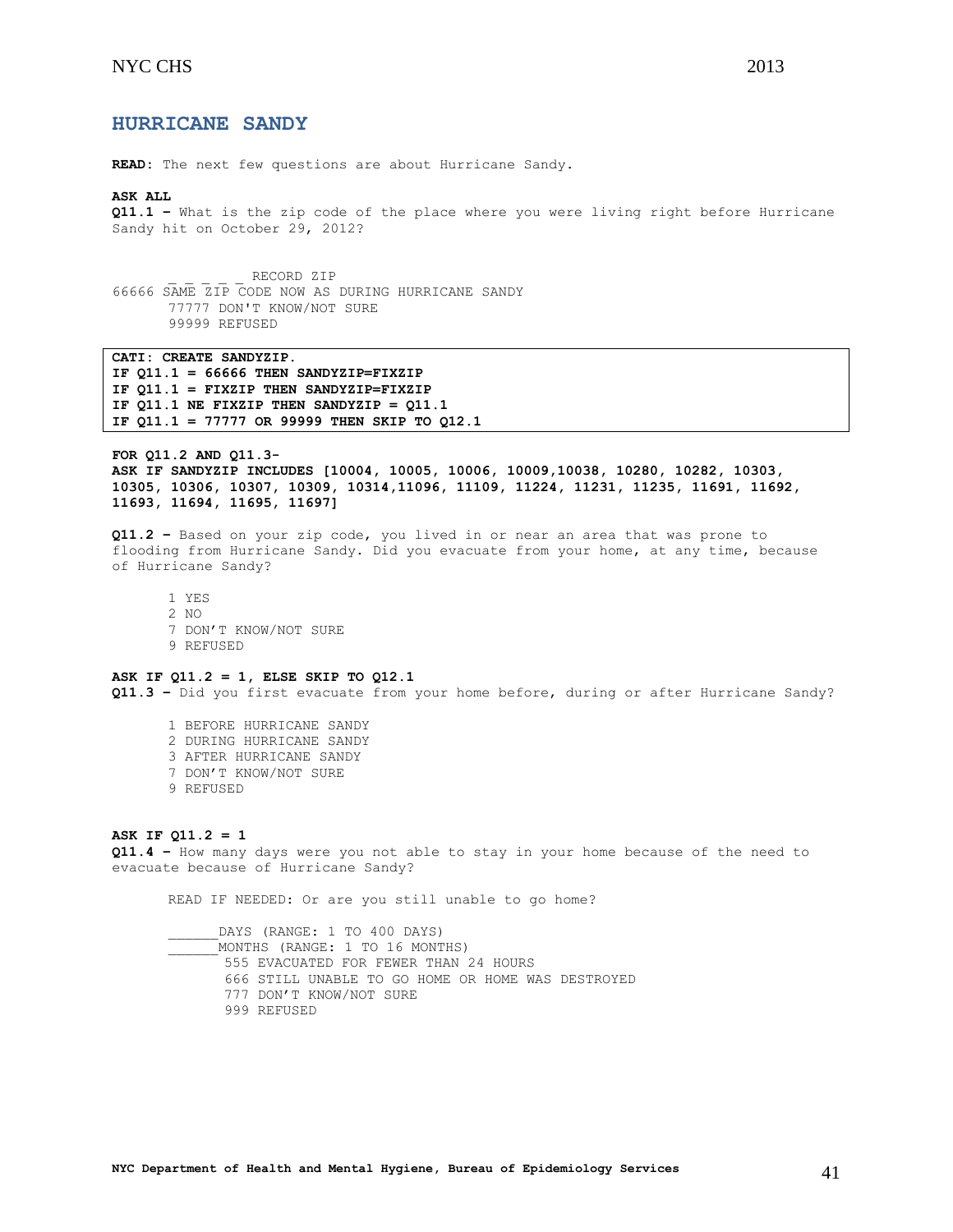# **IMMUNIZATIONS**

**READ: The next few questions are about vaccinations.** 

# **CORE**

# **ASK ALL**

**Q12.1 -** During the past 12 months, have you had a flu shot in your arm or a flu vaccine that was sprayed in your nose?

IF NEEDED: This question is only asking about SEASONAL or regular flu, not H1N1 or Swine Flu

- 1 YES
- 2 NO
- 7 DON'T KNOW/NOT SURE
- 9 REFUSED

# **CORE**

# **ASK IF Q12.1 = 1**

**Q12.2 -** Did you have a flu shot in your arm or a flu vaccine that was sprayed in your nose between the dates of September 1, 2012, and March 31, 2013?

- 1 YES
- 2 NO
- 7 DON'T KNOW/NOT SURE
- <span id="page-41-0"></span>9 REFUSED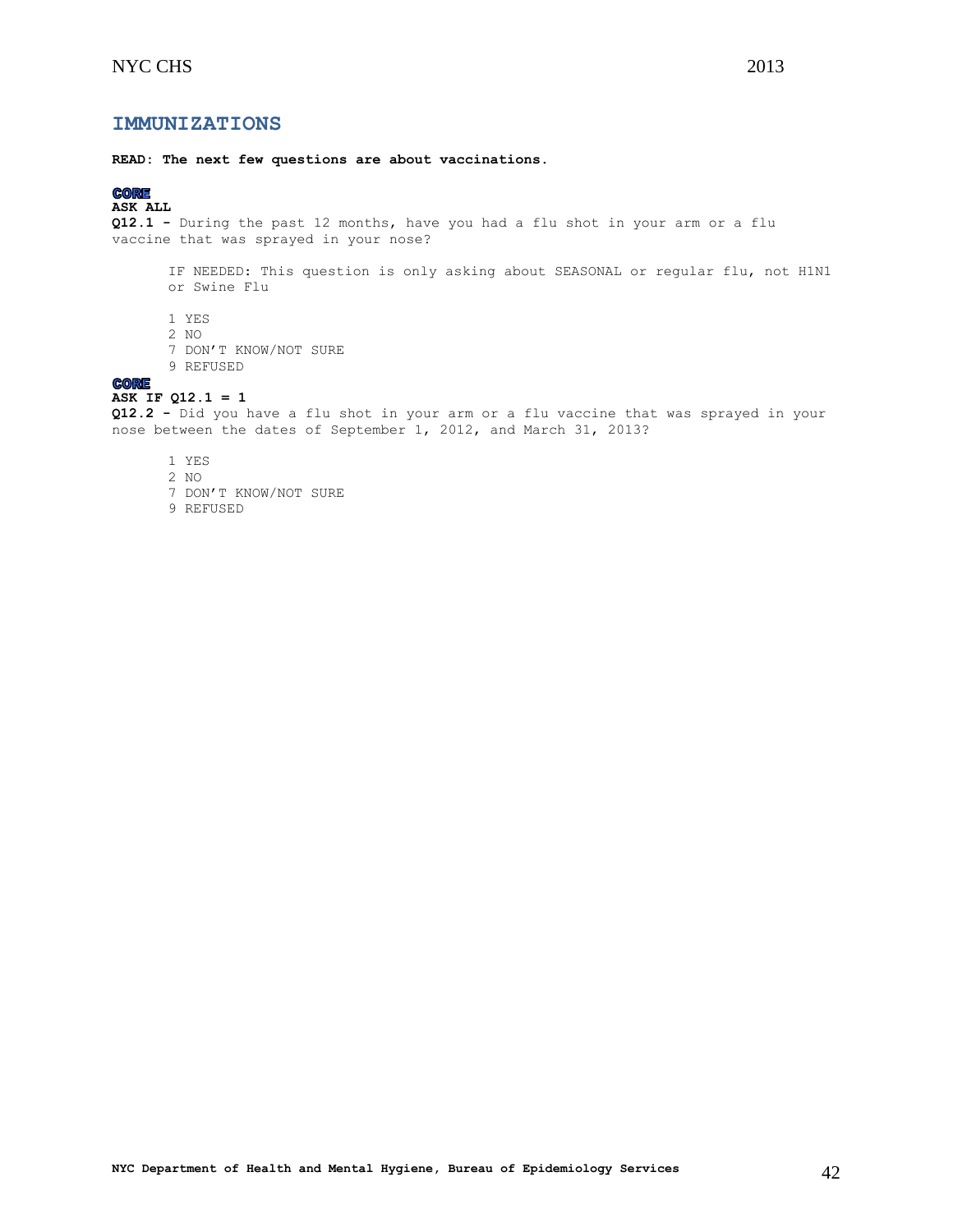# **CANCER**

**SCREEN: Now I will ask you some questions about cancer screenings.**

#### **ASK IF Q7.1 >=45 (OR Q7.1a = 1 OR 2), ELSE SKIP TO Q14.1**

**Q13.1 -** A colonoscopy [KOH-LUH-NOS-KUH-PEE] is an exam in which a tube is inserted in the rectum to view the bowel for signs of cancer or other health problems. Have you ever had a colonoscopy?

READ IF NEEDED: A colonoscopy involves examination of the entire colon, and usually involves taking medicine to make you have many watery stools the night before the exam and getting medicine through a needle in the arm to make you sleepy during the procedure.

- 1 YES
- 2 NO
- 7 DON'T KNOW/NOT SURE
- 9 REFUSED

# **ASK IF Q13.1 = 1**

**Q13.2 -** When was your most recent colonoscopy [KOH-LUH-NOS-KUH-PEE] performed?

READ IF NEEDED

<span id="page-42-0"></span>1 Less than 1 year ago 2 1 year ago but less than 5 years ago 3 5 years ago but less than 10 years ago, or 4 10 or more years ago ? 7 DON'T KNOW/NOT SURE 9 REFUSED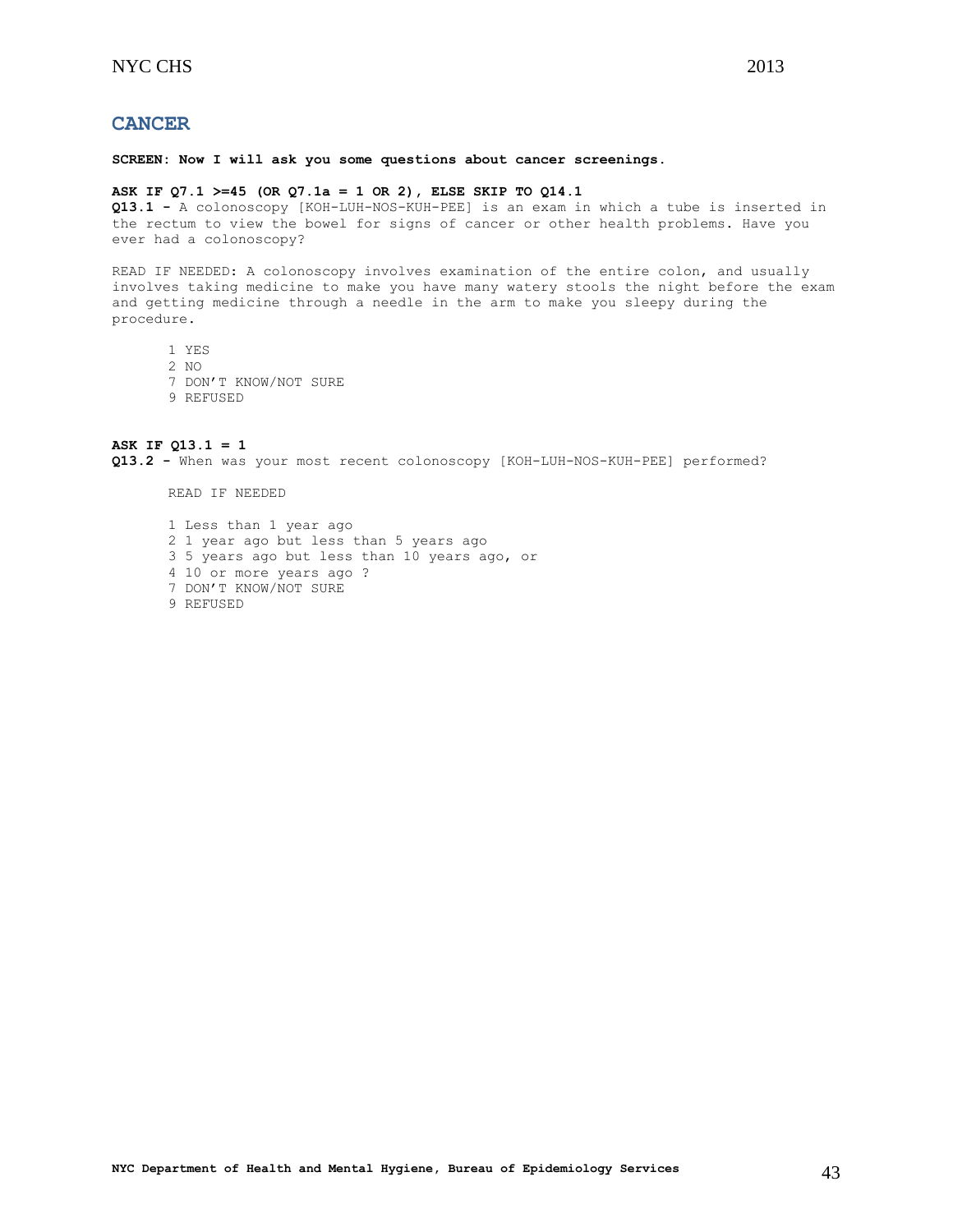**HIV TESTING**

**SCREEN: Now I am going to ask you about HIV testing and then testing for the Hepatitis C virus. Do NOT count any test you might have had as a part of a blood donation.**

# **ASK ALL**

**Q14.1 -** Have you had an HIV test in the last 12 months?

- 1 YES
- 2 NO
- 7 DON'T KNOW/NOT SURE
- 9 REFUSED

# **ASK IF Q14.1 NE 1**

**Q14.2 -** Have you ever had an HIV test?

1 YES

- 2 NO
- 7 DON'T KNOW/NOT SURE
- 9 REFUSED

**ASK ALL**

**Q14.3 –** Now I am going to ask you about Hepatitis C testing. Have you ever had a Hepatitis C test? Do NOT count any test you might have had as part of a blood donation.

- 1 YES
- 2 NO
- 7 DON'T KNOW/NOT SURE
- <span id="page-43-0"></span>9 REFUSED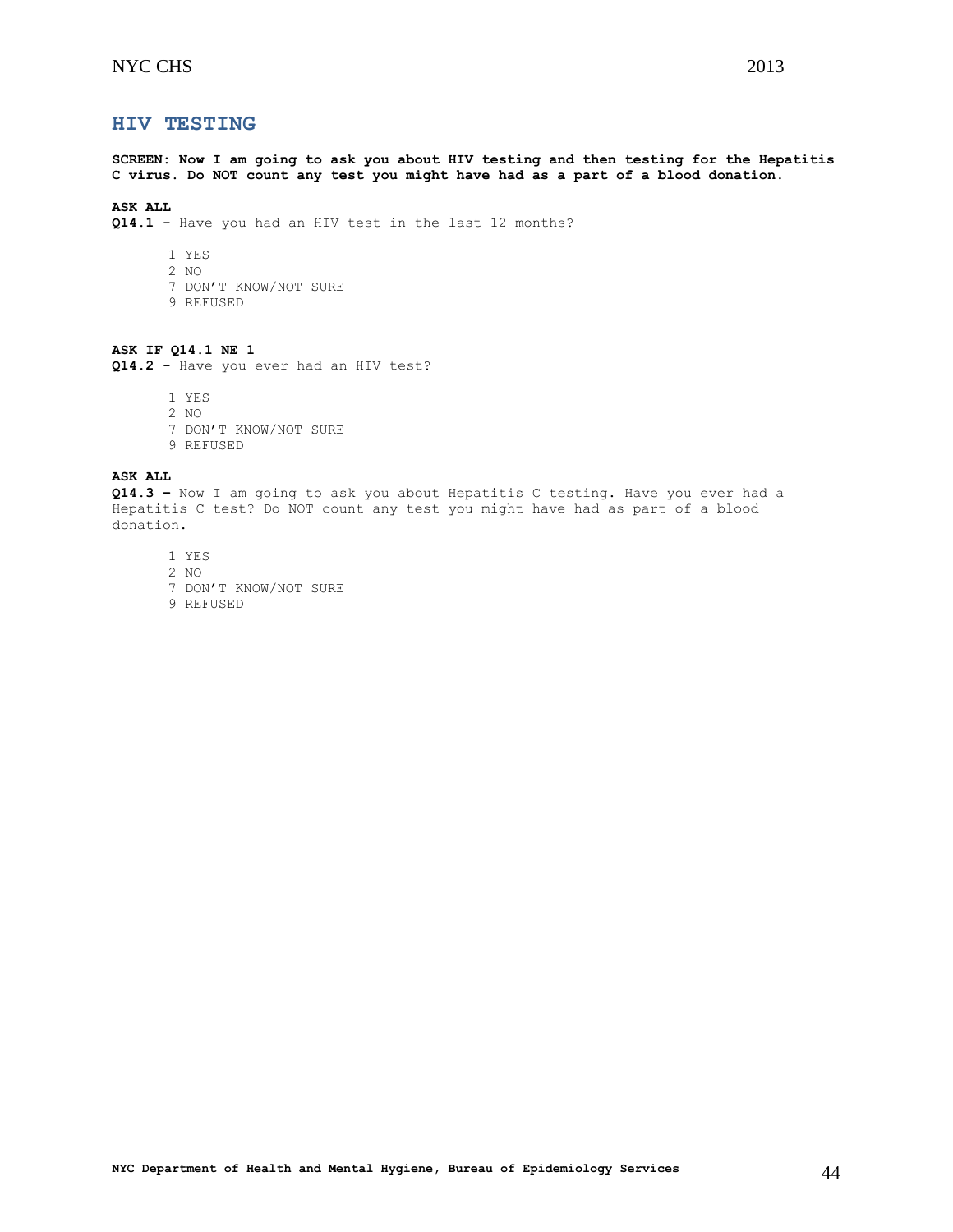# **SEXUAL BEHAVIOR**

**SCREEN: The next few questions are about your sexual behavior. Again, your answers are strictly confidential and you don't have to answer any question you don't want to.**

**WOMEN ONLY:**

#### **CORE**

# **ASK IF Q7.2 = 2, ELSE SKIP TO Q15.1m (ASK ALL WOMEN)**

**Q15.1f -** During the past 12 months, with how many men have you had sex? By sex we mean oral, vaginal or anal sex, but not masturbation.

\_\_\_\_ NUMBER [CATI RANGE 0 - 499]

777 DON'T KNOW/NOT SURE 999 REFUSED

# **CORE**

#### **ASK IF Q15.1f > 0 AND NOT 777 OR 999**

**Q15.2f -** The last time you had sex, did you use a condom?

IF ASKED: This includes the "female condom"

IF ASKED: This is the last time you had sex with a man.

1 YES 2 NO 7 DON'T KNOW/NOT SURE 9 REFUSED

# **ASK IF Q7.2 = 2 AND Q7.1 ≤45 (OR Q7.1a = 3,4,5) AND Q15.1f > 0 AND NOT 777,999 [ASK OF WOMEN 45 YEARS AND UNDER WITH AT LEAST ONE MALE SEXUAL PARTNER ] Q15.3f –** The last time you had vaginal sex, were you taking birth control pills?

1 YES 2 NO 3 (VOL) NEVER HAD VAGINAL SEX 7 DON'T KNOW/NOT SURE 9 REFUSED

# **IF Q15.3f = 3 [ASK OF WOMEN 45 YEARS AND UNDER WITH AT LEAST ONE MALE SEXUAL PARTNER, UNLESS Q15.3f = 3 (NEVER HAD VAGINAL SEX)]**

**Q15.4f –** The last time you had vaginal sex, did you or your partner use any other method of birth control to prevent a pregnancy?

READ IF NECESSARY: This includes the withdrawal or rhythm method

- 1 YES
- 2 NO
- 7 DON'T KNOW/NOT SURE
- 9 REFUSED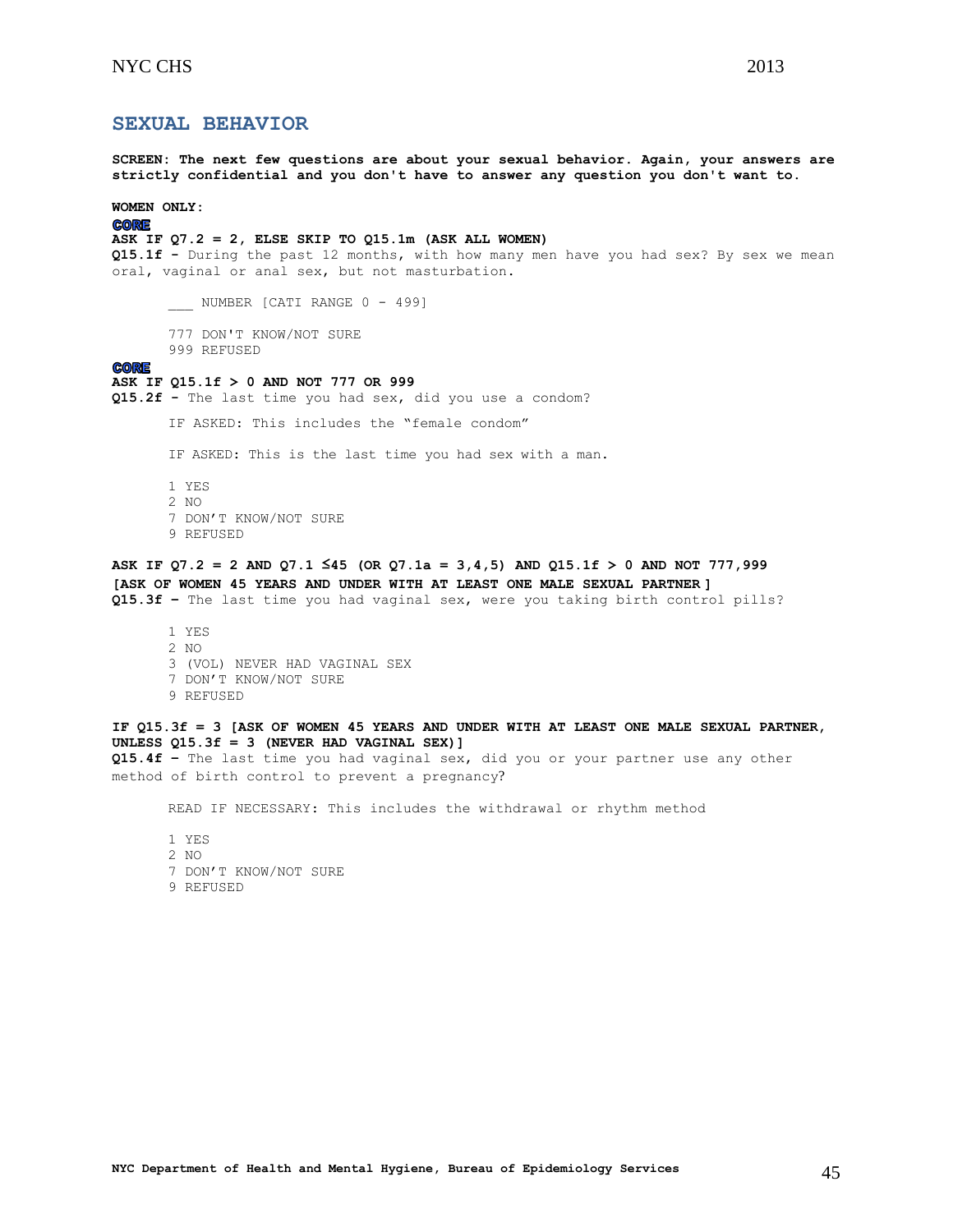# **ASK IF Q15.4f = 1, ELSE SKIP TO Q15.6f**

**Q15.5f –** What method or methods did you use?

READ LIST IF NEEDED

ACCEPT MULTIPLE RESPONSES

- 1 Injectable birth control ("the shot", "Depo-Provera"), vaginal ring ("Nuva-Ring"), patch ("Ortho – Evra")
- 2 Intrauterine device/IUD ("Mirena" or "Copper-T"), or implant ("Implanon")
- 3 Emergency contraception ("Morning-after pill")
- 4 Withdrawal, Rhythm Method, diaphragm, cervical cap, sponge, female condom, jelly, cream or spermicide
- 5 Sterilization(Tubes Tied, Vasectomy or Hysterectomy)
- 6 I did not use any of these methods
- 77 DON'T KNOW/NOT SURE
- 99 REFUSED

# **ASK IF Q15.2f = 2 AND Q15.3f = 2 AND Q15.4f = 2 [THOSE WHO DID NOT USE A CONDOM, BIRTH CONTROL PILLS OR OTHER TYPE OF BIRTH CONTROL METHOD AT LAST VAGINAL SEX]**

**Q15.6f -** The last time you had vaginal sex, did you intend to get pregnant? Would you say yes, no, or no, but YOU wouldn't have minded?

 1 YES 2 NO 3 NO, BUT WOULDN'T HAVE MINDED 4 (VOL.) RESPONDENT WAS ALREADY PREGNANT 5 (VOL.) RESPONDENT IS UNABLE TO GET PREGNANT OR PARTNER UNABLE TO GET RESPONDENT PREGNANT(FERTILITY ISSUES)

- 7 DON'T KNOW/NOT SURE
- 9 REFUSED

#### **CORE**

#### **ASK IF Q15.1f > 0 AND NOT 777 OR 999**

**Q15.8f -** In the past 12 months, have you had anal sex?

READ IF NEEDED: By anal sex, we mean having your partner put his penis in your rectum.

1 YES 2 NO 7 DON'T KNOW/NOT SURE 9 REFUSED

#### **CORE**

# **ASK IF Q15.8f = 1**

**Q15.9f -** In the past 12 months, when you have had anal sex have you or your partner used a condom? Every time, some of the time, or never?

- 1 EVERY TIME
- 2 SOME OF THE TIME
- 3 NEVER
- 7 DON'T KNOW/NOT SURE
- 9 REFUSED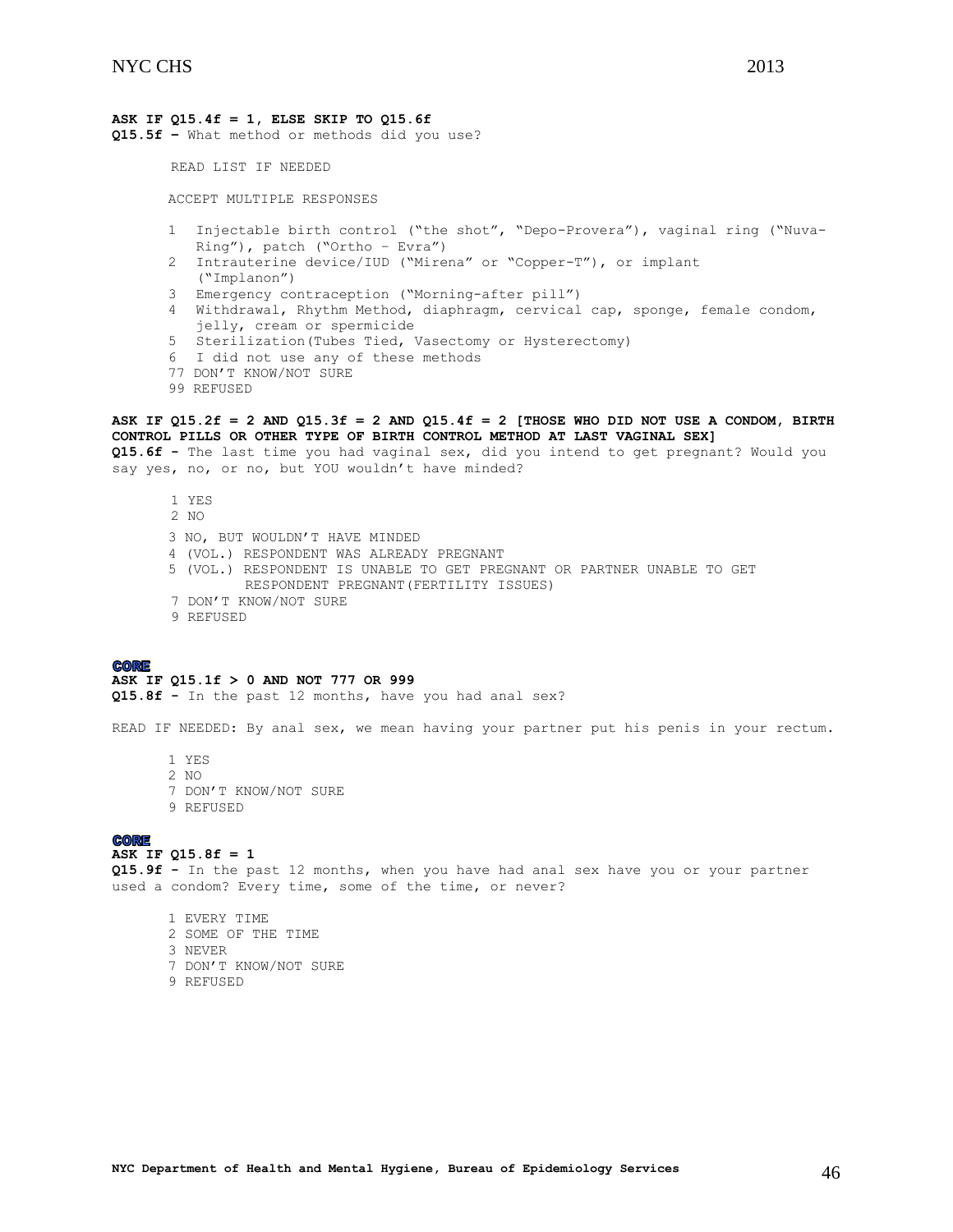**ASK IF Q15.8f = 1 AND Q15.9f = 1 OR 2 Q15.10f –** The last time you had anal sex did you or your partner use a condom?

1 YES 2 NO 7 DON'T KNOW/NOT SURE 9 REFUSED

#### **CORE**

#### **ASK IF Q7.2 = 2 [ASK ALL WOMEN]**

**Q15.7f -** During the past 12 months, with how many women have you had sex?

READ IF NEEDED: By sex we mean oral, vaginal or anal sex, but not masturbation.

**\_\_\_ NUMBER [CATI RANGE 0 - 499]**

**777 DON'T KNOW/NOT SURE 999 REFUSED** 

**SEXUAL BEHAVIOR**

**MEN ONLY:**

#### **CORE**

### **ASK IF Q7.2 = 1, ELSE SKIP TO Q16.1 (ASK ALL MEN)**

**Q15.1m -** During the past 12 months, with how many women have you had sex? By sex we mean oral, vaginal or anal sex, but not masturbation.

NUMBER [CATI RANGE 0 - 499] RECORD 777 FOR DON'T KNOW/NOT SURE RECORD 999 FOR REFUSED

#### **TCNY**

### **ASK IF Q7.2 = 1 (ASK ALL MEN)**

**Q15.2m -** During the past 12 months, with how many men have you had sex?

READ IF NEEDED: By sex we mean oral or anal sex, but not masturbation.

NUMBER [CATI RANGE 0 - 499] 777 DON'T KNOW/NOT SURE 999 REFUSED

#### **CORE**

**ASK IF Q15.2m >0 and NOT 777,999 (Only Gay or Bisexual Men who were active in past 12 months), ELSE SKIP TO Q15.4m**

**Q15.3m -** The last time you had sex with a man, did you use a condom?

IF ASKED : This includes the "female condom"

1 YES 2 NO 3 [VOLUNTEERED] DIDN'T HAVE ANAL SEX

7 DON'T KNOW/ NOT SURE 9 REFUSED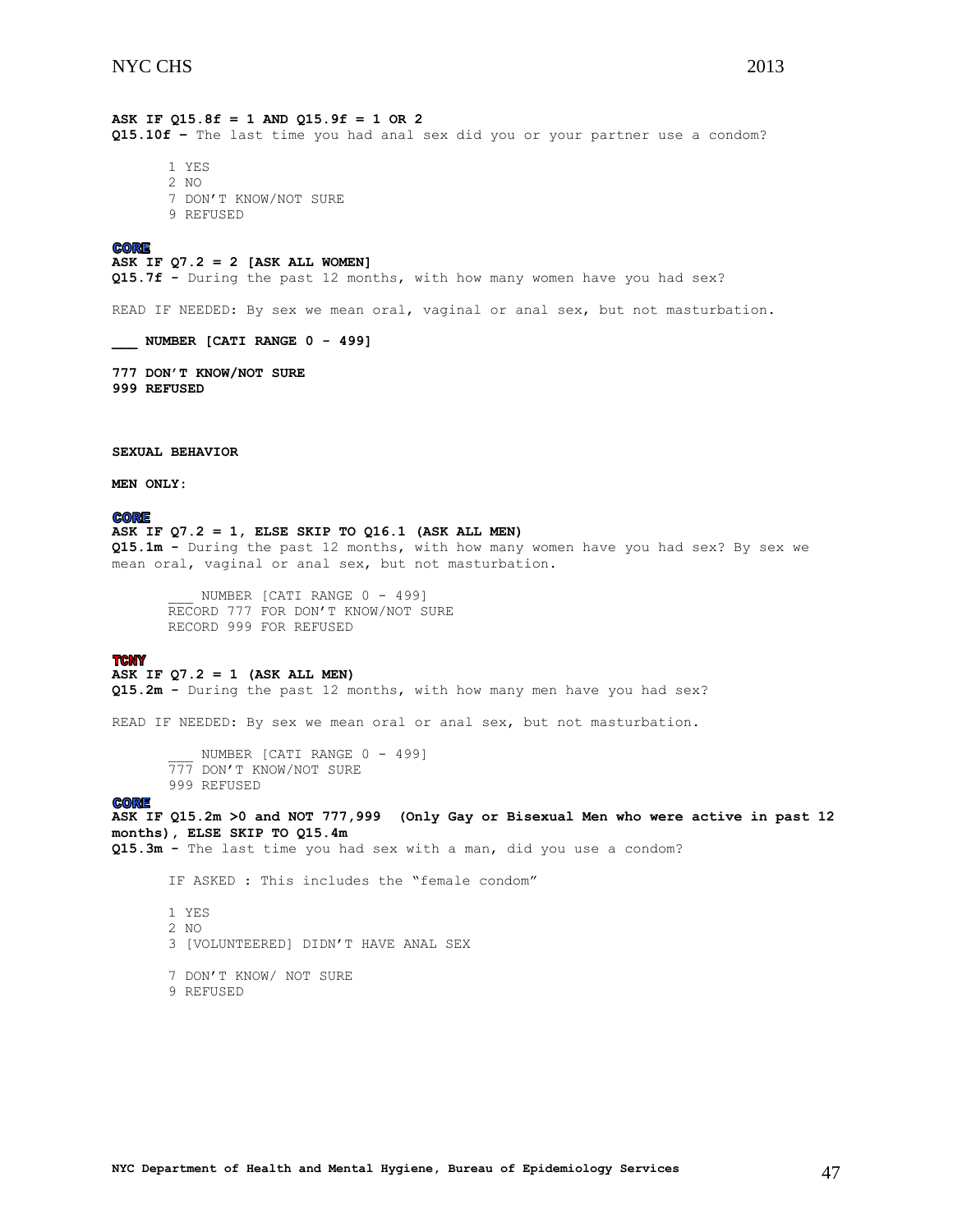# **CORE**

**ASK IF (Q15.1m >0 AND Q15.1m <500, AND (Q15.2m = 0)) OR ((Q15.1m >0 AND Q15.1m <500) AND (Q15.2m = 777 OR Q15.2m = 999)), ELSE SKIP TO Q15.5m (ONLY HETEROSEXUAL MALES) Q15.4m -** The last time you had sex, did you use a condom?

IF ASKED : This includes the "female condom"

1 YES 2 NO 7 DON'T KNOW/NOT SURE 9 REFUSED

#### **CORE**

**ASK IF Q15.1m > 0 AND NOT 777 OR 999, AND Q15.2m > 0 AND NOT 777 OR 999). (Only bisexual men active with a woman in past 12 months) ELSE SKIP TO Q15.6 Q15.5m -** The last time you had sex with a woman, did you use a condom?

IF ASKED : This includes the "female condom"

1 YES 2 NO 7 DON'T KNOW/NOT SURE 9 REFUSED

**ASK IF Q7.2 = 1 AND Q7.1 ≤65 (OR Q7.1a = 2,3,4,5) AND Q15.1m > 0 AND NOT 777,999 [ASK OF MEN 65 YEARS AND UNDER WITH AT LEAST ONE FEMALE SEXUAL PARTNER] Q15.6m –** The last time you had vaginal sex, was your partner taking birth control pills?

1 YES 2 NO 3 (VOL.) NEVER HAD VAGINAL SEX 7 DON'T KNOW/NOT SURE 9 REFUSED

**IF Q15.6m = 3 SKIP TO Q15.10m [ASK OF MEN 65 YEARS AND UNDER WITH AT LEAST ONE FEMALE SEXUAL PARTNER, UNLESS Q15.6m = 3 (NEVER HAD VAGINAL SEX)] Q15.7m –** The last time you had vaginal sex, did you or your partner use any other

method of birth control to prevent a pregnancy?

READ IF NECESSARY: This includes the withdrawal or rhythm method

1 YES 2 NO 7 DON'T KNOW/NOT SURE 9 REFUSED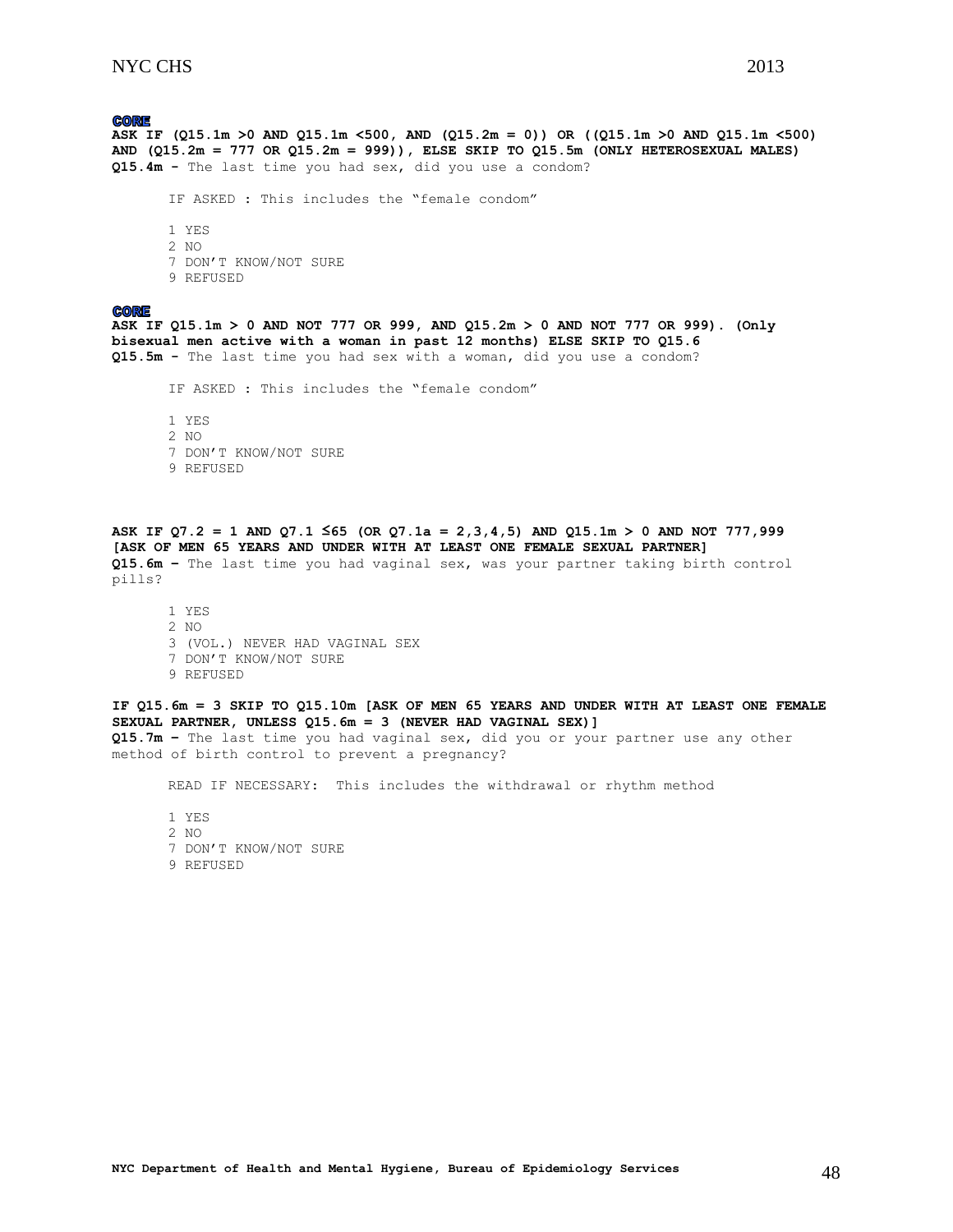# **ASK IF Q15.7m = 1, ELSE SKIP TO Q15.9m**

**Q15.8m -** What method or methods did you use?

READ LIST IF NEEDED

ACCEPT MULTIPLE RESPONSES

- 1 Injectable birth control ("the shot", "Depo-Provera"), vaginal ring ("Nuva-Ring"), patch ("Ortho – Evra")
- 2 Intrauterine device/IUD ("Mirena" or "Copper-T"), or implant ("Implanon")
- 3 Emergency contraception ("Morning-after pill")
- 4 Withdrawal, Rhythm Method, diaphragm, cervical cap, sponge, female condom, jelly, cream or spermicide
- 5 Sterilization(Tubes Tied, Vasectomy or Hysterectomy)
- 6 I did not use any of these methods
- 77 DON'T KNOW/NOT SURE
- 99 REFUSED

### **ASK IF (Q15.4m = 2 or Q15.5m = 2) AND Q15.6m = 2 and Q15.7m = 2 [THOSE WHO DID NOT USE A CONDOM, BIRTH CONTROL PILLS OR OTHER TYPES OF BIRTH CONTROL METHOD AT LAST VAGINAL SEX]**

**Q15.9m -** The last time you had vaginal sex, did you intend to get your partner pregnant? Would you say yes, no, or no, but YOU wouldn't have minded?

1 YES 2 NO 3 NO, BUT WOULDN'T HAVE MINDED 4 (VOL.) PARTNER WAS ALREADY PREGNANT 5 (VOL.) RESPONDENT IS UNABLE GET PARTNER PREGNANT OR PARTNER UNABLE TO GET PREGNANT(FERTILITY ISSUES) 7 DON'T KNOW/NOT SURE

9 REFUSED

### **TCNY**

#### **ASK IF Q15.1m OR Q15.2m > 0 AND NOT 777 OR 999**

**Q15.10m -** In the past 12 months, have you had anal sex?

READ IF NEEDED: (IF Q15.1m>0 AND Q15.2m=0) By anal sex, we mean putting your penis in your partner's rectum. (IF Q15.2m>0 AND Q15.1m>=0) By anal sex, we mean putting your penis in your partner's rectum or having your partner put his penis in your rectum.

1 YES 2 NO 7 DON'T KNOW/NOT SURE 9 REFUSED

# **TCNY**

#### **ASK IF Q15.10m = 1**

**Q15.11m -** In the past 12 months, when you have had anal sex have you or your partner used a condom? Every time, some of the time, or never?

<span id="page-48-0"></span>1 EVERY TIME 2 SOME OF THE TIME 3 NEVER 7 DON'T KNOW/NOT SURE 9 REFUSED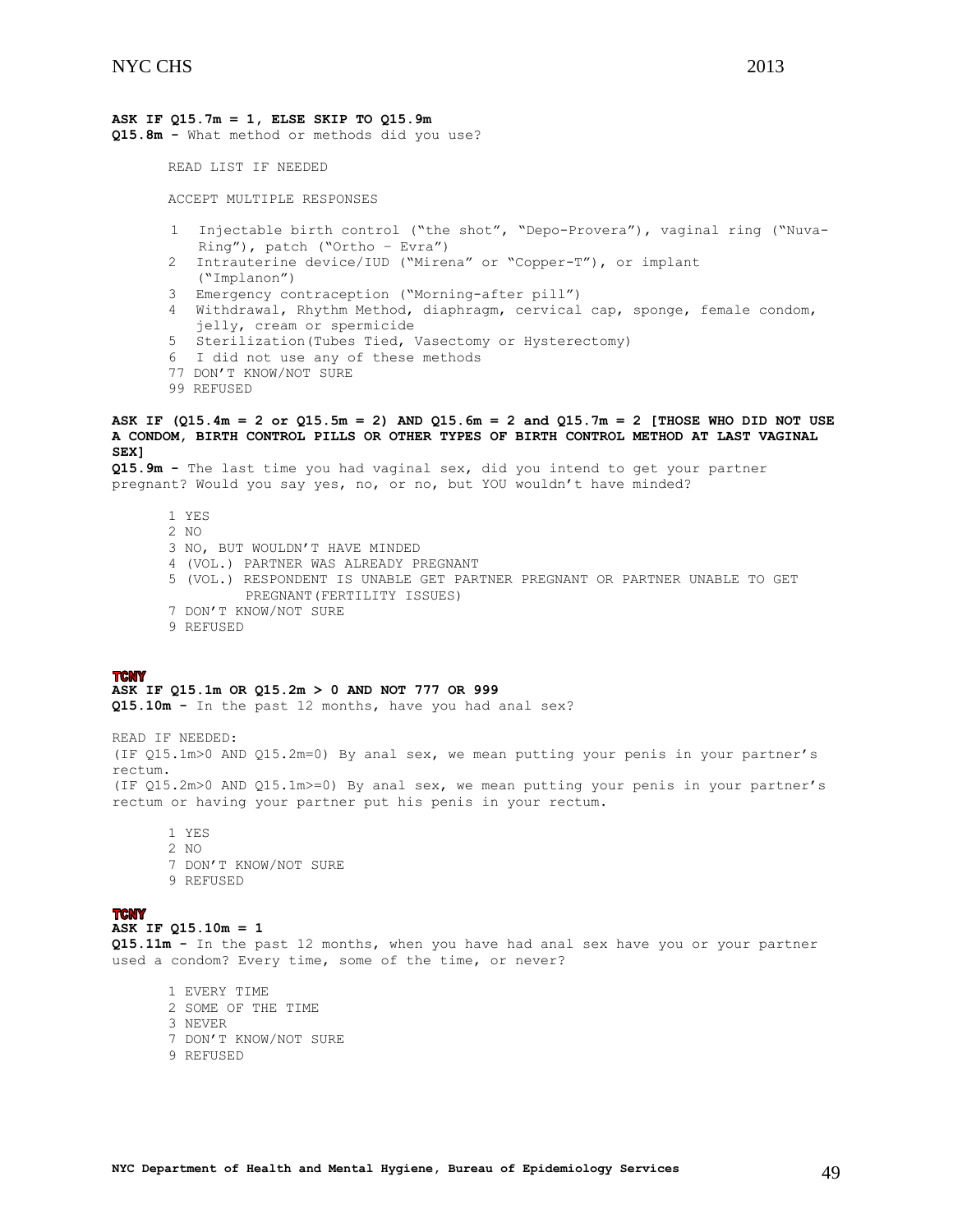# **ASK IF Q15.10m = 1 AND Q15.11m = 1 OR 2**

**Q15.12m –** The last time you had anal sex did you or your partner use a condom?

- 1 YES
- 2 NO
- 7 DON'T KNOW/NOT SURE
- 9 REFUSED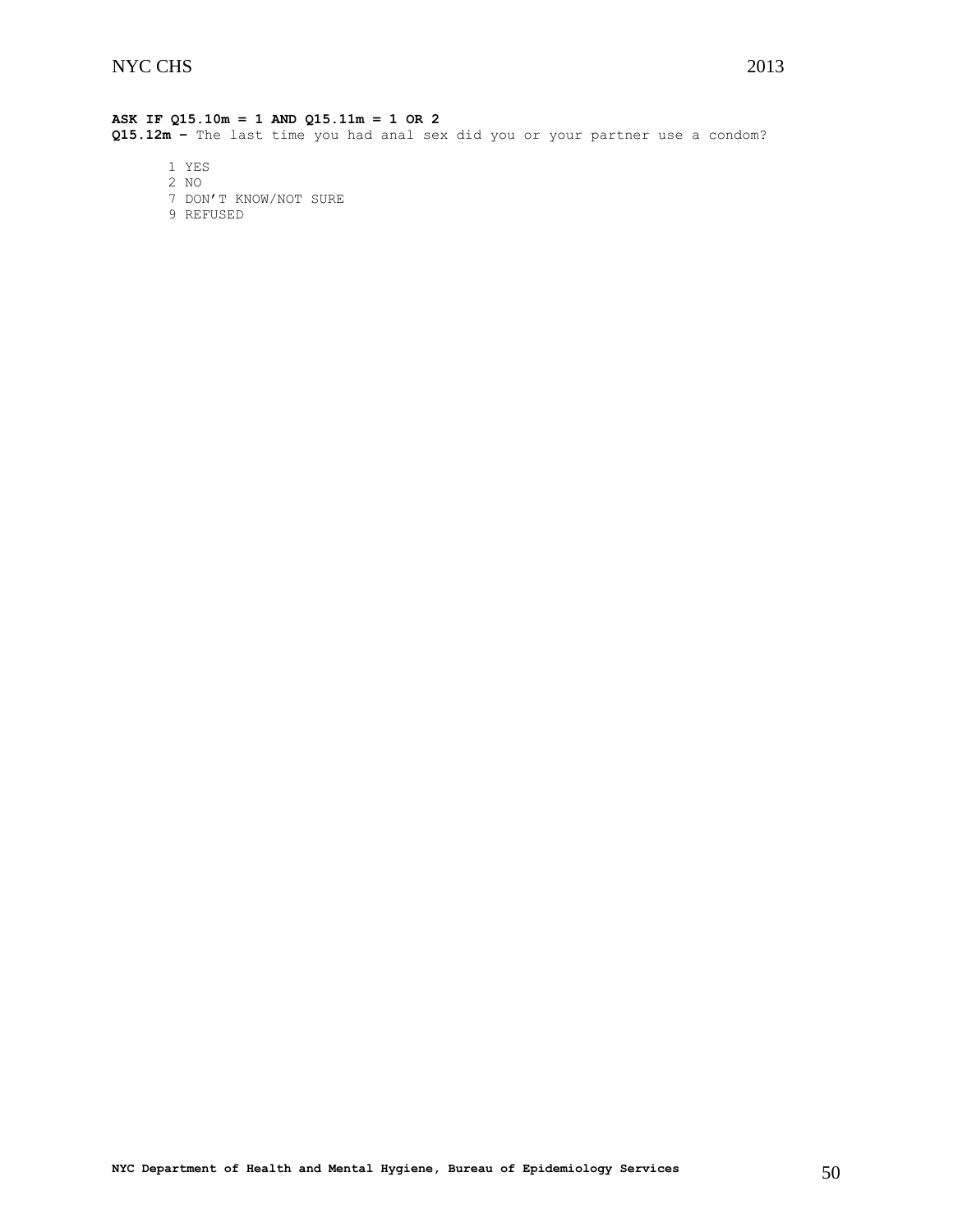### **SCREEN: Now a few questions about alcohol.**

#### **CORE ASK ALL**

**Q16.1 -** A drink of alcohol is 1 can or bottle of beer, 1 glass of wine, 1 can or bottle of wine cooler, 1 cocktail, or 1 shot of liquor. During the past 30 days, how many days per week or per month did you have at least 1 drink of any alcoholic beverage?

1 \_\_ DAYS PER WEEK [RANGE 1-7] 2 \_\_ DAYS IN PAST 30 [RANGE 1-30]

888 NO DRINKS IN THE PAST 30 DAYS 777 DON'T KNOW/NOT SURE 999 REFUSED

**CATI Note: Only allow one field to be entered.**

#### **CORE**

**ASK IF Q16.1 > 0 BUT NOT 888, 777 OR 999**

**Q16.2 -** On the days when you drank, about how many drinks did you drink on average?

INTERVIEWER: ROUND UP. 1/2 A DRINK CODE AS "1 DRINK"

NUMBER OF DRINKS [RANGE OF 1-50 WITH A MINIMUM OF 1 DRINK] 77 DON'T KNOW/NOT SURE 99 REFUSED

#### **CORE**

#### **ASK IF Q16.1 > 0 BUT NOT 888, 777 OR 999**

**Q16.3 -** Considering all types of alcoholic beverages, how many times during the past 30 days did you have [IF Q7.2 = 1 READ: 5 or more drinks on one occasion?] [IF  $Q7.2 = 2$  OR IF  $Q7.2 = 7$ |9 READ: 4 or more drinks on one occasion?]

NUMBER OF TIMES [CATI RANGE 0 -50]

- 77 DON'T KNOW/NOT SURE
- 99 REFUSED

### **ASK IF Q16.1 > 0 BUT NOT 888, 777 OR 999**

**Q16.4 –** During the past 30 days, what is the largest number of drinks you had on any occasion?

NUMBER OF DRINKS [CATI RANGE FOR MEN: 1-50; CATI RANGE FOR WOMEN: 1-50] 77 DON'T KNOW/NOT SURE

99 REFUSED

**READ:** The next few questions are about medications that require a prescription. Do not include 'over the counter' medications. Your answers are strictly confidential and your name or phone number will not be given to the health department. It is important that you provide accurate answers.

I will first ask you about prescription pain relievers and then I will ask you about prescription tranquilizers.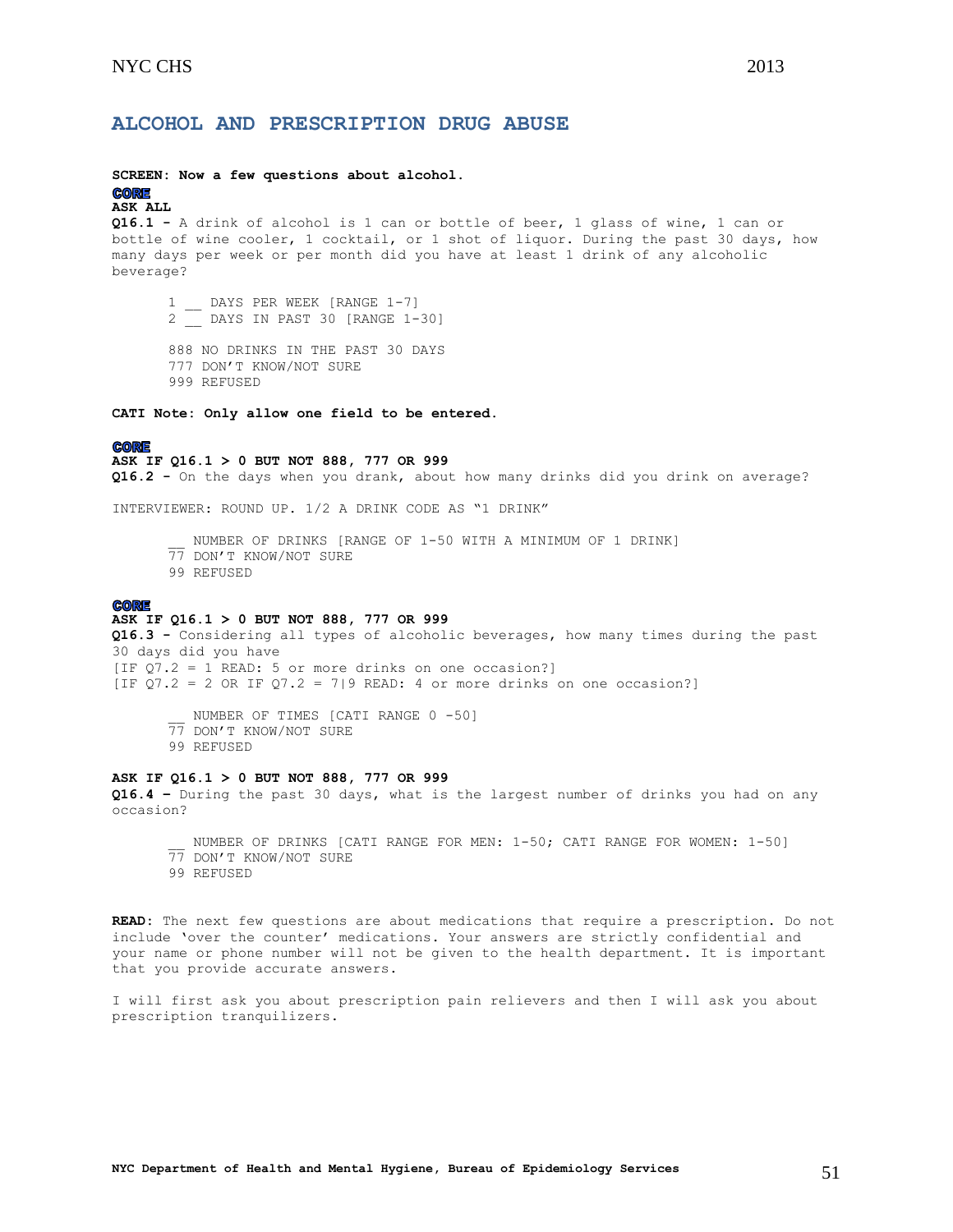# **ASK ALL**

**Q16.5a –** Have you ever had a prescription pain reliever such as oxycodone or hydrocodone prescribed to you?

READ IF NEEDED: Do not count 'over the counter' medications such as aspirin, Tylenol or Advil which can be bought in drug stores without a doctor's prescription.

1 YES 2 NO 7 DON'T KNOW/NOT SURE 9 REFUSED

## **ASK IF Q16.5a = 1, ELSE SKIP TO Q16.5d**

**Q16.5b –** In the past 12 months, have you even once taken any of the prescription pain relievers that had been prescribed to you?

1 YES 2 NO

- 7 DON'T KNOW/NOT SURE
- 9 REFUSED

#### **ASK IF Q16.5b = 1**

**Q16.5c –** When you took prescription pain relievers in the past 12 months, did you ever, even once, take more than was prescribed for you? This includes taking a higher dosage or taking it more often than directed.

- 1 YES 2 NO
- 7 DON'T KNOW/NOT SURE
- 9 REFUSED

#### **ASK ALL**

**Q16.5d** – In the past 12 months have you ever, even once taken a prescription pain reliever such as oxycodone or hydrocodone that was not prescribed for you?

READ IF NEEDED: Do not count 'over the counter' medications such as aspirin, Tylenol or Advil which can be bought in drug stores without a doctor's prescription.

1 YES 2 NO 7 DON'T KNOW/NOT SURE 9 REFUSED

#### **ASK IF Q16.5c = 1**

**Q16.6a –** In the past 12 months, how often did you take a prescription pain reliever that was prescribed for you, but that you took at a higher dosage or took more often than was directed?

READ: You can answer with the number of days per week, days per month or days per year.

1\_\_ DAYS PER WEEK (RANGE 1-7) 2\_\_ DAYS PER MONTH (RANGE 1-30)  $\frac{2}{3}$  DAYS PER YEAR (RANGE 1-365) 888 NONE / NEVER / RARELY 777 DON'T KNOW/NOT SURE 999 REFUSED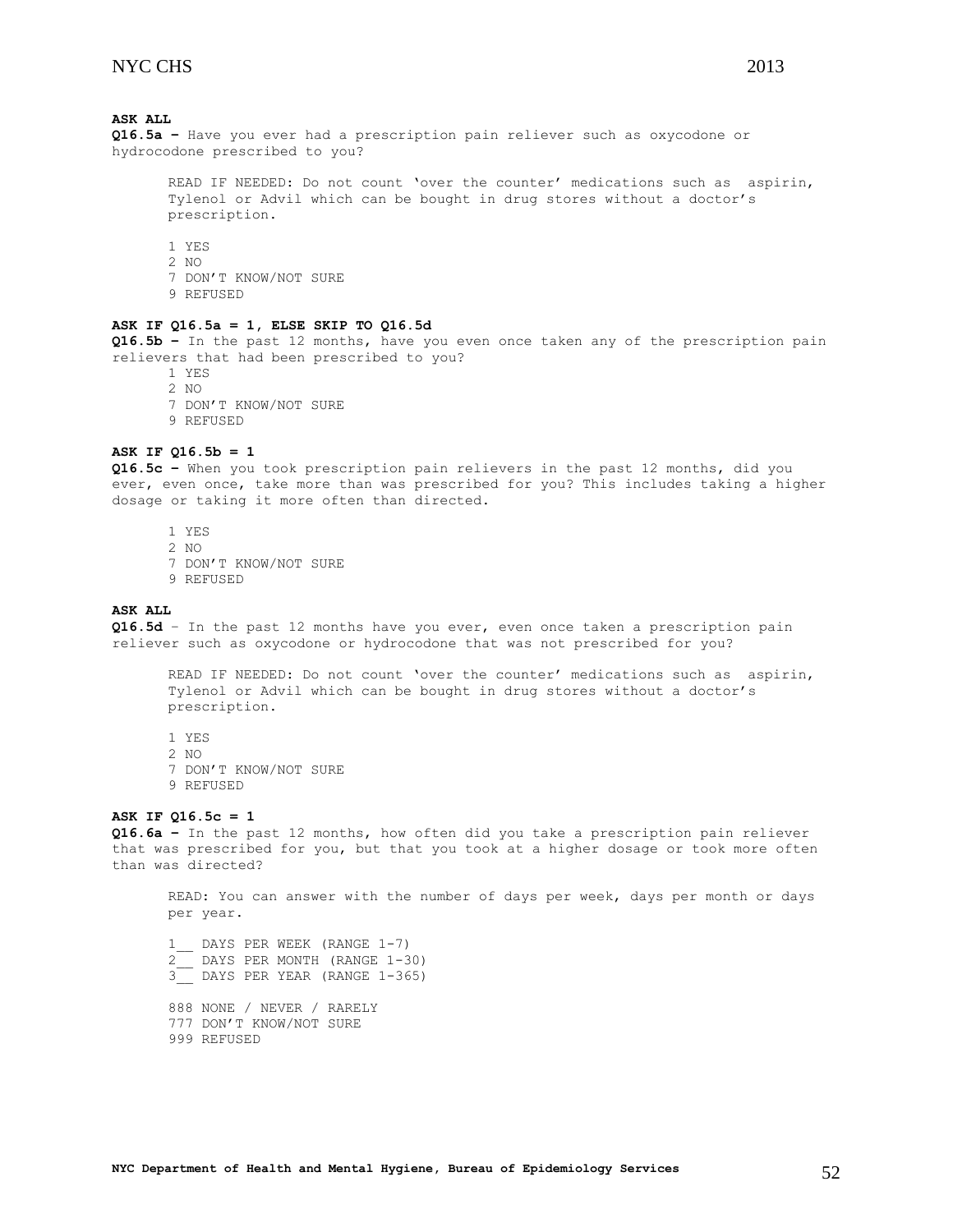# **ASK IF Q16.5d = 1**

**Q16.6b -** In the past 12 months, how often did you take a prescription pain reliever that was not prescribed for you?

READ: You can answer with the number of days per week, days per month or days per year.

1\_\_ DAYS PER WEEK (RANGE 1-7) 2\_\_ DAYS PER MONTH (RANGE 1-30) 3\_\_ DAYS PER YEAR (RANGE 1-365)

888 NONE / NEVER / RARELY 777 DON'T KNOW/NOT SURE 999 REFUSED

**READ:** Now I will ask you about prescription tranquilizers.

#### **ASK ALL**

**Q16.7a – Have you ever had a** prescription tranquilizer such as Xanax or Valium prescribed to you?

READ IF NEEDED: Tranquilizers are usually prescribed to relax people or calm them down. Some people call tranquilizers 'nerve pills'.

1 YES 2 NO 7 DON'T KNOW/NOT SURE 9 REFUSED

#### **ASK IF Q16.7a = 1, ELSE SKIP TO Q16.7d**

**Q16.7b –** In the past 12 months, have you even once taken any of the prescription tranquilizers that had been prescribed to you?

1 YES 2 NO 7 DON'T KNOW/NOT SURE 9 REFUSED

# **ASK IF Q16.7b = 1**

**Q16.7c –** When you took prescription tranquilizers in the past 12 months, did you ever, even once take more than was prescribed for you? This includes taking a higher dosage or taking it more often than directed?

1 YES 2 NO 7 DON'T KNOW/NOT SURE 9 REFUSED

# **ASK ALL**

**Q16.7d** – In the past 12 months have you ever, even once taken a prescription tranquilizer such as Xanax or Valium that was not prescribed for you?

READ IF NEEDED: Tranquilizers are usually prescribed to relax people or calm them down. Some people call tranquilizers 'nerve pills'.

1 YES 2 NO 7 DON'T KNOW/NOT SURE 9 REFUSED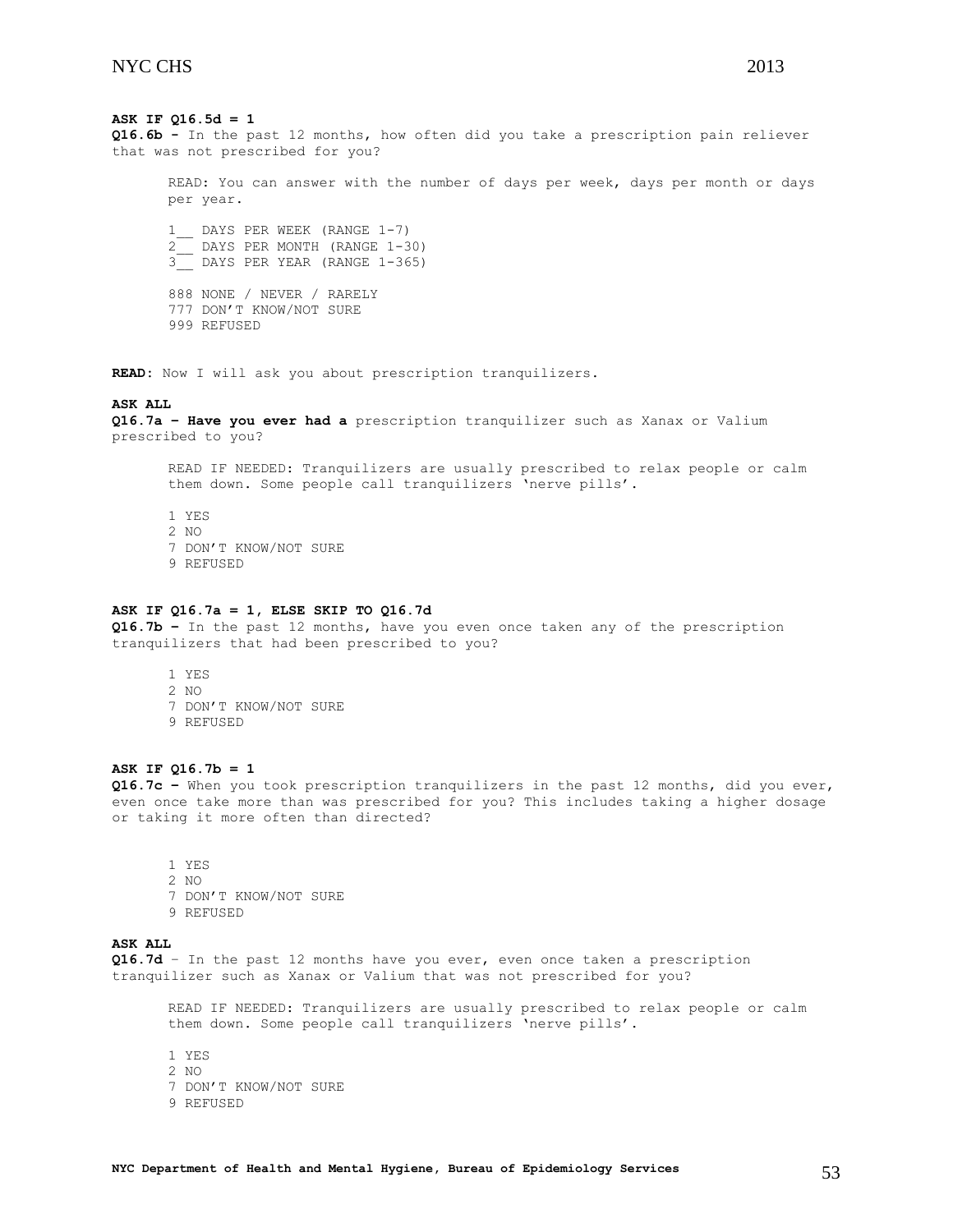**ASK IF Q16.7c = 1 Q16.8a –** In the past 12 months, how often did you take a prescription tranquilizer that was prescribed for you, but that you took at a higher dosage or took more often than was directed? READ: You can answer with the number of days per week, days per month, or days per year. 1 DAYS PER WEEK (RANGE 1-7) 2\_\_ DAYS PER MONTH (RANGE 1-30) 3<sup>D</sup> DAYS PER YEAR (RANGE 1-365) 888 NONE / NEVER / RARELY 777 DON'T KNOW/NOT SURE 999 REFUSED **ASK IF Q16.7d = 1 Q16.8b -** In the past 12 months, how often did you take a prescription tranquilizer

that was not prescribed for you?

READ: You can answer with the number of days per week, days per month, or days per year.

1 DAYS PER WEEK (RANGE 1-7) 2\_\_ DAYS PER MONTH (RANGE 1-30) 3<sup>D</sup> DAYS PER YEAR (RANGE 1-365)

<span id="page-53-0"></span>888 NONE / NEVER / RARELY 777 DON'T KNOW/NOT SURE 999 REFUSED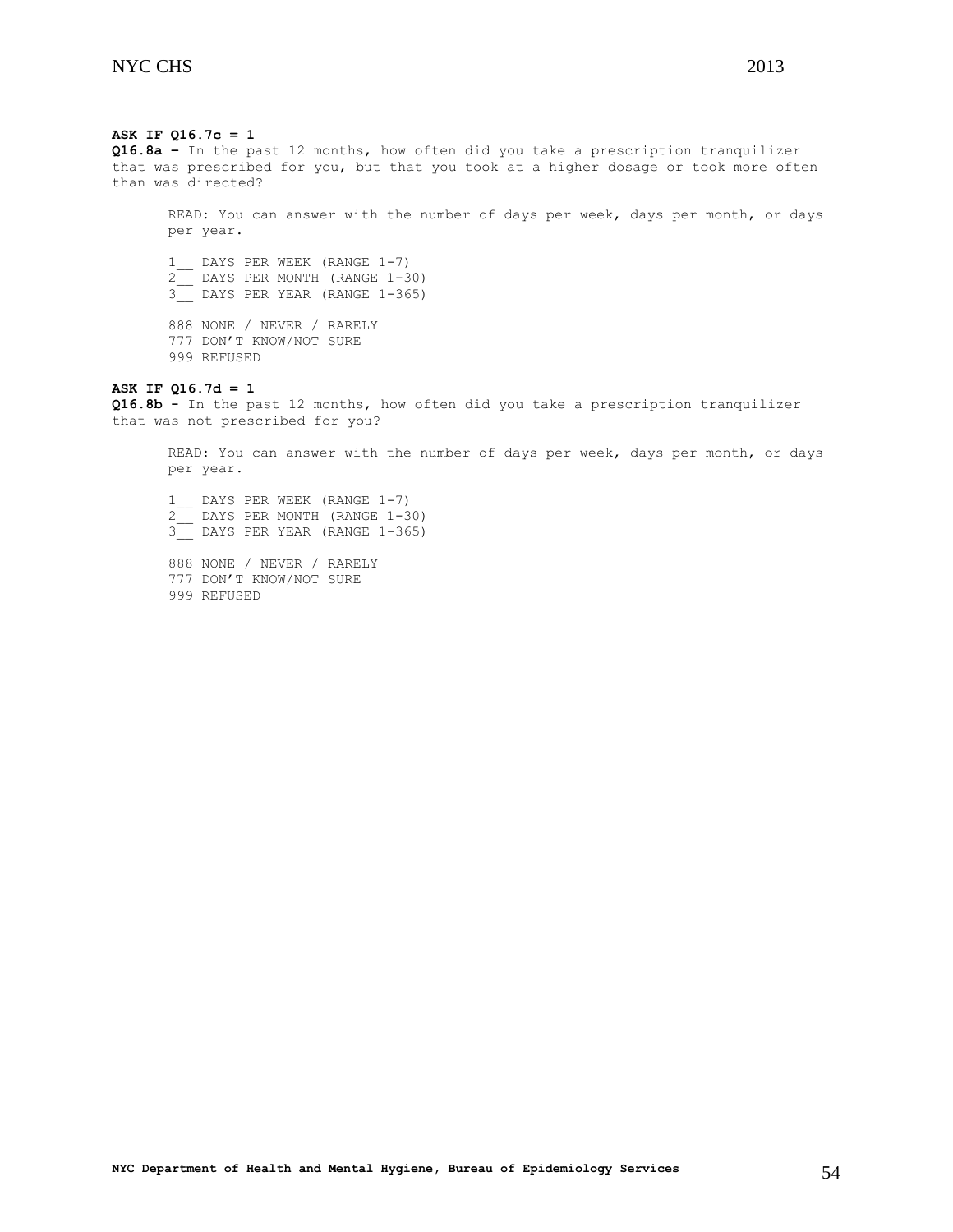# **TELEPHONE MODULE**

LANDLINE TELEPHONE MODULE QUESTIONS (ASK IF LANDLINE VERSION OR PTYPE=2)

**SCREEN: And now, because this is a telephone survey I need to ask you a few more questions about your telephone usage. These questions are only asked for statistical purposes.**

## **CORE**

**ASK ALL**

**Q17.1 -** Do you have more than one telephone number in your household? Do NOT include cell phones or numbers that are only used by a computer or fax machine.

INTERVIEWER NOTE: Cordless telephones should be counted as landline telephones.

- 1 YES
- 2 NO
- 7 DON'T KNOW/NOT SURE
- 9 REFUSED

# **CORE**

#### **ASK ALL**

**Q17.2 -** During the past 12 months, has your household been without telephone service for 1 week or more? Do NOT include interruptions of telephone service because of weather or natural disasters.

- 1 YES
- 2 NO
- 7 DON'T KNOW/NOT SURE
- 9 REFUSED

#### **CORE ASK ALL**

**Q17.3 -** Do you have a cell phone for personal use? Please include cell phones if they are used for any personal use.

- 1 YES
- 2 NO
- 7 DON'T KNOW/NOT SURE
- 9 REFUSED

# **CORE**

**ASK IF Q17.3=2**

**Q17.4 -** Do you share a cell phone for personal use with other adults?

1 YES 2 NO 7 DON'T KNOW/NOT SURE 9 REFUSED

# **ASK IF Q17.3 OR Q17.4 = 1**

**Q17.5 -** Of all of the phone calls that you receive, are…(Read List)

- 1 all or almost all calls received on cell phones,
- 2 some received on cell phones and some received on land lines, or
- 3 very few or none on cell phones.
- 7 DON'T KNOW/NOT SURE
- 9 REFUSED

END LANDLINE TELEPHONE MODULE QUESTIONS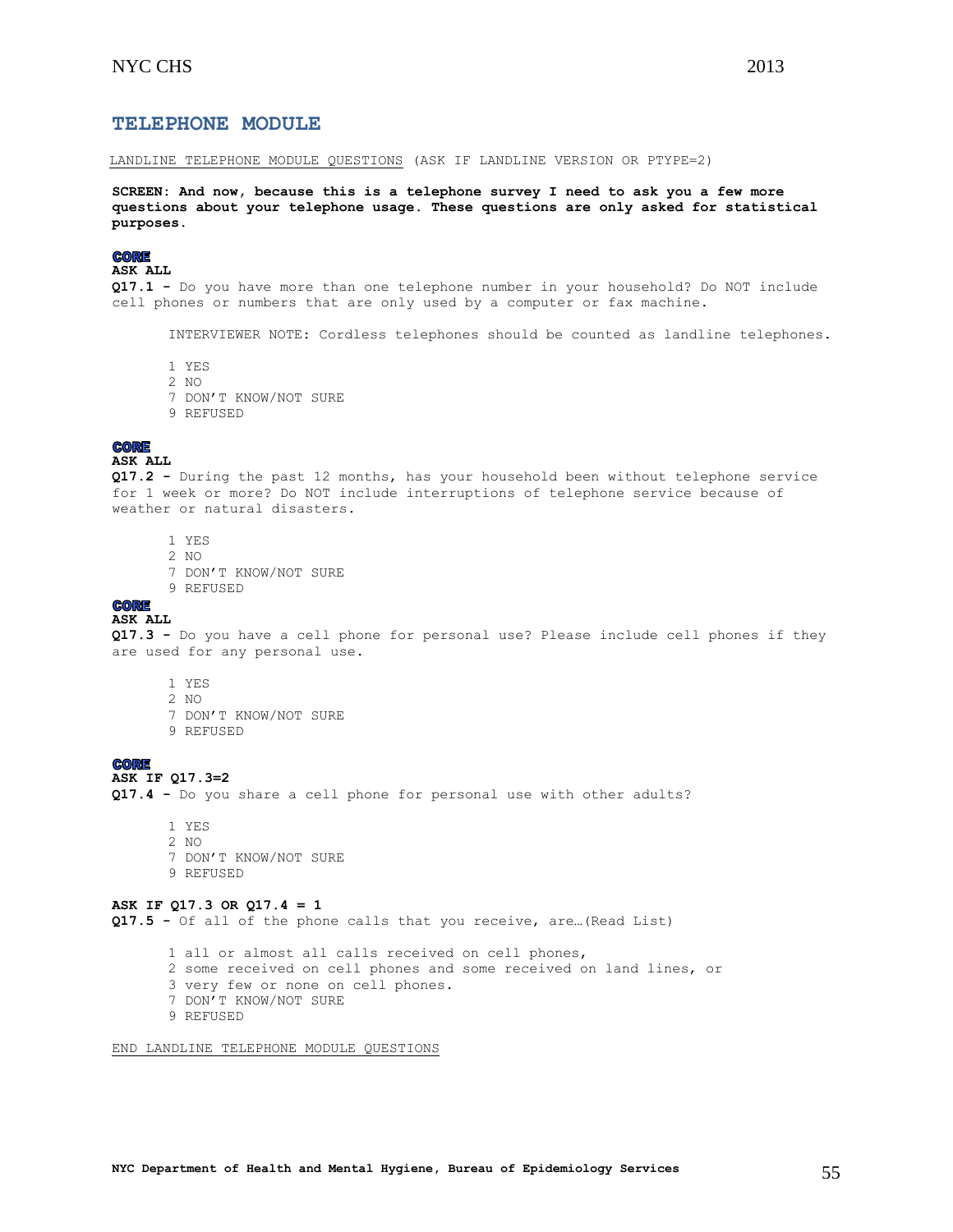**SCREEN:** And now, because this is a cell phone survey I need to ask you a few more questions about your cell phone usage for statistical purposes.

#### **ASK ALL**

**CQ17.1** How long have you had this cell phone number?

INTERVIEWER: WE ARE INTERESTED IN WHETHER THE RESPONDENT HAS HAD THE NUMBER ASSOCIATED WITH THE CELL PHONE FOR ALL OF THE PAST 12 MONTHS.

- 1 Less than 12 months
- 2 12 months or more
- 7 DON'T KNOW/NOT SURE
- 9 REFUSED

#### **ASK IF CQ17.1= 1 ELSE SKIP TO CQ17.3**

**CQ17.2** For the time that you have had this cell phone, was there a time when you had an interruption in cell phone service for 1 week or more?

INTERVIEWER: WE ARE INTERESTED IN CONTINUOUS SERVICE IN THIS QUESTION. IF SOMEONE HAS SWITCHED CELL PHONE COMPANIES BUT DID NOT HAVE A BREAK IN SERVICE THE ANSWER TO THIS QUESTION IS NO.

1 YES 2 NO 7 DON'T KNOW/NOT SURE 9 REFUSED

#### **ASK IF C17.1 = 2, 7, or 9 ELSE SKIP TO CQ17.4**

**CQ17.3** Was there a time in the past 12 months that you had an interruption in cell phone service for 1 week or more?

INTERVIEWER: WE ARE INTERESTED IN CONTINUOUS SERVICE IN THIS QUESTION. IF SOMEONE HAS SWITCHED CELL PHONE COMPANIES BUT DID NOT HAVE A BREAK IN SERVICE THE ANSWER TO THIS QUESTION IS NO.

1 YES 2 NO 7 DON'T KNOW/NOT SURE 9 REFUSED

**ASK IF QLANDLINE=1 CQ17.4** Of all of the phone calls that you receive, are…(Read List)

> 1 all or almost all calls received on cell phones, 2 some received on cell phones and some received on land lines, or 3 very few or none on cell phones. 7 DON'T KNOW/NOT SURE 9 REFUSED

END CELL PHONE TELEPHONE MODULE QUESTIONS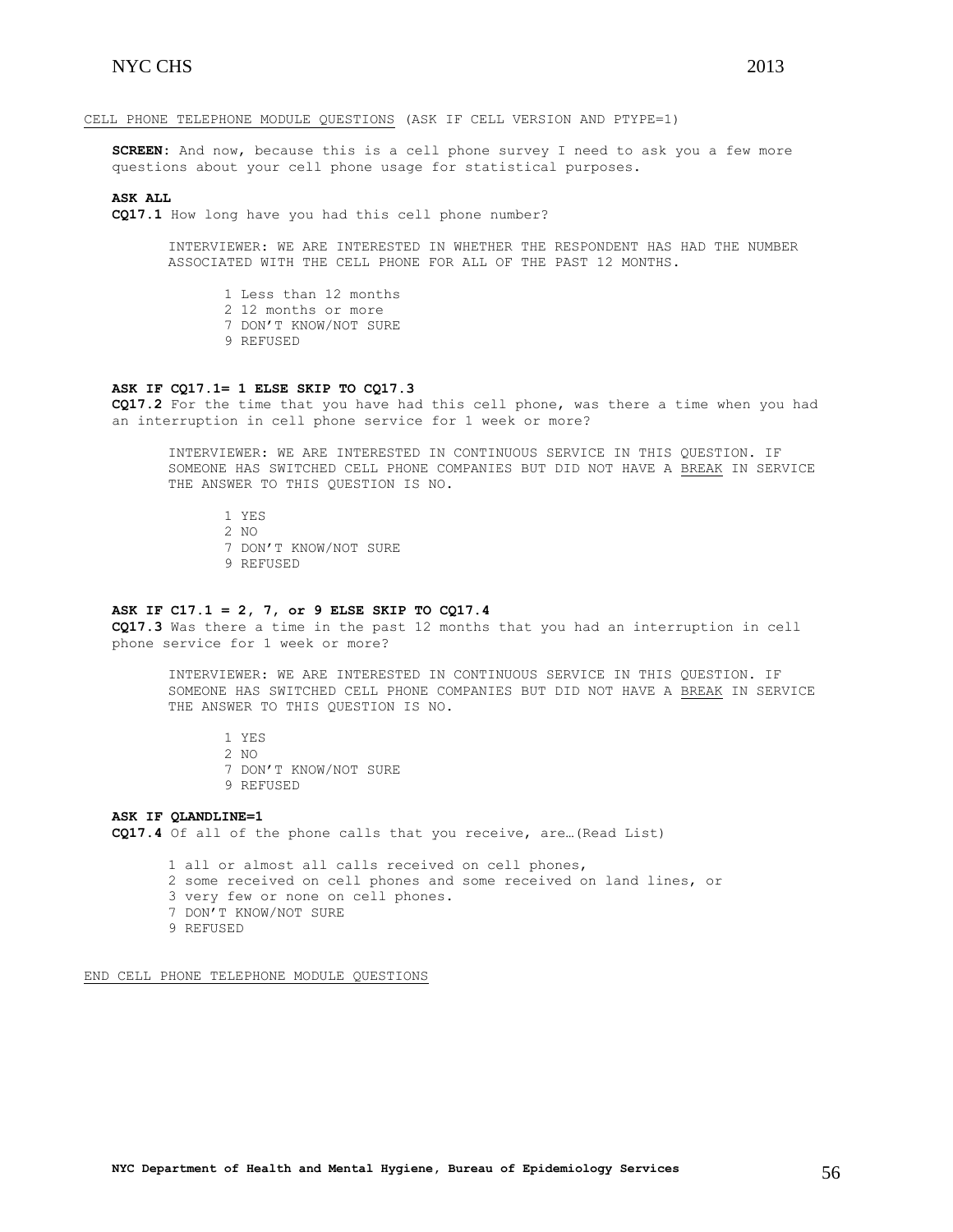### **MOBILITY QUESTIONS (9/5/2013) {ASK ALL}**

**M1 Did you live in this house or apartment 1 year ago?**

1 YES 2 NO 7 DON'T KNOW/NOT SURE 9 REFUSED

# **IF M1=2, ASK M2. M2 Where were you living 1 year ago? Was it a house or apartment: [READ CHOICES]**

1 In one of the five boroughs of New York City (Bronx, Brooklyn, Manhattan, Queens, Staten Island), 2 Outside of New York City but in New York State,In the U.S. but not in New York State (excludes Puerto Rico), OR 3 Outside of the U.S. (includes Puerto Rico). 7 DON'T KNOW/NOT SURE 9 REFUSED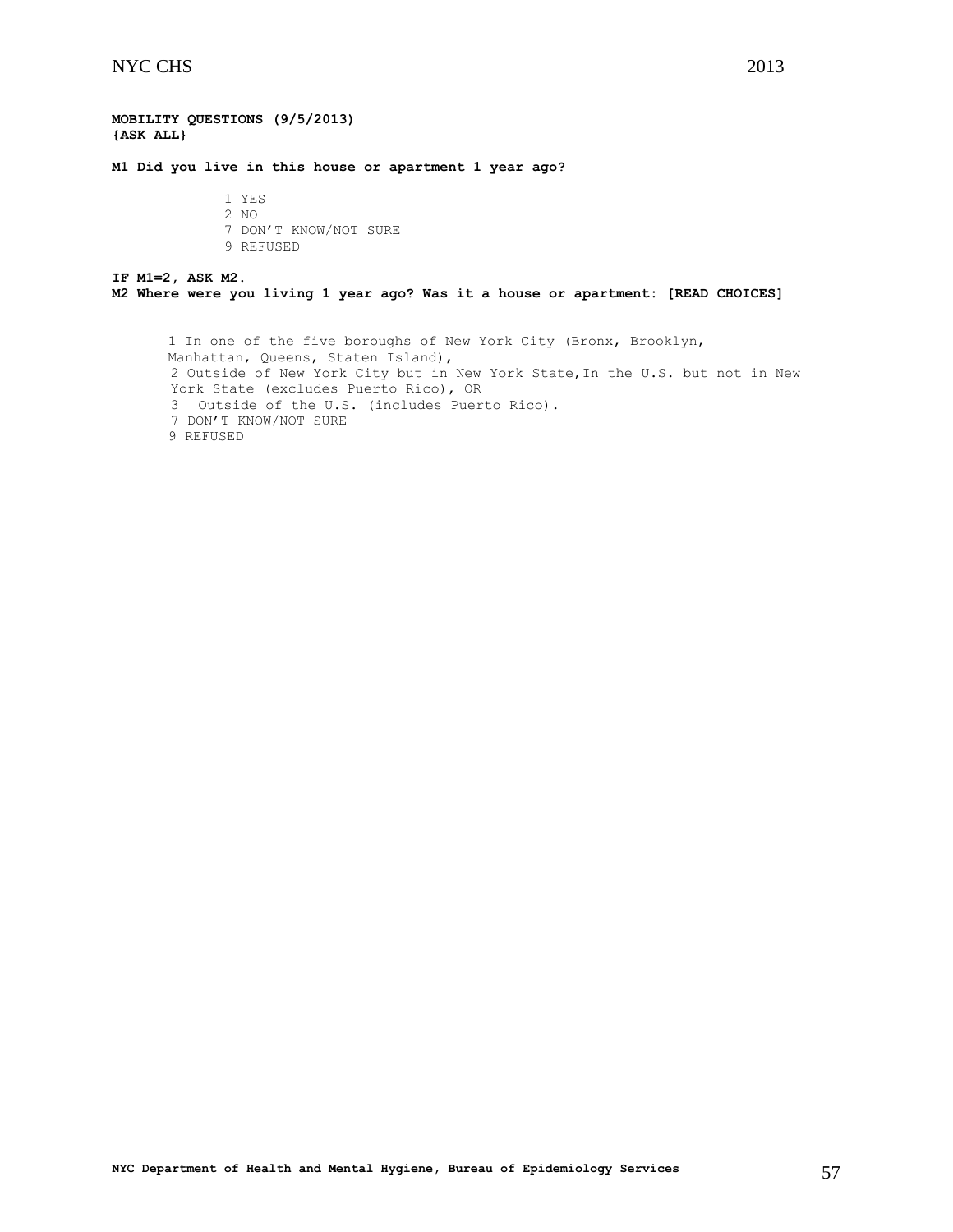# **[ASK ALL] COLLECT PHONE NUMBER(S) FOR DRAWING**

**DRAWING** Thank you for helping the New York City Health Department by completing the Community Health Survey.

As I mentioned earlier in our interview, if you choose, you can enter in a drawing for \$100 for participating in the survey.

Would you like to enter the drawing?

1 YES 2 NO [GO TO CLOSING}

So that we can contact you if you are selected, I need to collect one or more phone numbers and your name or initials. You can give me your home phone number, cell phone number and even a work phone number. The phone numbers and your name will not be shared with anyone and will only be used to notify you if you are randomly drawn.

**IF INTERVIEW OCCURS BEFORE AUGUST 31:** We will randomly draw up to five people who participated in the Community Health Survey to each receive \$100. Recipients will be selected in early September.

**IF INTERVIEW BETWEEN SEPTEMBER 1 AND NOVEMBER 30:** We will randomly draw up to five people who participated in the Community Health Survey to each receive the \$100. Recipients will be selected in early December.

**LOTPHONE:** What phone number or phone numbers would you like us to use if you are selected for the \$100? You can give me a landline phone number, a cell phone number a work number or all three.

|  | LANDLINE NUMBER(S) [CAPTURE PHONE NUMBER(S)]   |  |  |  |
|--|------------------------------------------------|--|--|--|
|  | CELL PHONE NUMBER(S) [CAPTURE PHONE NUMBER(S)] |  |  |  |
|  | WORK PHONE NUMBER(S) [CAPTURE PHONE NUMBER(S)] |  |  |  |

**LOTNAME:** Can I have your name or initials so that we will know who to ask for if you are selected?

NAME OR INITIALS: FIRST NAME LAST NAME\_\_\_\_\_\_\_\_\_\_\_\_\_\_\_\_\_\_\_\_\_\_\_\_

**IF RESPONDENT REFUSES PHONE NUMBER AND NAME GO TO [CLOSING]**

# **ADDRESS COLLECTION FOR INCENTIVE - ASK IF PTYPE=1 (CELL PHONE RESPONDENTS ONLY) PLEASE READ:**

That is my last question. Everyone's answers will be combined to give us information about the health practices of people in New York City. In appreciation for the time you have spent answering our questions, we would like to provide you with ten dollars in compensation.

So that we know where to send the compensation, would you please give me your name and address so that we can send you the ten dollar payment?

The information you provide will only be used to send you the payment. It will not be used for any other purposes.

#### **COLLECT NAME AND ADDRESS**

**NAME** (What is your name?) ENTER NAME